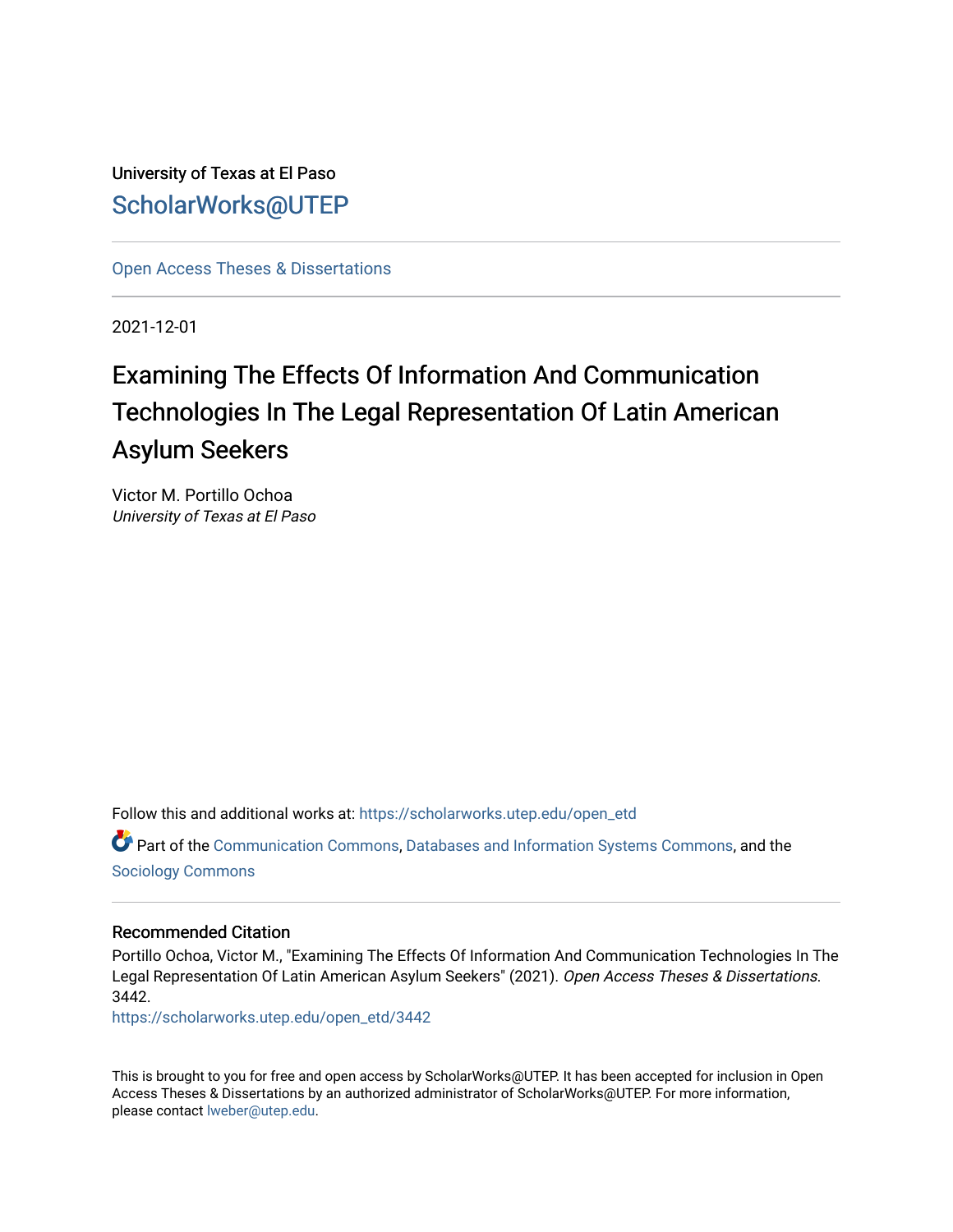# EXAMINING THE EFFECTS OF INFORMATION AND COMMUNICATION TECHNOLOGIES IN THE LEGAL REPRESENTATION OF LATIN AMERICAN ASYLUM SEEKERS

## VICTOR PORTILLO OCHOA

Master's Program in Communication

APPROVED:

\_\_\_\_\_\_\_\_\_\_\_\_\_\_\_\_\_\_\_\_\_\_\_\_\_\_\_\_\_\_ Sarah Upton, Ph.D. Chair

\_\_\_\_\_\_\_\_\_\_\_\_\_\_\_\_\_\_\_\_\_\_\_\_\_\_\_\_\_\_

Arvind Singhal, Ph.D.

\_\_\_\_\_\_\_\_\_\_\_\_\_\_\_\_\_\_\_\_\_\_\_\_\_\_\_\_\_\_ Jeremy Slack, Ph.D.

Stephen Crites, Ph.D. Dean of the Graduate School

\_\_\_\_\_\_\_\_\_\_\_\_\_\_\_\_\_\_\_\_\_\_\_\_\_\_\_\_\_\_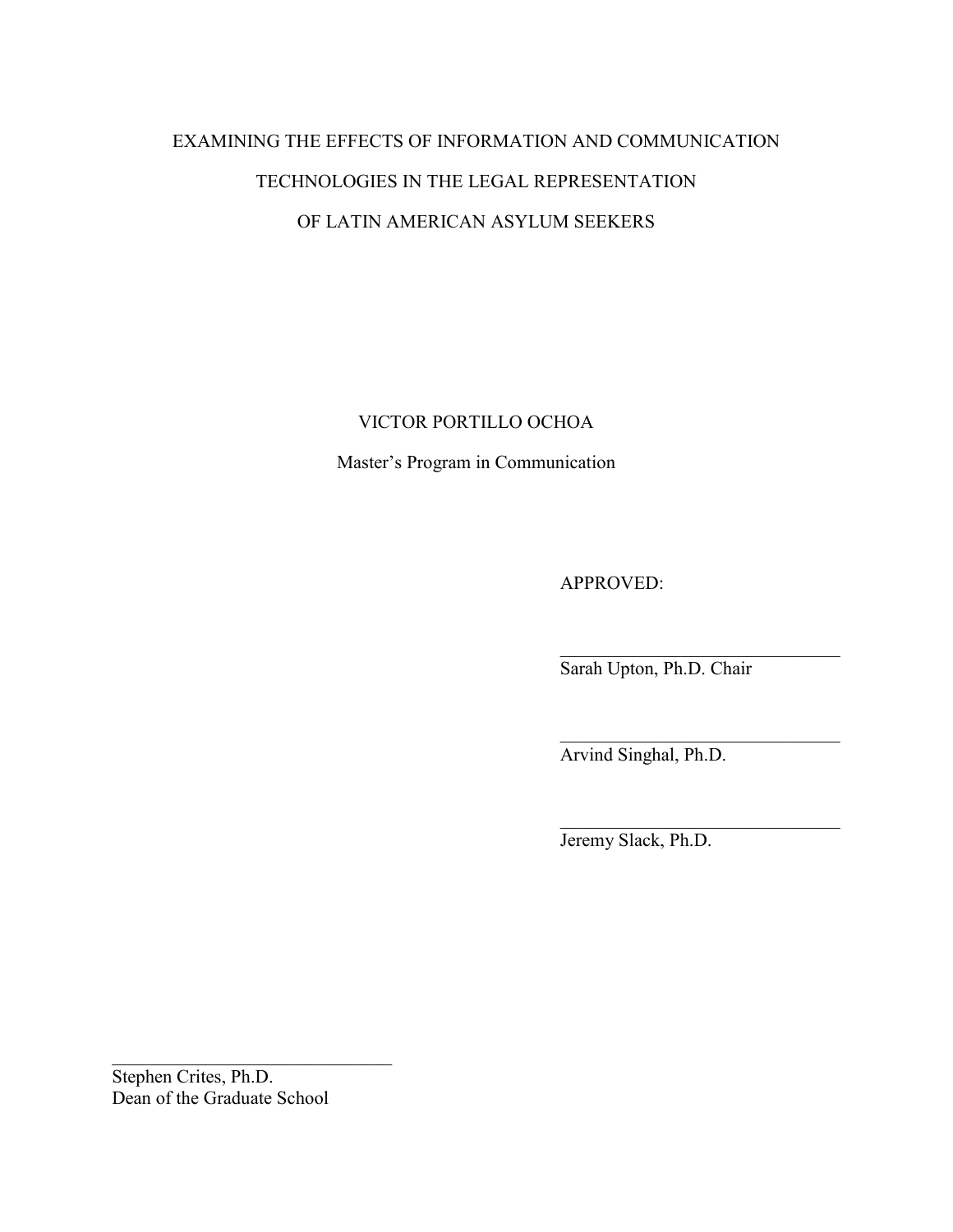Copyright ©

by

Victor Portillo Ochoa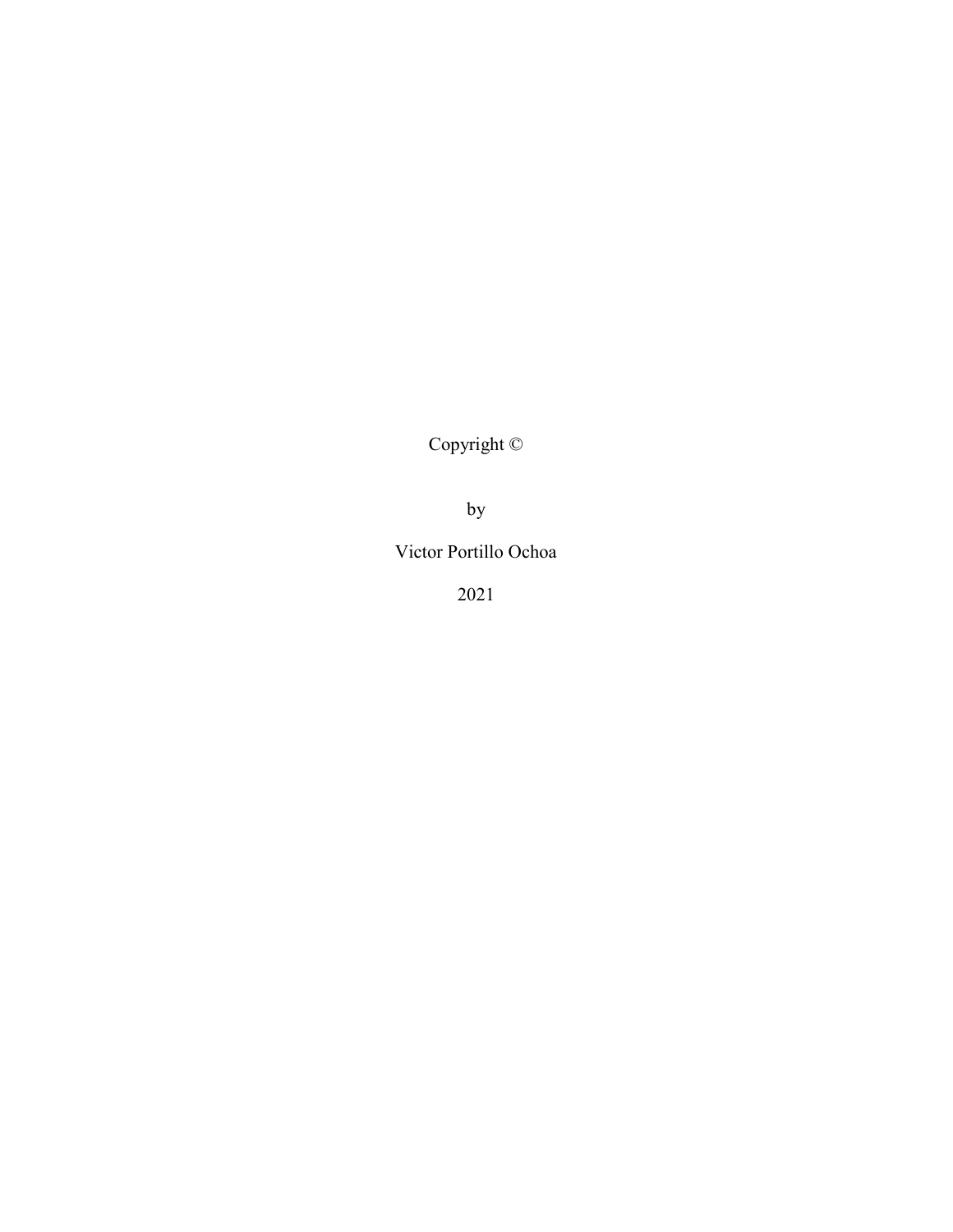# EXAMINING THE EFFECTS OF INFORMATION AND COMMUNICATION TECHNOLOGIES IN THE LEGAL REPRESENTATION OF LATIN AMERICAN ASYLUM SEEKERS

by

Victor Portillo Ochoa B.F.A.

### **THESIS**

Presented to the Faculty of the Graduate School of

The University of Texas at El Paso

in Partial Fulfillment

of the Requirements

for the Degree of

MASTER OF ARTS

Department of Communication

THE UNIVERSITY OF TEXAS AT EL PASO

December 2021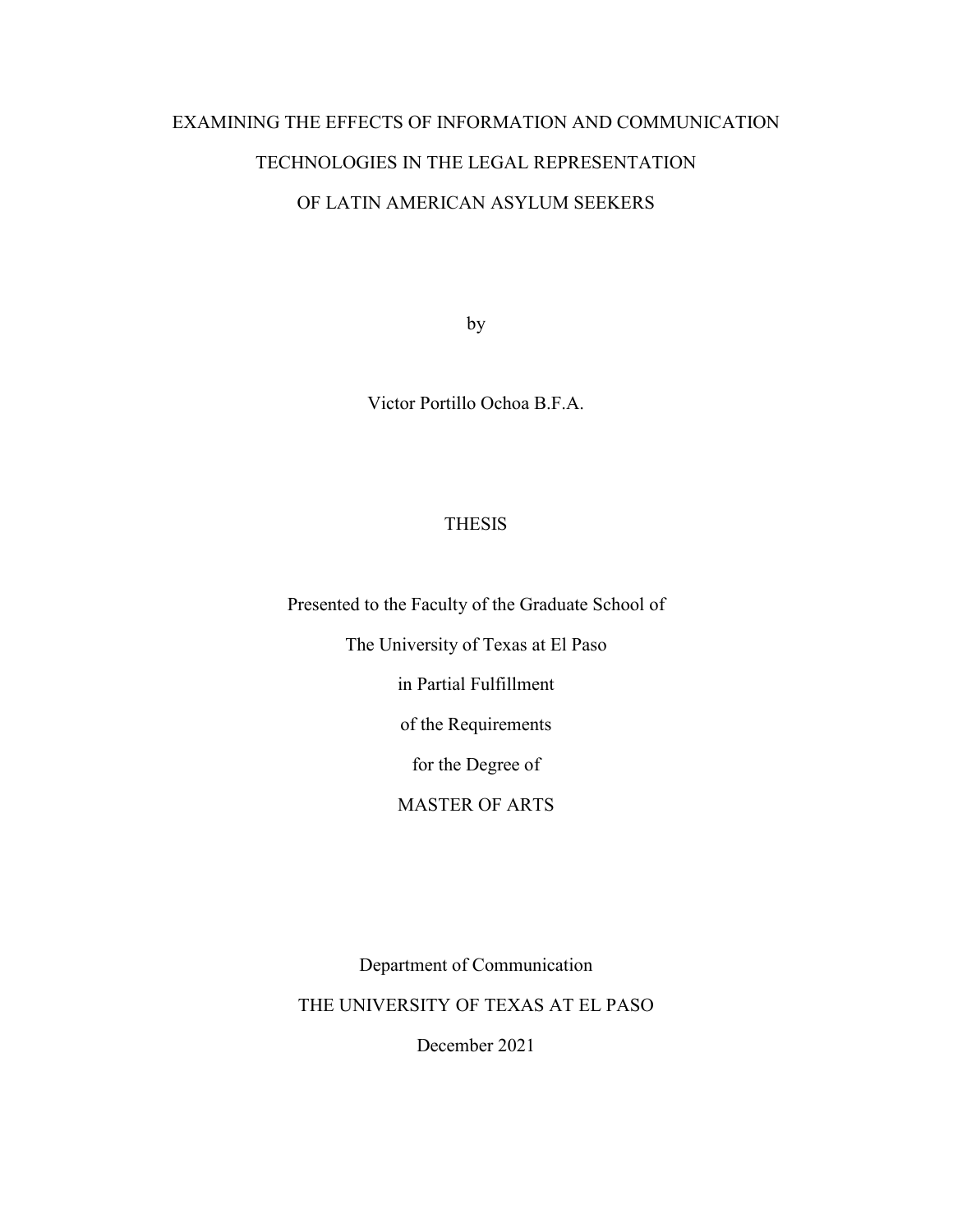#### **Acknowledgment**

The path towards completing my thesis has been an incredible journey. I would like to express my sincere gratitude to my committee, who supported me along with this project, and I thank you for your valuable feedback and expertise. To my chair Dr. Sarah Upton, for her invaluable guidance, endless help, and words of encouragement to finish my thesis. To Dr. Arvind Singhal to open a safe space for many students to find new ways of learning, communicating, and keeping me close to his learning community. I would like to thank Dr. Jeremy Slack for allowing me to participate in research and helping me find ways to advance my project through adversity. This was a changing experience for me. This past year has presented new challenges for everyone, and I sincerely thank my committee for their patience in continuing their advocacy for education during these critical times.

I would also like to thank the Communication Department at and The University of Texas at El Paso for allowing me to continue my education and the opportunities offered for international students. To my advisor Dr. Yanick Atouba for his interest in completing my thesis and staying in contact during the pandemic. To my professors Dr. Roberto Avant-Mier and Dr. Sara Potter, for challenging my perspectives on México and Latin America. Thank you for sharing your perspective about what media and research can be.

In addition, I would like to thank my mother and father for their kind support and for constantly reminding me that I can fulfill my goals. To my friends that always provide stimulating points of view. Finally, to my partner for always being by my side and making my days brighter.

iv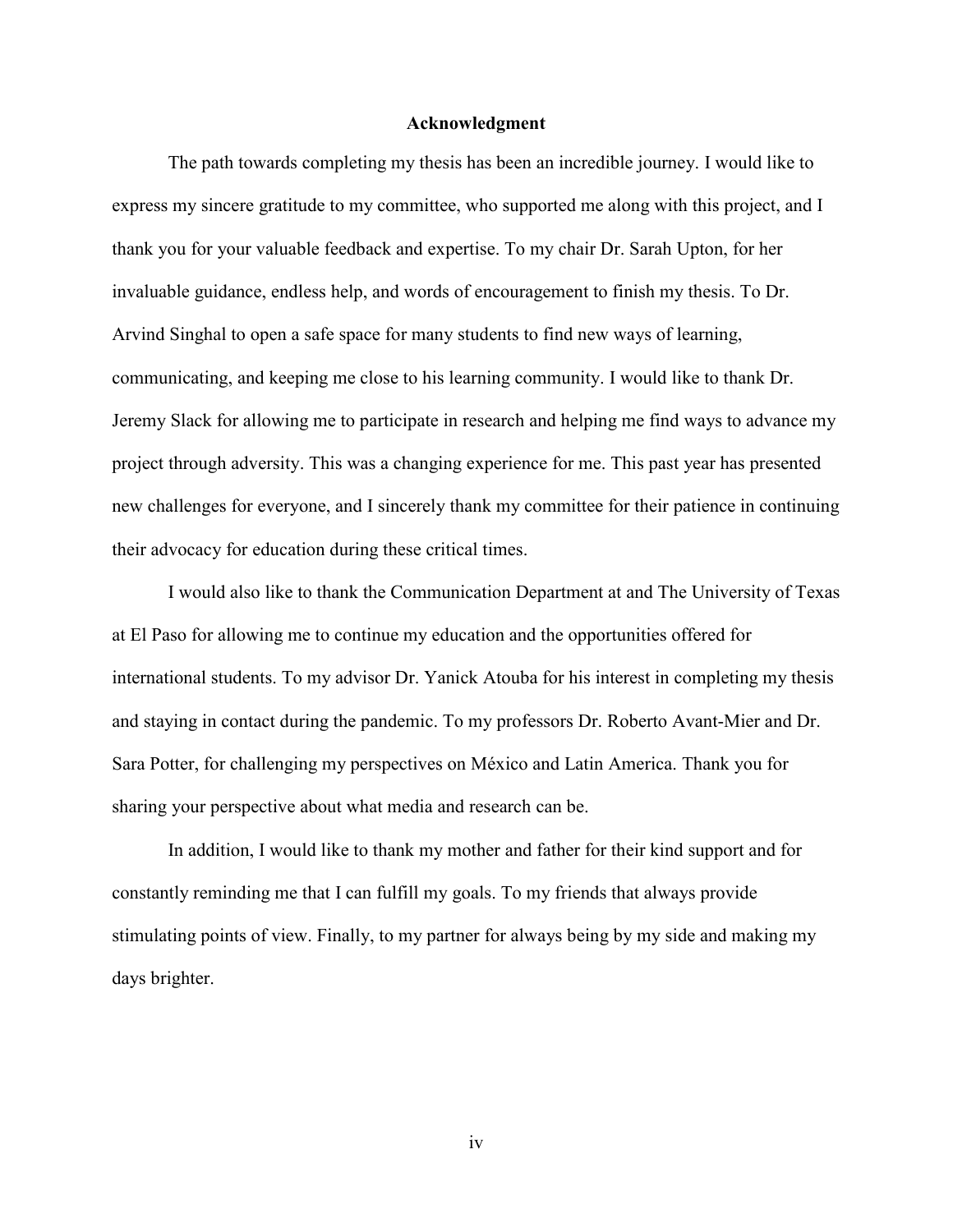#### **Abstract**

The purpose of this thesis was to explore how legal defense nonprofit organizations (NPO) are using Information and Communication Technologies (ICT) to provide legal defense for asylum seekers and improve the conditions of immigrants at detention centers. In addition, this research explored the impact of ICTs on legal defense NPOs, bottlenecks, and security implications when supporting vulnerable communities. ICTs profoundly impacted the way we interact in a post-pandemic world, and it presents new challenges and possibilities for legal defense nonprofit organizations that are helping vulnerable communities. This study consists of staff and volunteers from different legal defense nonprofit organizations NPOs across the U.S.- México border. Inspired by Participant Action Research (PAR) theory, I will use action research to find new possibilities guided by participants and participate as a facilitator to be critical about the possible impact of ICTs for asylum seekers and themself.

My analysis after working as a volunteer for a legal defense NPO for one year and conducting PAR interviews with staff and volunteers about their interactions with ICT, key elements were identified guided by community insights. ICT practices at legal defense NPOs identified as positive for asylum seekers in this study included: constant communication throughout group chats to keep information flowing internally and externally; conducting virtual training to reach remote staff and volunteers simultaneously; sharing legal information almost instantly over cloud services to immigration lawyers; and removing phone call costs to immigrant detainees, by implementing a direct line using a new digital phone system. These study narratives are critical to ensure legal defense NPOs staff and volunteers can improve in their efforts to support asylum seekers and immigrants at detention centers.

v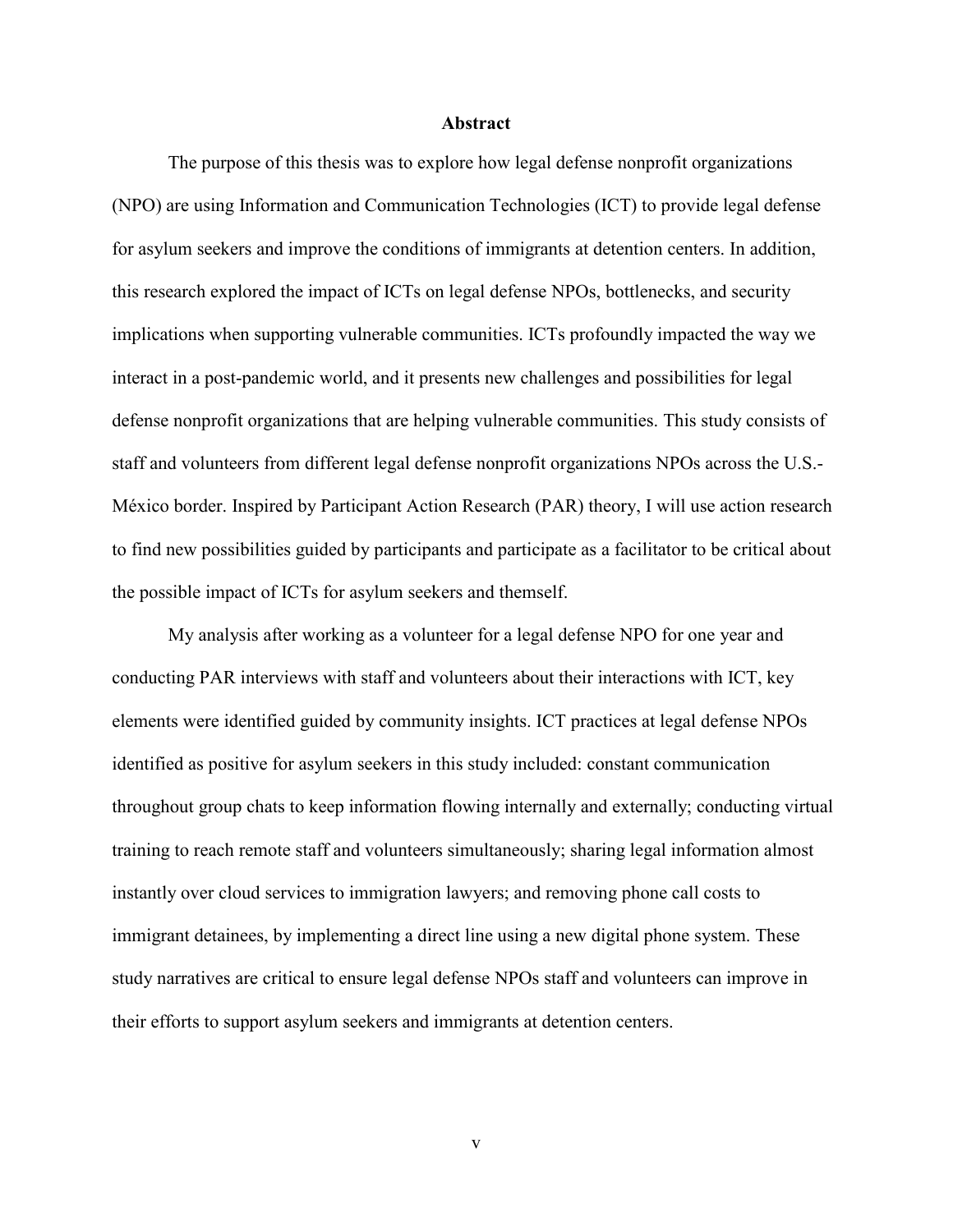## **Table of Contents**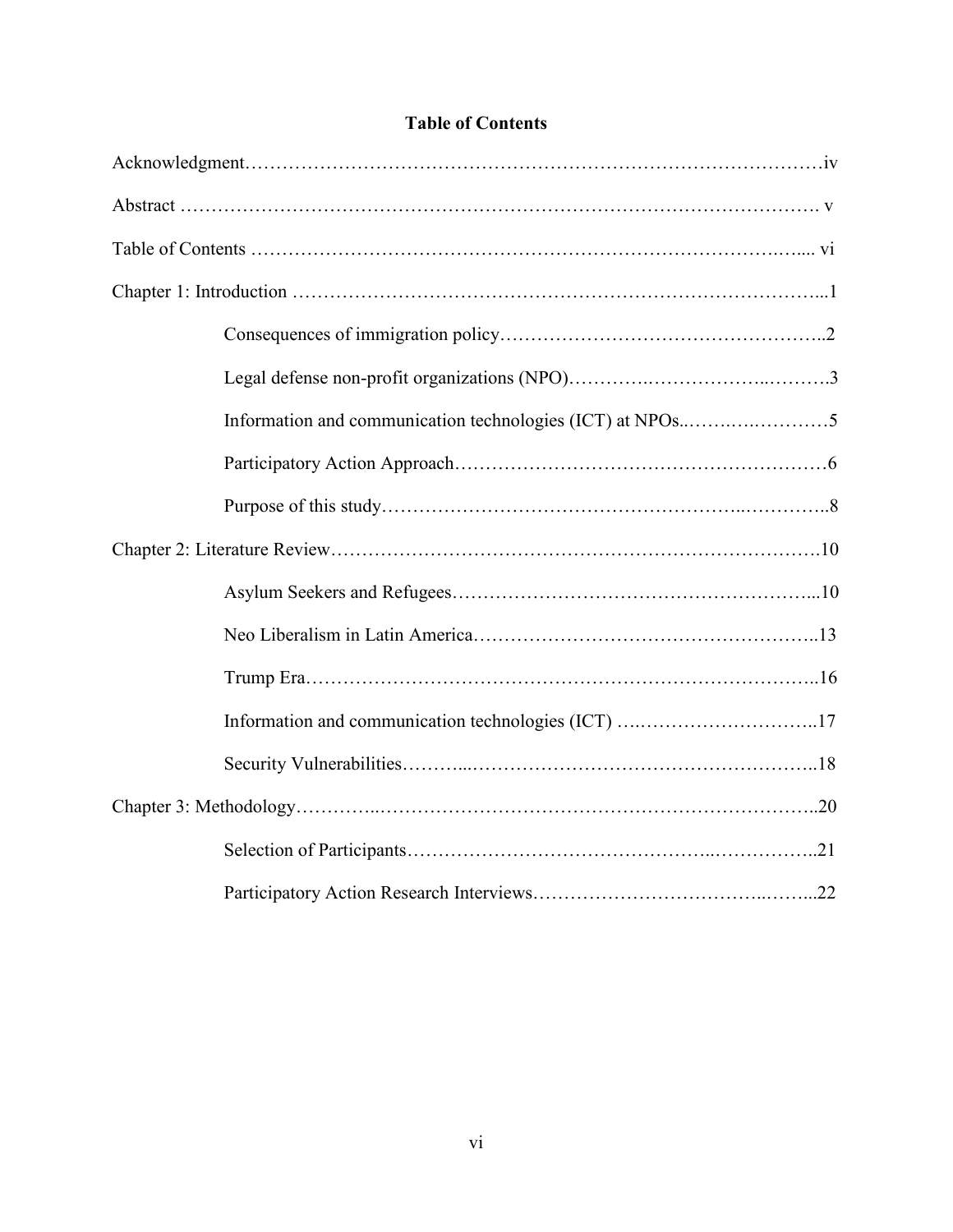| Challenges of adopting ICT at legal defense NPOs33                        |  |  |  |  |
|---------------------------------------------------------------------------|--|--|--|--|
|                                                                           |  |  |  |  |
|                                                                           |  |  |  |  |
|                                                                           |  |  |  |  |
|                                                                           |  |  |  |  |
|                                                                           |  |  |  |  |
|                                                                           |  |  |  |  |
|                                                                           |  |  |  |  |
| Appendix A: Informed Consent Form for Research Involving Human Subjects55 |  |  |  |  |
|                                                                           |  |  |  |  |
|                                                                           |  |  |  |  |
|                                                                           |  |  |  |  |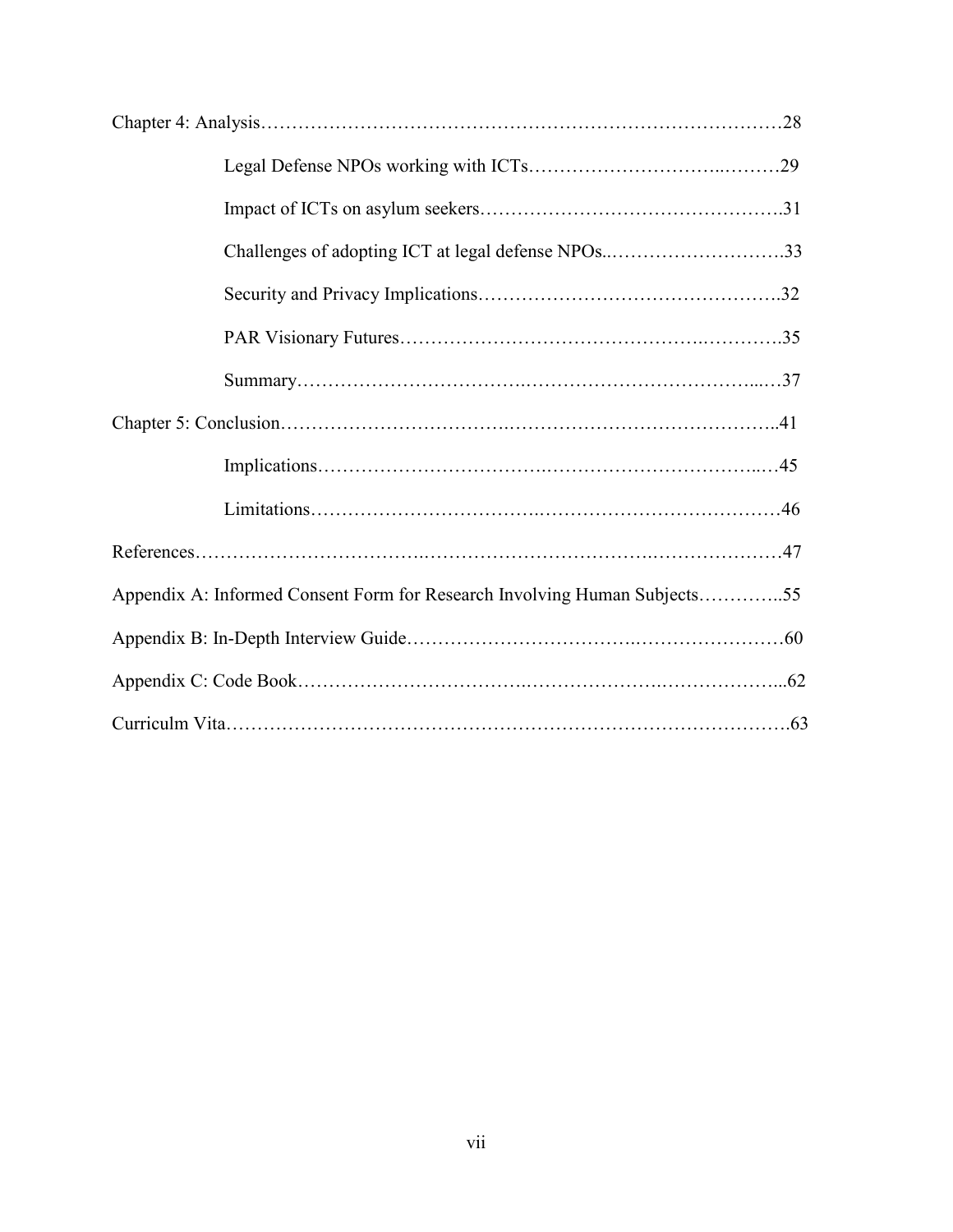#### **Introduction**

#### **Chapter 1**

In recent years there has been a steady growth in the number of immigrants around the globe that have been displaced from their home country due to war, climate change and marginal social conditions (UNHCR, 2016). This research study explores how the use Information and Communication Technologies (ICT) at legal representation nonprofit organizations (NPO) for immigrants and refugees, allowing staff and volunteers to communicate internally and externally during a time of crisis such as COVID-19 pandemic. Access to digital communication allows legal defense NPOs to keep the communication flowing between staff and volunteers and connect immigrants to a support network of external aid such as legal defense, translators, and academics. Promoting favorable conditions to improve their living conditions during their time at the detention centers and improves their odds of winning their immigration case.

At the beginning of Spring 2020, I started volunteering at a legal defense nonprofit organization in El Paso, Texas. At the same time, the COVID-19 pandemic was on its first wave creating a national lockdown, making my volunteering completely remote. As part of my volunteering, I was trained to conduct "wellness check" interviews by phone with immigration detainees currently at detention centers across the border. This wellness check survey allowed NPOs to check their current living conditions and identify vulnerable individuals who could be granted legal defense to apply for asylum or parole due to their vulnerable individual needs. First, this project aims to better understand how ICTs can improve the performance of staff and volunteers, helping NPOs serve more clients and increase the success rate of their legal representations cases. Secondly, it looks to identify common bottlenecks of establishing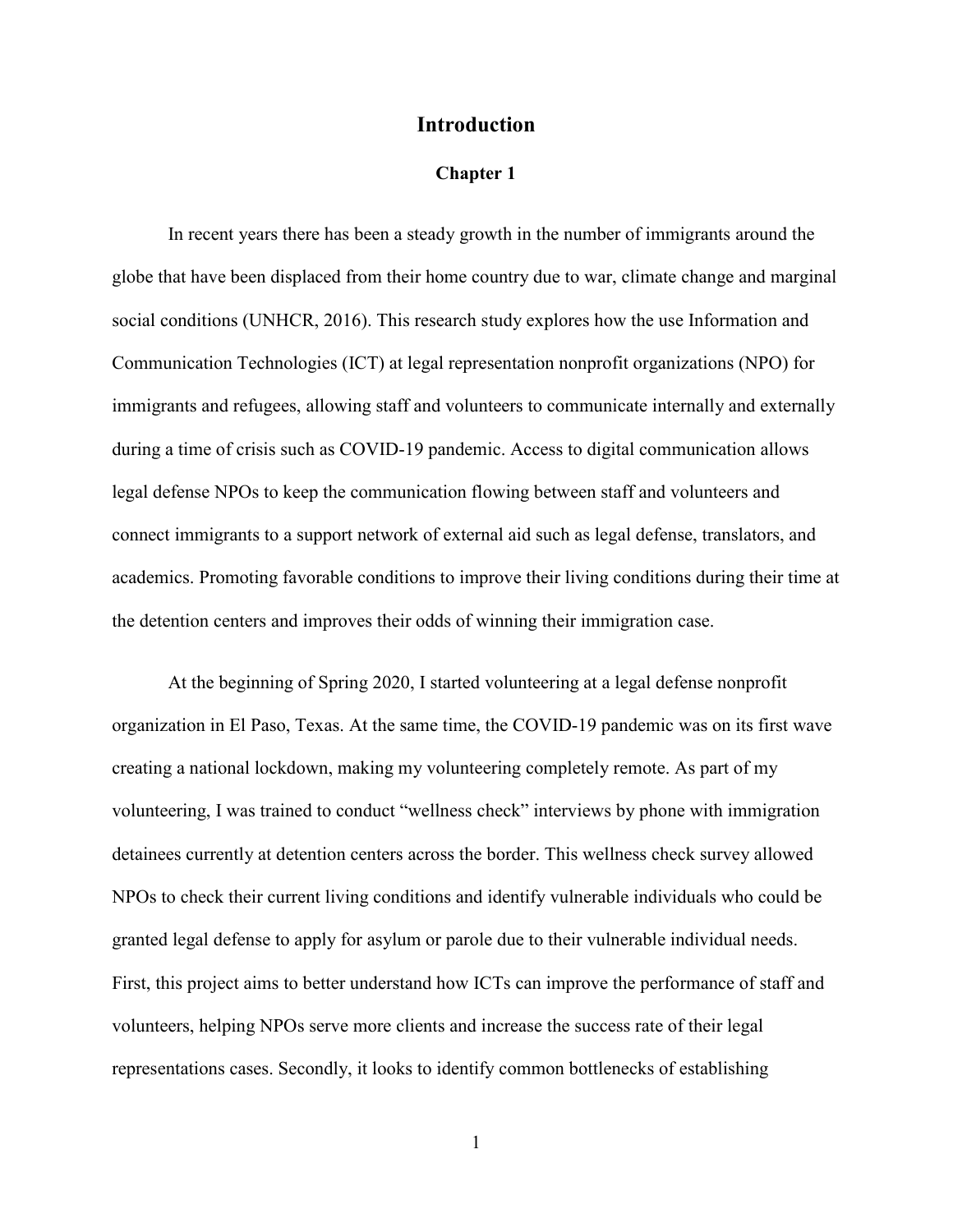communications systematically with remote teams during and after a crisis such as the COVID-19 pandemic. Finally, it aims to register the perspectives of nonprofit organizations, legal teams, and academics regarding the importance of ICTs in helping this vulnerable population during a crisis.

#### **Consequences of immigration policy**

The number of asylum seeker applications has risen steadily worldwide in the last decade. In 2010 there were 837,445 asylum seekers applications worldwide, and in less than a decade in 2018, that number increased to 3,500,000. That same year in 2018, less than 1,000 refugees from Latin America and the Caribbean were granted protection (Washington, 2020). According to the US Department of Homeland Security, the individual Annual Asylum grants in the United States had lowered almost by half since 2000 (Table 16. Individuals Granted Asylum Affirmatively Or Defensively, 2017), reducing the odds for the growing population of asylum seekers attempting to be granted protection. These numbers put into perspective how Latin American asylum seekers' odds are almost none compared to the rest of the world.

Most of these Latin American refugees are fleeing violence and insecurity, a social problem they have faced in their home countries for decades. Marginal social conditions in Latin America result from centuries of economic policies derived from colonialism that only benefited the specific elite groups rather than the social institutions. The imposition of new economic approaches in Latin American countries by the 1980's, increased income inequality between new billionaires and people living under marginal conditions in the region (Harvey, 2007). A side effect of this social disparity was increased violence in the region, creating social conditions in which Latin Americans' lives were threatened and denied human rights. After decades of living under these unfavorable and inhumane conditions, people have no other option but to flee their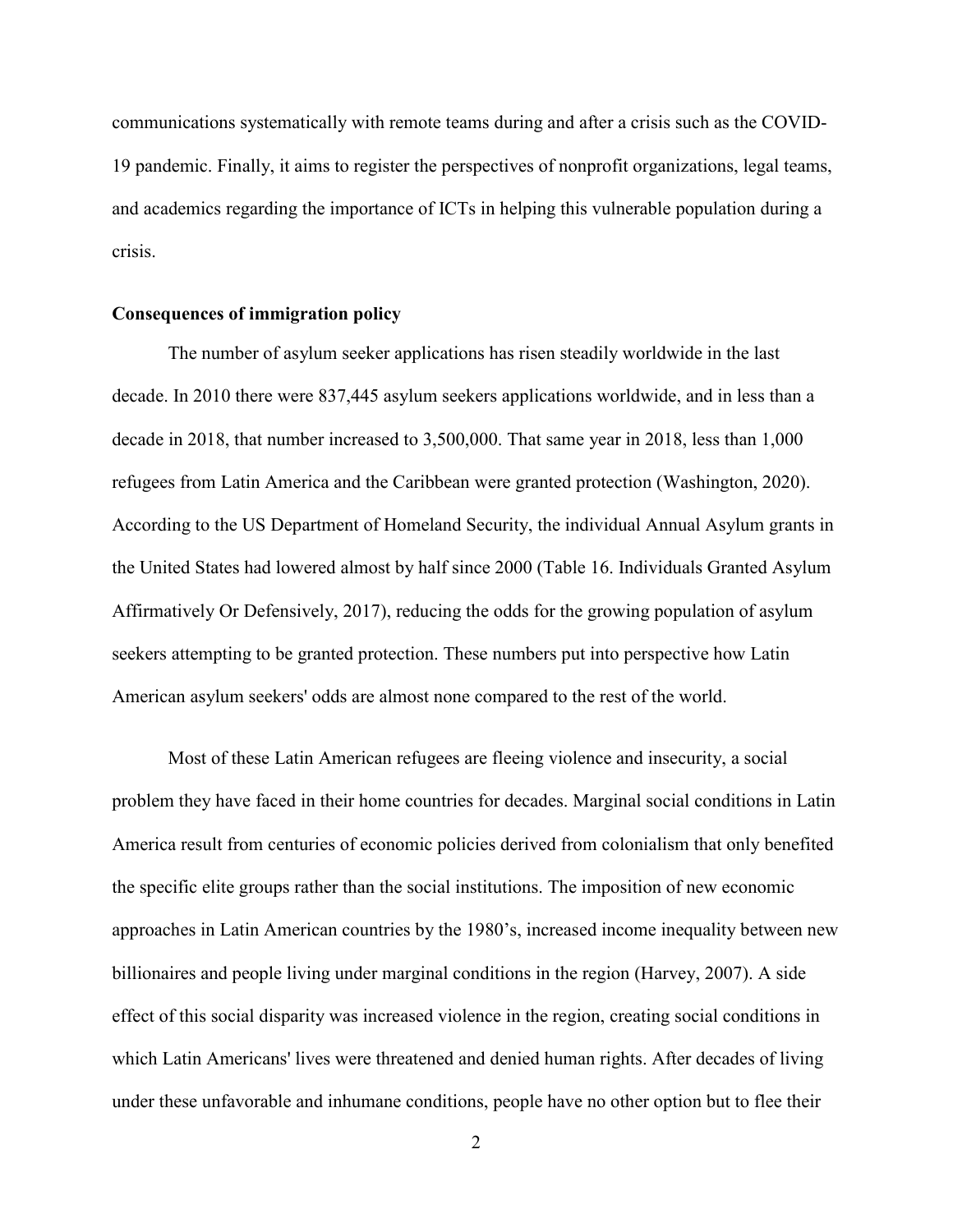home country in search of refuge. In many cases, refugees from Latin American countries search for protection in the United States since their foreign policy is directly responsible for creating these distressing social conditions in their region (Washington, 2020). Despite the known risks of this journey and the extremely low probability of success, immigrants keep making the inconceivable decision of leaving their families, friends, jobs, house and the comfort and wholeness of their day-to-day activities, looking for a better future.

#### **Legal defense non-profit organizations**

Legal defense nonprofit organizations bring legal services to low-income immigrants for free or at a fraction of their cost. These organizations are part of a containment strategy to the increasing mass displacement of people across Latin America, the Caribbean, the Middle East, and Asia into the southern border of the United States. In addition, immigrants under detention at the border are not granted legal defense from the government due to their status, creating a greater need for legal help from NPOs to claim their asylum as refugees (Raper, 2003). Secondly, legal defense NPOs constantly monitor and report about the conditions of immigrants at detention centers to protect detainees' rights and maintain standards for women and vulnerable individuals. This is common across legal defense NPOs that support asylum seekers regarding their conditions at their facilities, hygiene conditions, and health services (Raper, 2003).

Financial and time resources limit legal defense for low-income individuals; many observers debate the efficiency of legal representation for low-income individuals due to organizational constraints. For example, the high caseload of attorneys and the fact that they work in the same counties, in the same courtrooms make them work with the same set of judges and prosecutors for almost all of their cases (Guggenheim, 1986). Moreover, these organizational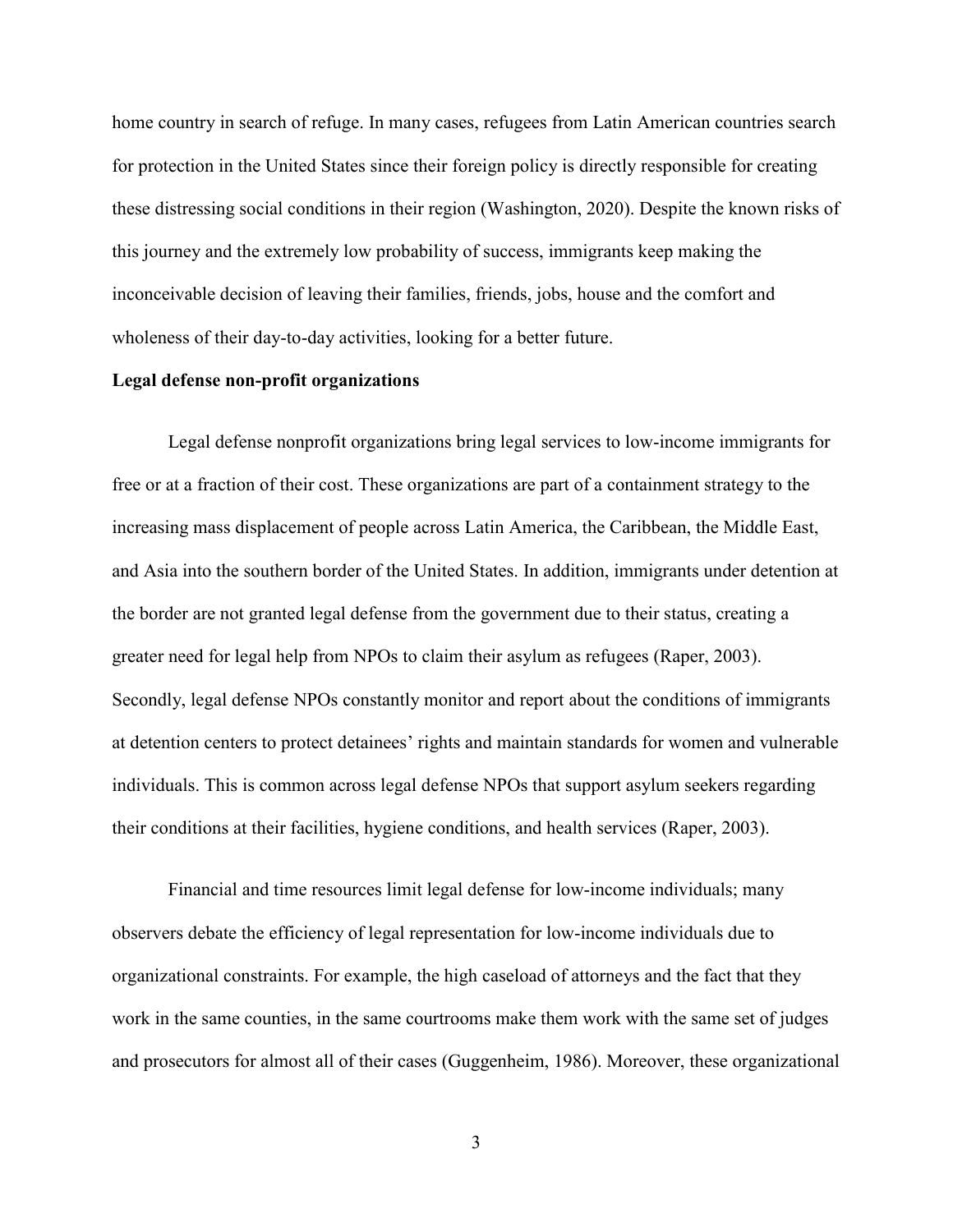constraints for lawyers at legal defense NPOs keep increasing due to the mass displacement of immigrants in recent years.

Although legal help from nonprofit organizations may be limited, this is the best help any low-income individual can get. Since NPOs are familiar with lawyers and the legal system and previous experience of knowing what may work with certain judges or prosecutors (Guggenheim, 1986). Some observants argue that lawyers for low-income individuals achieve the same results, or better than private attorneys, due to their motivations to protect low-income individuals and their ability to stay away from public bureaucracy. (Emmelman, 1993).

Previous research pointed out that NPOs invested fewer resources per capita into ICTs than their counterparts' for-profit organizations (NFO) (Sheh, 1993). This lack of investment was usually due to operational budget constraints, labor unions' refusal, and mainly relying upon volunteer work at NPOs. These budget limitations may impact small-size and small-budget organizations in their ICTs adoption. Unforeseen findings demonstrated that because staff had multiple roles and tasks, small organizations invested big-budget in implementing internet availability across their organizations due to the fact that the majority of the organization required it (Finn et al., 2006). This increasing necessity of connectivity at small organizations has made them invest in ICTs, allowing them to 1) have communication and information flow inside and outside their organization, 2) improve stakeholder engagement, and 3) acquire funding and information from government sources (Zorn et al., 2008). NPO engagement with ICTs has been proven successful for building relationships with the public by engaging in open two-way dialogues using social media (Briones et al., 2011). Although ICTs can be a tremendous improvement for NPOs, they can also present future challenges after being implemented. Briones pointed out that NPOs depended almost entirely on volunteer work to maintain their digital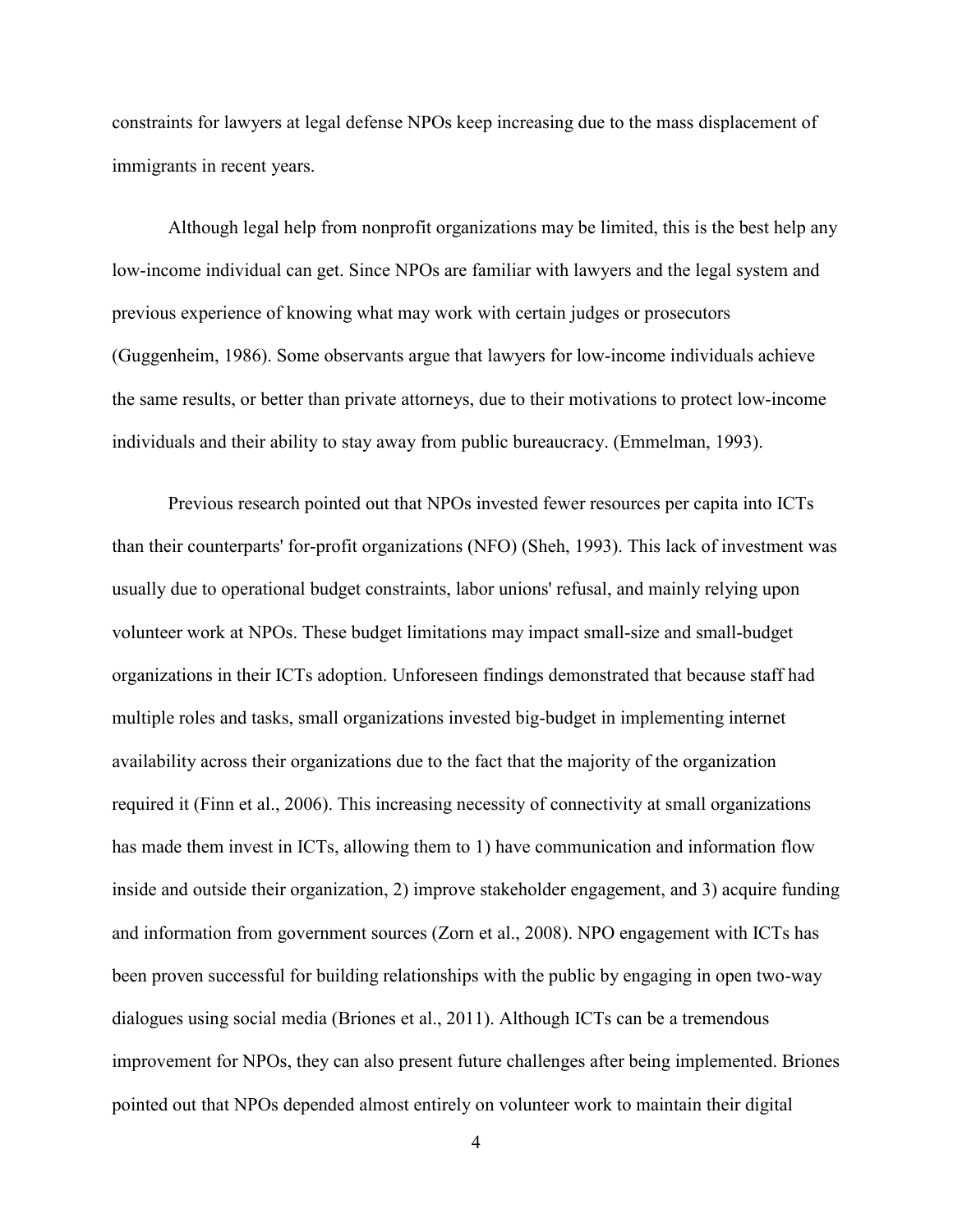communication channels such as websites, blogs, and social media sites like Facebook and Twitter. Even at NPOs where leaders are enthusiastic about ICTs, and economic resources are not limited, organizations need to focus on practical support that encourages practices of continuous training for staff to maintain their internal and external communication (Ihm  $\&$  Kim, 2021).

#### **Information and communication technologies at NPOs**

During my time as a volunteer, I was able to experience the vast range of ICT that are utilized by NPOs to communicate as a team and connect external support to immigrants at detention centers. Many NPOs had realized the potential of these technologies to improve their work (Finn et al., 2006). NPOs solving complex problems where others have failed relied on "continuous communication" between meetings by using ICTs such as web-based messaging groups, allowing them to solve problems together with other network members (Kania & Kramer, 2011).This collective approach requires keeping communication flowing between nonprofits, corporations, and government agencies since they realized no single organization could accomplish these monumental goals alone. For a legal defense NPOs, access to ICTs may include mobile phones and computers to communicate by e-mail, SMS texts, instant messaging apps, cloud databases, video conferencing, and digital phone lines or Voice over IP (VoIP) telephony. The use of multiple communication channels reflects the implications of an increasingly mediated relationship (Panagakos & Horst, 2006). ICTs are constantly changing, driven by consistently lower retail prices, thus altering our tasks (Autor et al., 2003) and our ways to communicate. In a previous study from 2017, e-mail was the most used way to communicate for nonprofit collaboration (Fu, 2017). Our relationship with ICTs has been redefined in just a few years due to our social distancing of COVID-19, creating a more digital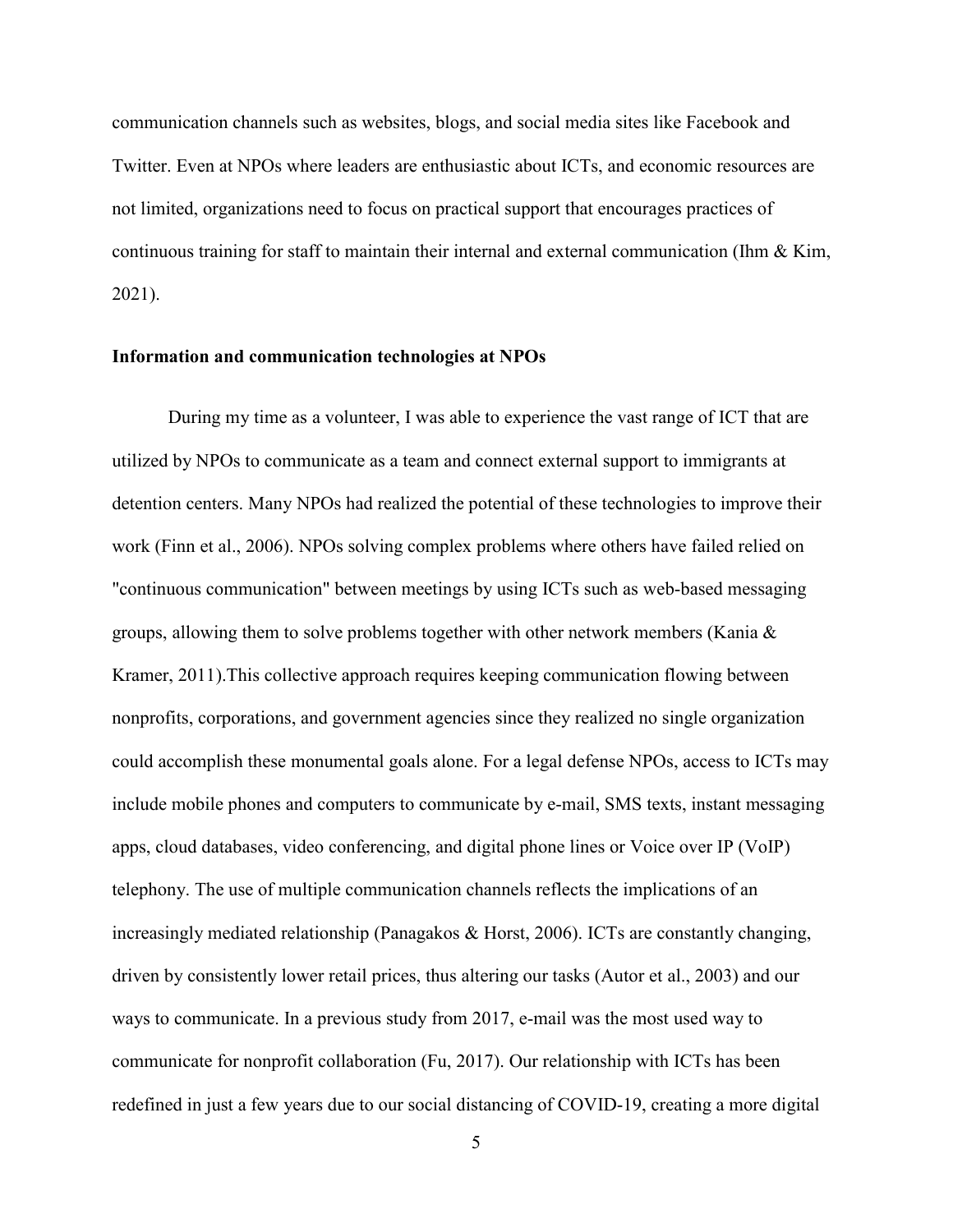mediated relationship. These limitations directly impact NPOs' access to detention centers and their own offices for employees and volunteers to work. Our new behaviors over technologyrelated work redefine a new partnership between humans and technology. Even when these technologies are still in early development will have a profound impact on the way we work (Barley et al., 2017). It is critical to have a better understanding of how during a time of crisis, this access to digital communication can be a factor in deciding which individuals succeed in their immigration process against all odds of their immigration journey.

Although there is a body of research about the digital connectivity of immigrants and refugees, most of the studies focus on European and Middle East refugees, creating a gap on the literature about the Latin American asylum seekers coming to the U.S., from an academic perspective. Specifically, there is a lack of research about the impact of deploying ICTs at NPOs using primary data as the source of information. In previous research there is a lack of personal narratives from staff about the importance of these technologies. Also, ICTs were studied from a content analysis perspective about the digital communication posted in social media about border issues. Researchers had studied how people engage with digital media to articulate their opinion about border issues (Meneses et al., 2018), to understand digital transnational digital communications over Twitter about immigration as the central theme.

#### **Participatory Action Approach**

 To better understand the experience of staff and volunteers working with ICTs at legal defense NPOs, I will employ interviews based on Participatory Action Research PAR methodology, to provide a broader picture of how ICTs impact the odds of success for clients'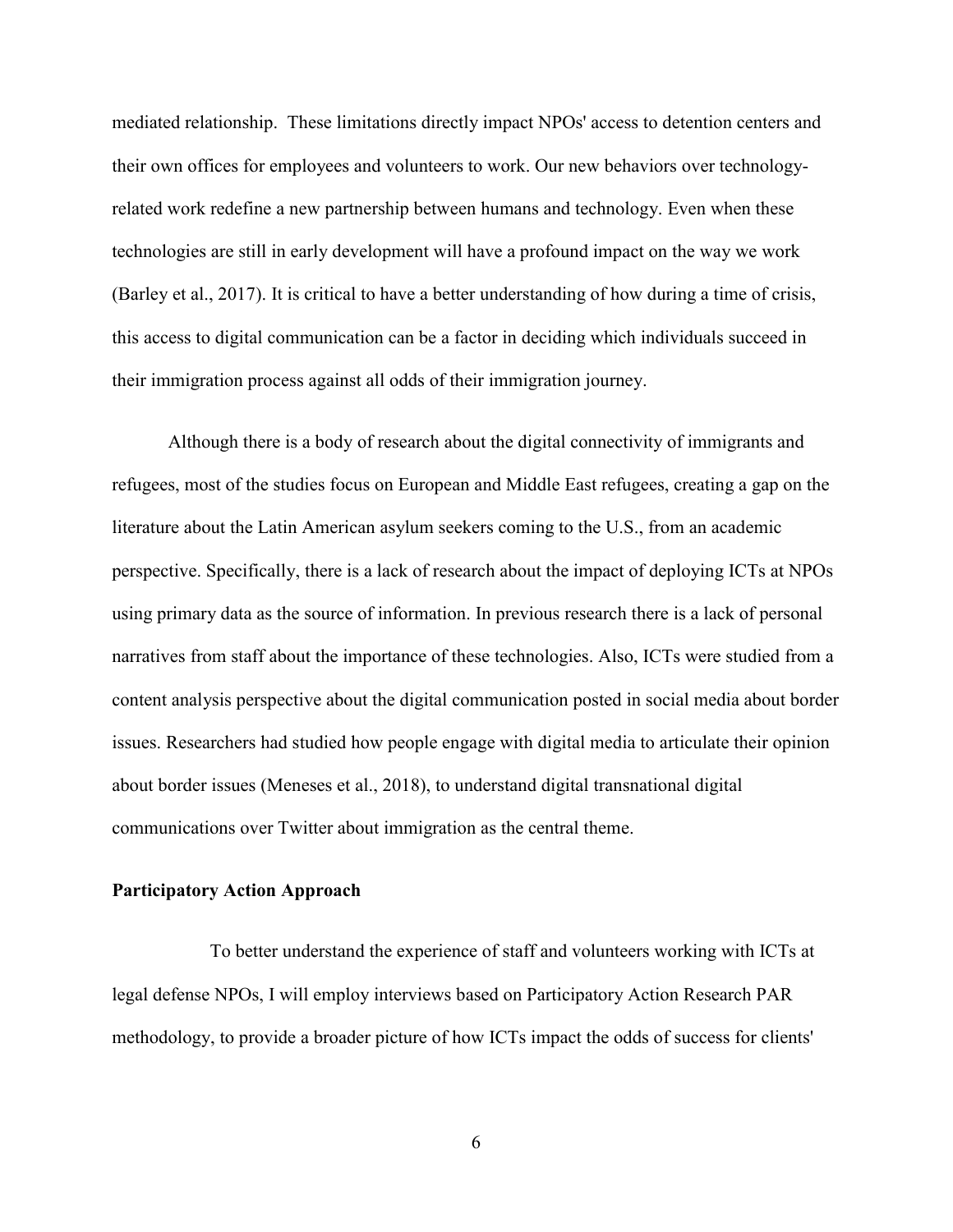cases. Interviews are essential to record narratives and testimony from their personal experiences to recognize and analyze future possibilities and potential issues of these communications.

 PAR has been applied in a variety of research, and it usually encompass research with the convergence of work between research and community (Kemmis & McTaggart, 2005). This approach to social research is often associated as foundational ground for emancipatory movements from the twentieth century, especially in Latin America (Streck & Jara, 2015). The proponents of PAR are usually associated with the most marginalized individuals, responding to the realities historical problems of resistance and displacement of Latin America (Streck & Jara, 2015). According to Swantz (2015), "Participatory action research (PAR) consists of peoplecentered development policies with a focus on people's well-being and sustenance of life so that no part of the population would be left behind and no social groups marginalized. This pertains particularly to women". This collaboration of PAR and women has a long tradition due to its methodology emphasis offering opportunities to silences voices be recognized. Swantz (2015) grounds PAR in the recognition of the need to engage with communities during their development process and encourage participation not just to get participants point of view, but to actively identify with "them", critically reflecting together so no one remains as 'the other' as part of the research.

In this project, I worked as a volunteer for one year at a legal defense NPO at the U.S.- México border, allowing me to work hand-by-hand with other staff and volunteers from legal defense NPOs, to improve access to legal services for asylum seekers, given our privileged access to ICTs and economic advantages. This approach is encouraged by other communication researchers such as Miguel Lechuga (2020), who exhorts us to create new ways of understanding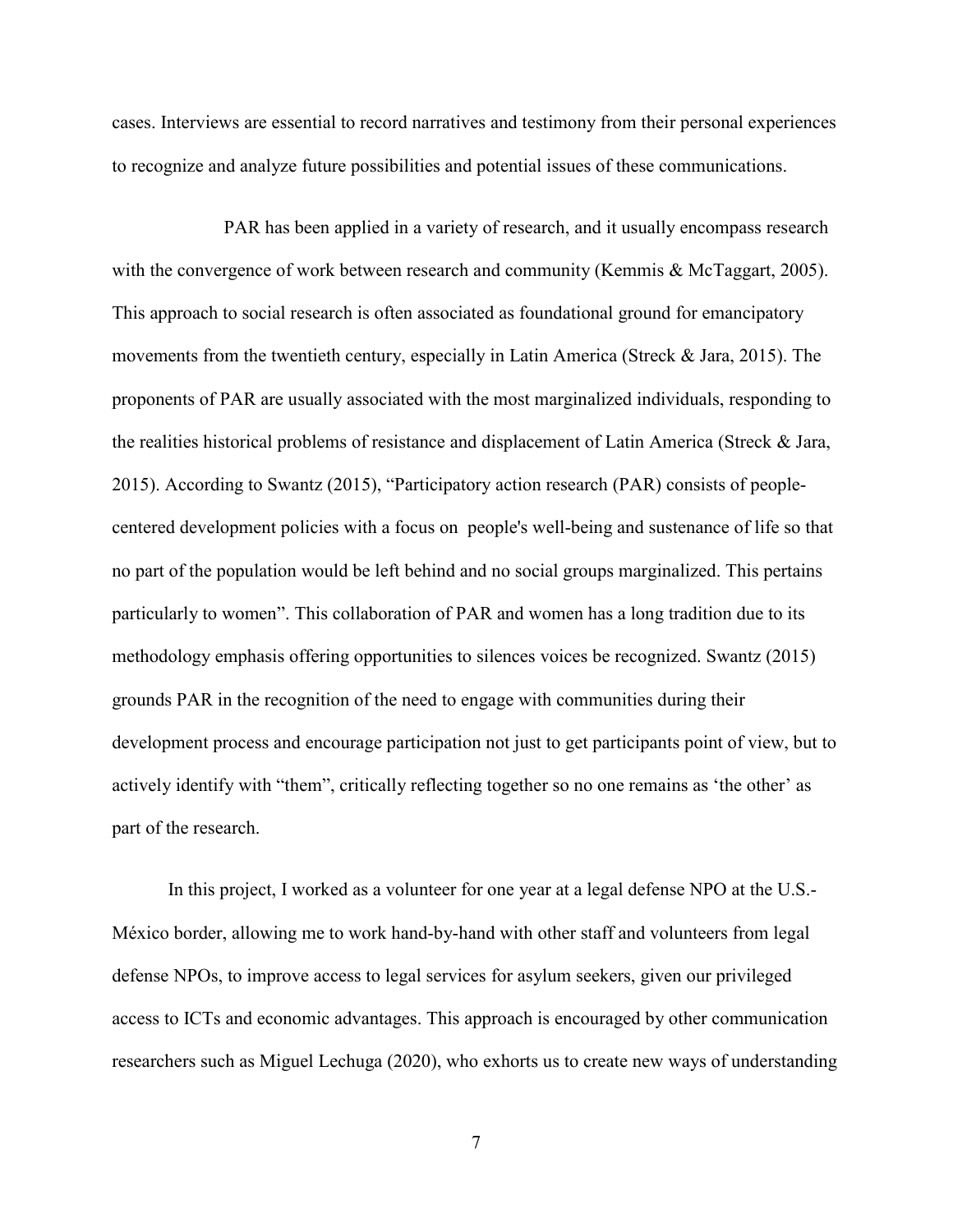our reality by learning from these activist communities fighting the aggressive immigration policies imposed by a history of white settler colonialism.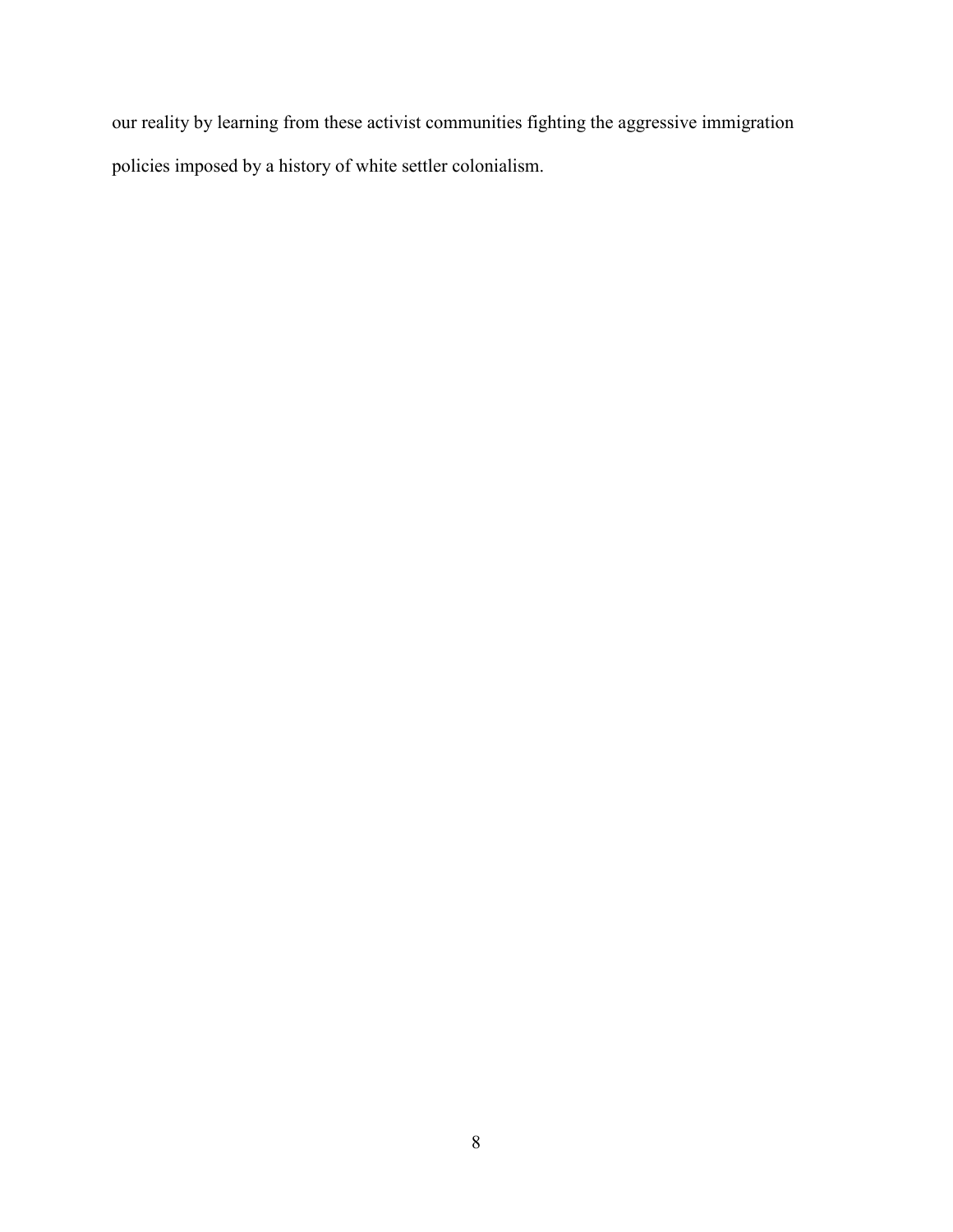#### **Purpose of the study**

 This study is a chronological record of implementing ICTs and their impact on asylum seekers, staff, volunteers, and external aid such as legal defense and academics. Participants for this study worked at a legal defense NPO during the COVID-19 pandemic in 2020. This study opens a free space for interviews to be critical about ICTs and NPOs and explore visionary futures in which ICTs can improve conditions for asylum seekers and immigrants. Based on these interviews about their interactions with ICTs, this study aims to answer: What are the key elements of ICTs to improve the asylum seekers outcomes? What communication channels and services are used by NPOs to communicate? What are the challenges of adopting these ICTs to NPOs? How improving communication for staff and volunteers influence the outcomes of asylum seekers? What are the key elements of ICTs to improve the asylum seekers outcomes? What are the perspectives of staff and volunteers about the privacy of these communications? and What are visionary futures for ICTs at legal representation NPOs? This project aims to advance understanding about the benefits of ICTs at NPOs and how improving their communications may be a determining factor in their success representing asylum cases.

 Finally, it aims to bring new information on how ICTs enable digital communication secure spaces for these interactions can happen. These explorations are intended to help other NPOs and teams learn new strategies to create communication channels for legal defense and support networks to improve immigrants' outcomes while protecting their confidentiality. The nature of this study is exploratory and descriptive to gather information, describe and summarize the narratives from staff, lawyers, and academics about their interactions with ICTs. Finally, this study aims to contribute to the communication literature of PAR by examining key elements that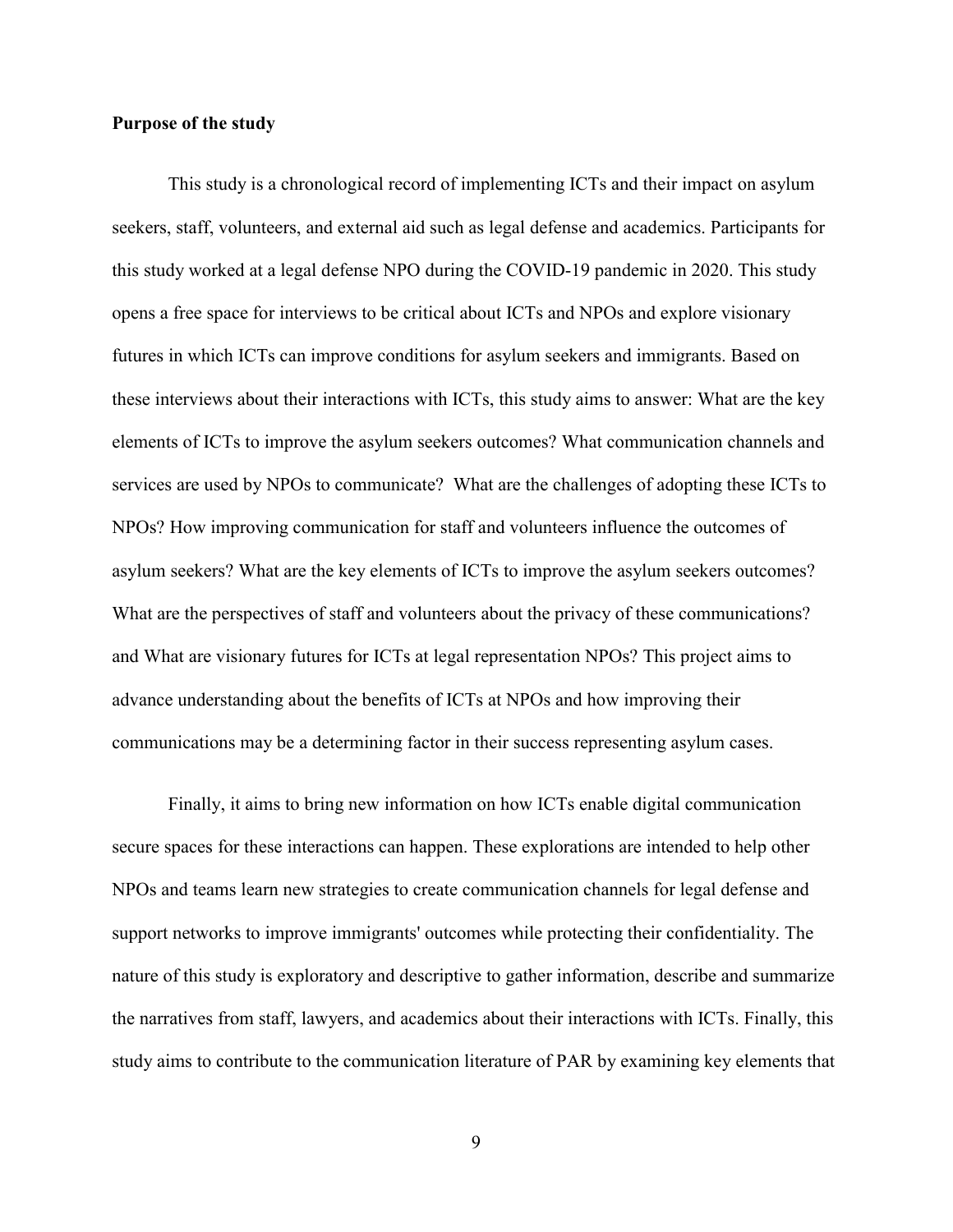guided by the community created a guideline of best practices using ICTs to overcome challenges during a time of adversity such as the COVID-19 pandemic.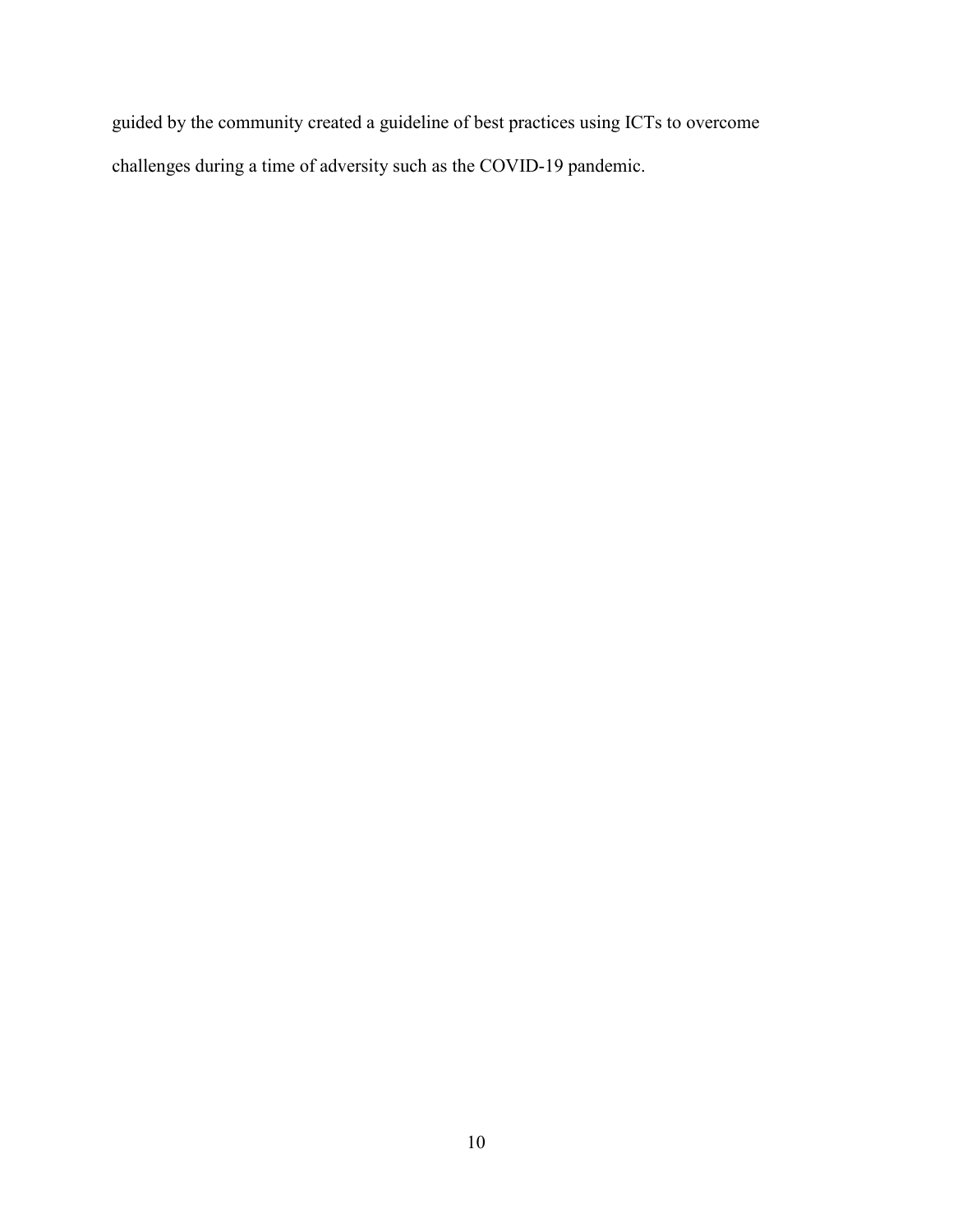### **Literature Review**

#### **Chapter 2**

#### **Asylum Seekers and Refugees**

Population displacement is increasing across the world due to our globalized industrial world that many scholars agree has divided and polarized societies, decreased per capita income across the world, and concentrated wealth and economic power in a small group of people (Ishay, 2007). In 2019, around 70 million people were displaced from their homes; by 2050, it is expected to increase to 250 million (Washington, 2020). In addition, the number of asylum claims have risen in Western countries in during recent years (Raper, 2003). Forced displacement of the population is part of our history and the factors are still the same as centuries ago; political persecution, social violence, and armed conflict intended to obtain political or military power. These economic policies significantly affect the vulnerable population of minority groups, low-income or indigenous groups due to their exclusion from the political elites (Crisp, 2003). These ruling political elites are directly responsible for creating intolerable conditions for these countries, and vulnerable populations are the ones displaced from their country of origin to find protection abroad.

 Even when this behavior has been part of our history, governments started to regulate migration and immigration of refuges in the twentieth century defining who is granted status and who is rejected. They began negatively associating asylum seekers with national security and existing citizenship. The original international standard that initially established the definition of an asylum seeker was the 1951 UN Refugee Convention, and described them as: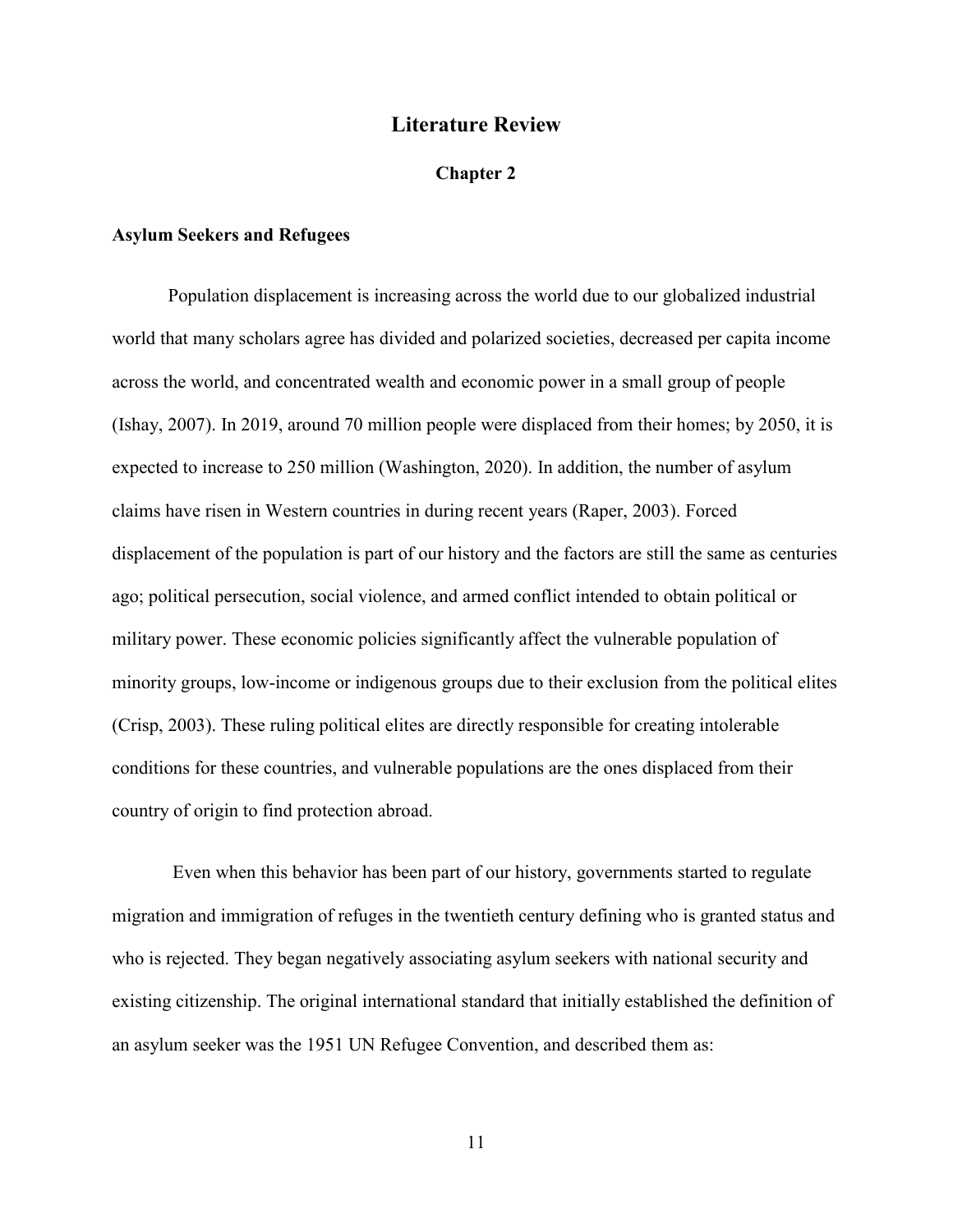"owing to a well-founded fear of being persecuted for reasons of race, religion, nationality, membership of a particular social group or political opinion, is outside the country of his nationality and is unable or, owing to such fear, is unwilling to avail himself of the protection of that country; or who, not having a nationality and being outside the country of his former habitual residence as a result of such events, is unable or, owing to such fear, is unwilling to return to it."

According to the United Nations High Commissioner for Refugees' Handbook on Procedures and Criteria for Determining Refugee Status (Moussalli, 1979), to be granted refugee status, the asylum applicant requires a well-founded and reasonable fear that becomes so intolerant for the applicant at the point of limiting her stay in their country. This protection can provide be asylum status, withholding of removal, and protection against deportation afforded by the Convention Against Torture (CAT) (Washington, 2020). However, this protection only applied to people within Europe, and until the 1967 Protocol, this same protection expanded to those arriving from Latin America, Africa, and Asia that were also affected by the Cold War (Winters, 2004). Even when the UN extended this protection to more than 140 countries, including Latin America and the Caribbean, we can observe different attitudes and acceptance percentages towards specific nationalities. This can be seen in a government memorandum from the Immigration and Naturalization Services in 1982 in which they stated "Different criteria sometimes may be applied to different nationalities … In some cases, different levels of proof are required of different asylum applicants" exemplifying a different interpretation of the 1951 Refugee Convention and 1980 refugee Act (Washington, 2020). These racial and colonial hierarchies are still present in our legal system, where asylum seekers are constantly at risk of removal, even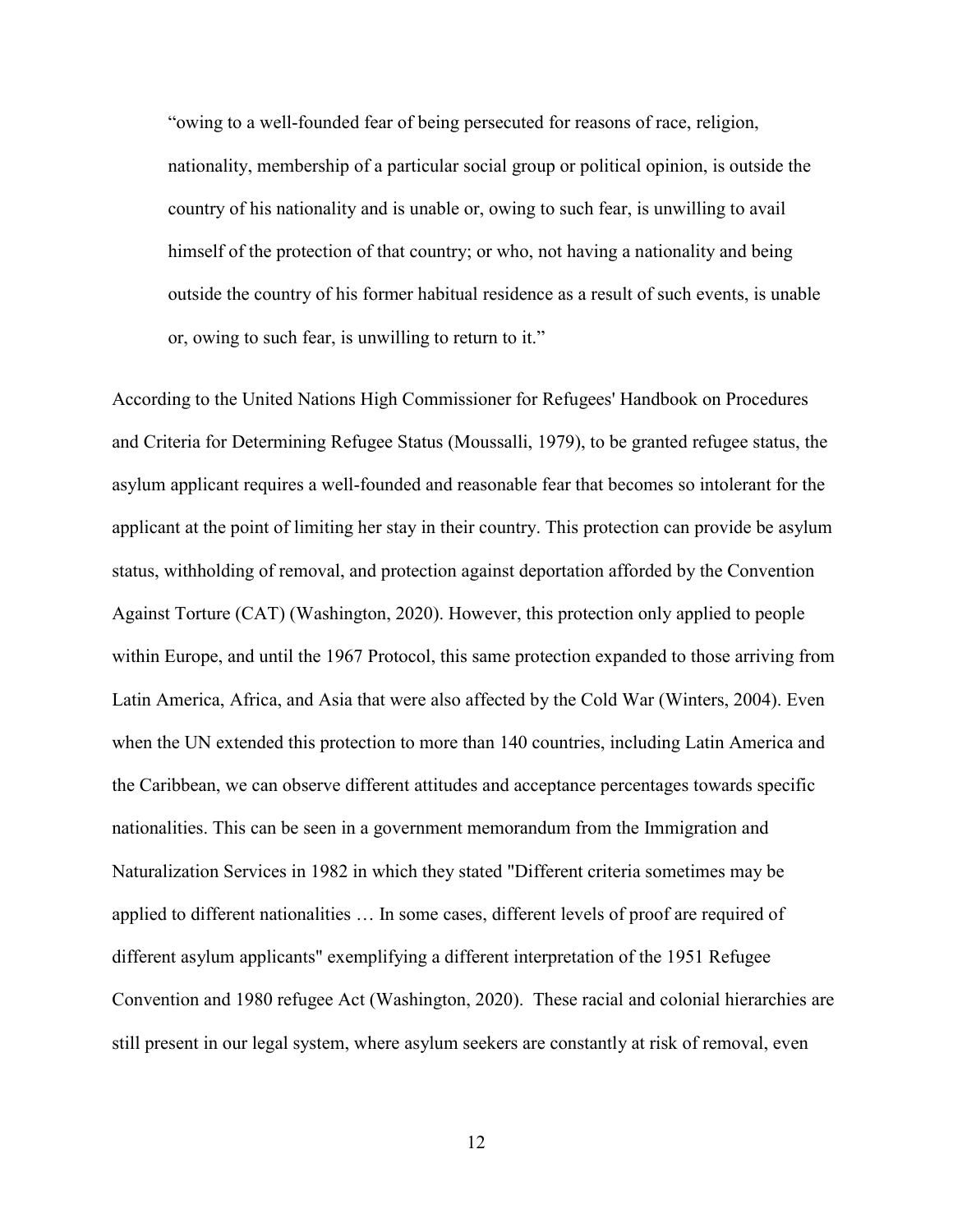when going back to their country of origin can have extreme consequences as their death (Slack, 2019).

By the end of last century, after the recent World Trade Center bombing attacks of 1993, congress passed the Illegal Immigration Reform and Responsibility Act of 1996 (IIRIRA) and created new proceedings for "expedited removal" of arriving immigrants, which without their right to see an asylum officer or immigration judge, low-level inspection officers were granted the authority to make decisions about removal or acceptance (Gebisa, 2007). According to the 1951 UN Refugee Convention, it is a right for immigrants to defend themselves in front of an immigration judge or asylum officer before removal. After IIRIRA, immigrants need to notify officials about their fear of returning to their home country to be granted access to see an asylum officer. Once they meet with an asylum officer, they conduct a credible fear interview or CFI, where they need to relate their story, and the officer determines the credibility of fear based on his or her judgment to be presented to an immigration judge If the applicant passed the credible fear interview, there are only five categories to appeal for ICE parole: pregnant women, if they are witnesses of a crime and willing to testify, minors, severe medical conditions, or are aliens "whose continued dentation is not in the public interest." (Washington, 2020). Even for asylum seekers applicants with credible fear a favorable outcome cannot be assure, due to external geopolitical factors that impact such as their country of origin, rather than specific circumstances of their immigration case (Slack, 2019).

#### **Neo Liberalism in Latin America**

There is a history of U.S. foreign policies affecting Latin Americans countries' social conditions that had resulted in economic instability, social insecurity, and environmental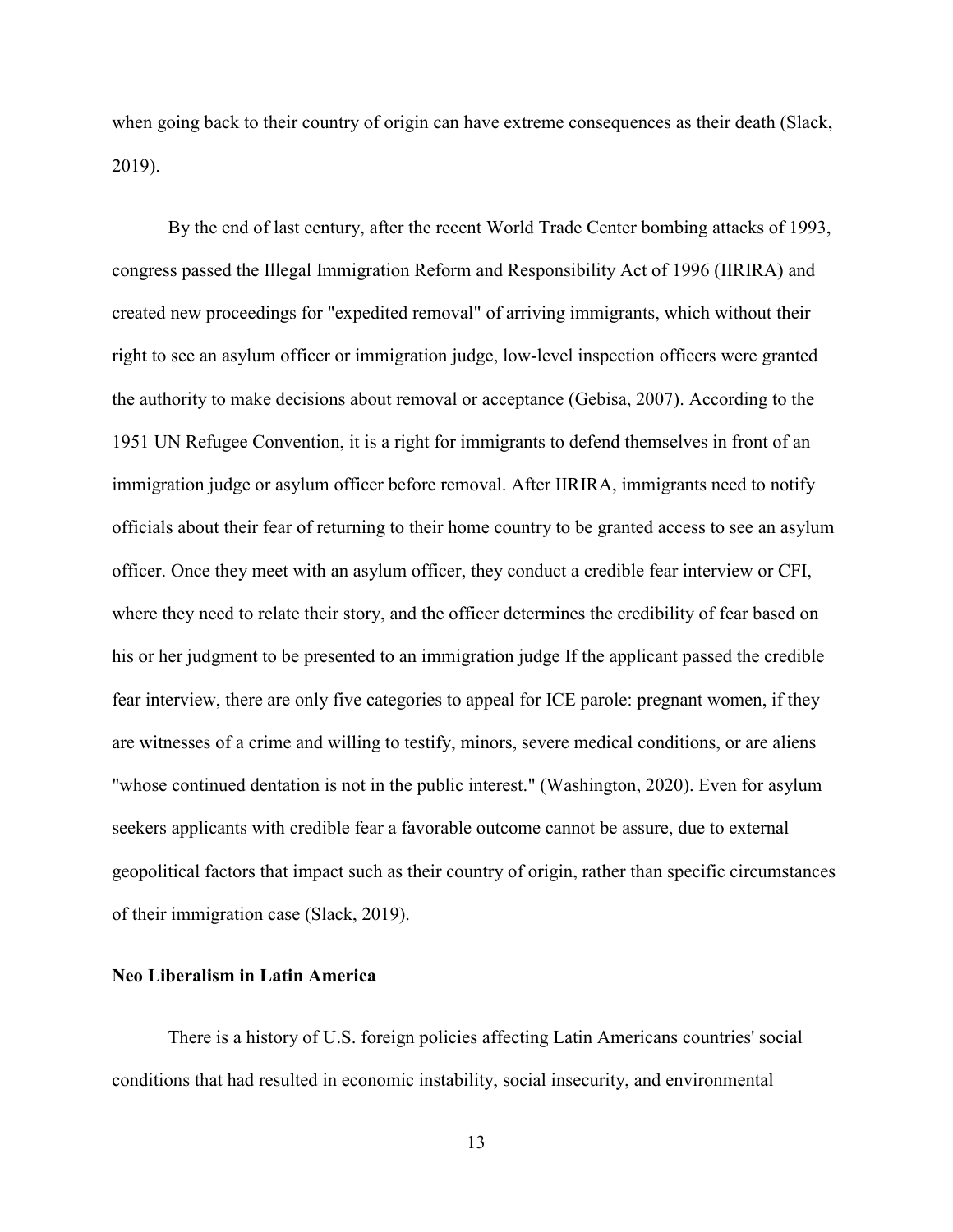degradation, mainly affecting the vulnerable sectors of the population. At the beginning of 1980 Latin America was hit by the first wave of forced neoliberalism, making it a lost decade full of economic problems. Harvey (2007) described how 1982 México economic crisis made the country go bankrupt, forcing them to take for the first time a loan from the Worlds Bank that forced México to implement neoliberalist structural reforms, such as privatizing their financial system and opening their internal market to external interests. These neoliberal reforms resulted on economic hardship, illness and infant mortality, unemployment, and a sharp reduction of wages (Lustig, 1990).

These policies are attributed to a group of elite Chilean economists from the University of Chicago during the 1970s, who favored the public sector rather than the governmental institutions. Since then, the imposition of this economic model has negatively impacted Latin American countries' development (Harvey, 2007), increasing the socioeconomic gap and creating more inequalities between new billionaires and marginal individuals that lived under precarious living conditions. During the 1990s, as a measure to improve these decaying social conditions, a new international economic trade was celebrated to stimulate the economic growth of the United States, Canada, and Mexico. The North American Free Trade Agreement (NAFTA) was drafted to accelerate production between countries to lower goods prices and improve living and working conditions (Villareal & Fergusson, 2017). One criticism was the unseen effect on the México's agriculture sector, making farm owners vulnerable to the aggressive prices of the United States due to their industrial production advantages (Washington, 2020). Due to international investors looking for lowered costs and better production conditions, the border region between México and the USA was transformed into a manufacturing region that attracted international investment due to their tax-exempt, low-regulated, low-wage benefits (Tarin et al.,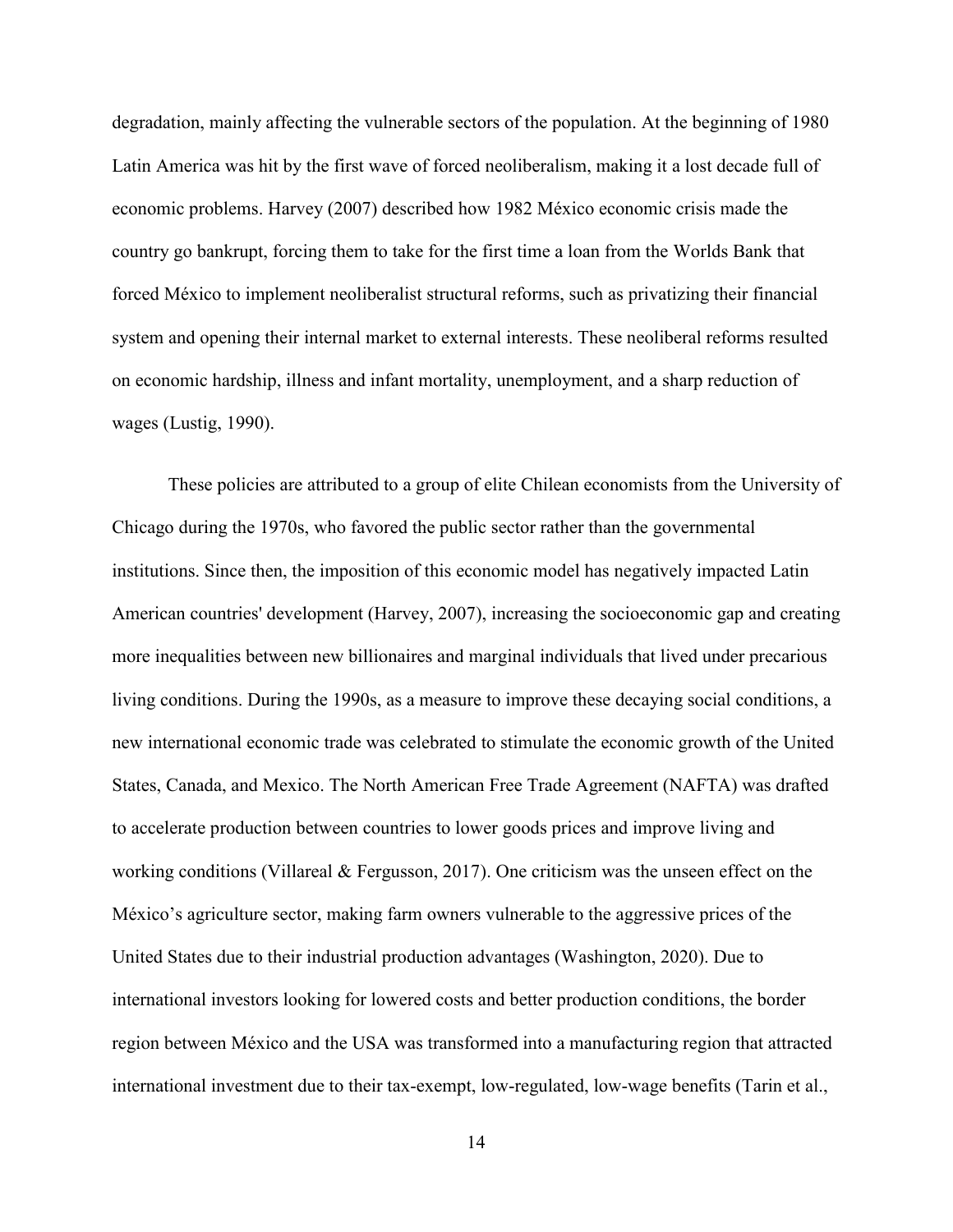2019). This new reality of economic instability and low opportunities for social-economic movement has created conditions that increase violence, scarcity, and deny basic security to marginal individuals. This escalation of violence has been linked to NAFTA and global trade, increasing, trafficking, weapons, and drugs (Harijan, 2014). In specific, this violence has been directed to women, by mass rapes and killing across Latin America, such as the killings and gang rape in Chiapas 1994 of Zapatistas women by Mexican soldiers or the unsolved serial torture murders Cd. Juarez, Chihuahua of over 400 young women and more than 4000 still missing in at the beginning of the 2000's (Harijan, 2005).

Even when governments around the world had mainly tried to deter or obstruct asylum seekers from their territories, there are also proposed and tested strategies to improve government actions towards refugees communities such as 1) reducing migration pressure in the region with development assistance, 2) open regular channels for labor migration, 3) migration campaigns to educate about realistic expectations and 4) introducing "humanitarian visa" programs for people considered at risk to apply directly from their home country embassy (Crisp, 2003). These strategies are still limited and may even cause unintended effects but can present us with opportunities to improve outcomes for current and future asylum seekers. The government regulating refugees' migration as part of their national security agenda is being used as weapons on international conflict across the globe, from Africa's Great Lakes to North Korea (Winters, 2004). More recently, these practices were also part of the Trump administration from 2016 to 2020, where a hateful rhetoric was directed to immigrants, especially Mexicans.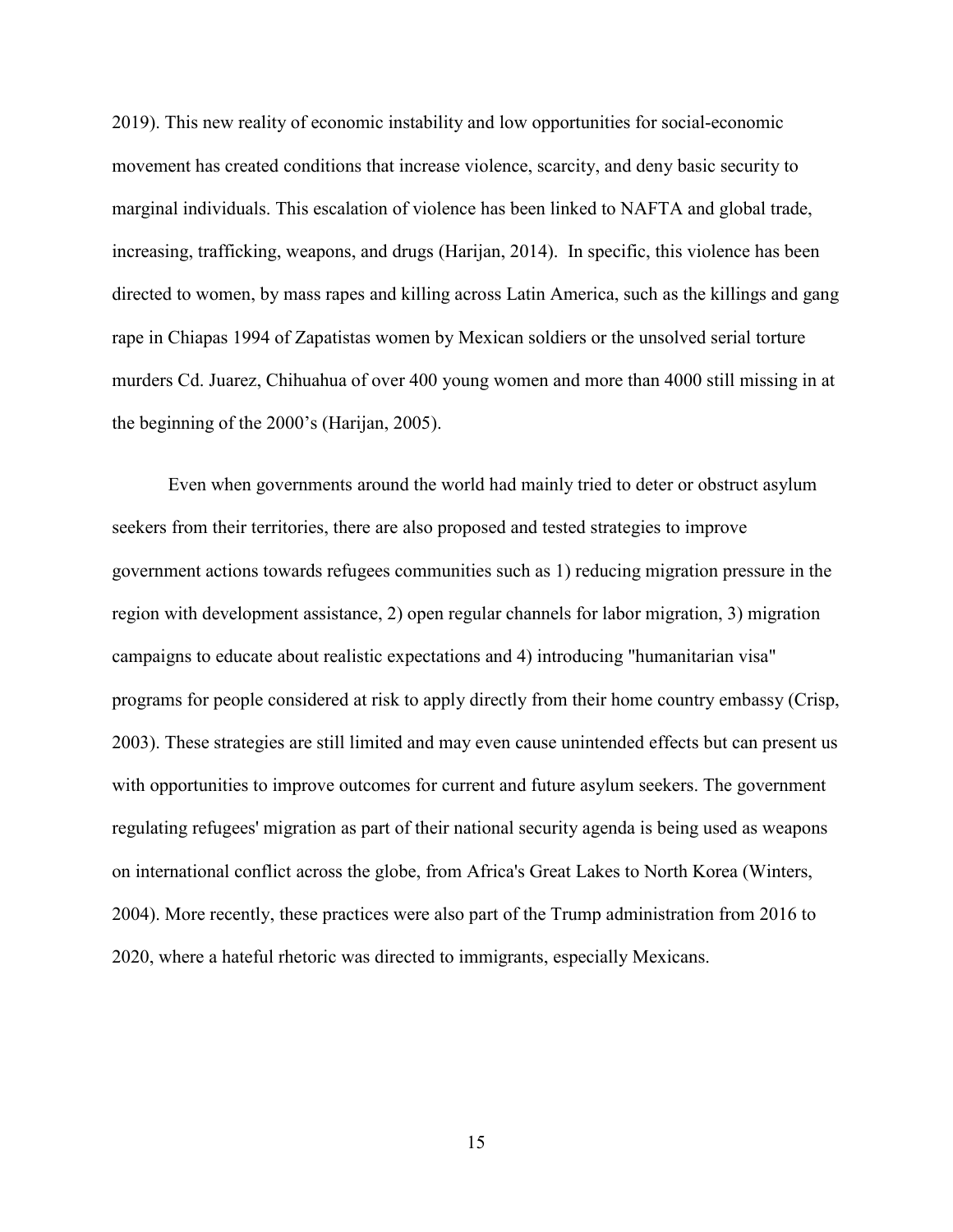#### **Trump Era**

At the beginning of Donald Trump's presidential campaign, he directly blamed México for sending people with many problems to the US as part of his opening speech. Trump said, "They're bringing drugs. They're bringing crime. They're rapists." while promoting his campaign slogan, "Make America Great Again" (Phillips, 2017). This argument was used as his main campaign proposal and used throughout his four years in office, declaring war on immigrants and creating a sentiment of hate endorsed by the oval office. His hateful rhetoric extended to categorizing immigrant gangs as subhuman, referring to them as 'animals, not people at a public event at the White House. Historically, practices of liking people to animals, denning their human condition are usually linked to genocidal conflicts (Warnock, 2019). This dehumanizing rhetoric promoted a racist agenda in which immigrants are seen as invaders, justifying violence against their communities, as in the tragic El Paso shooting on August 3, 2019, in where 22 people were killed (Moore & Berman, 2019). After being arrested, the perpetrator declared he was targeting "Mexicans" (Moore & Berman, 2019). He left a manifest intended to circulate fear and instigate others to follow his actions, and in which he described his strategic plan against the "Hispanic Invasion of Texas" (Maldonado, 2020).

As part of President Donald Trump's immigration policy, during his first days in office on January 25, 2017, through an executive order he directed Homeland Security to select local and state law-enforcement officers to act as federal immigration agents granting officials with the same level of authority immigration judges. Also ordered ICE to hire 10,000 Enforcement and Removal Operations (ERO) (American Immigration Council, 2017) to expedite the removal of immigrants. He also created a new Office for Victims of Immigration Crime Engagement (VOICE), as a hotline for information about victims' services perpetrated by immigrants and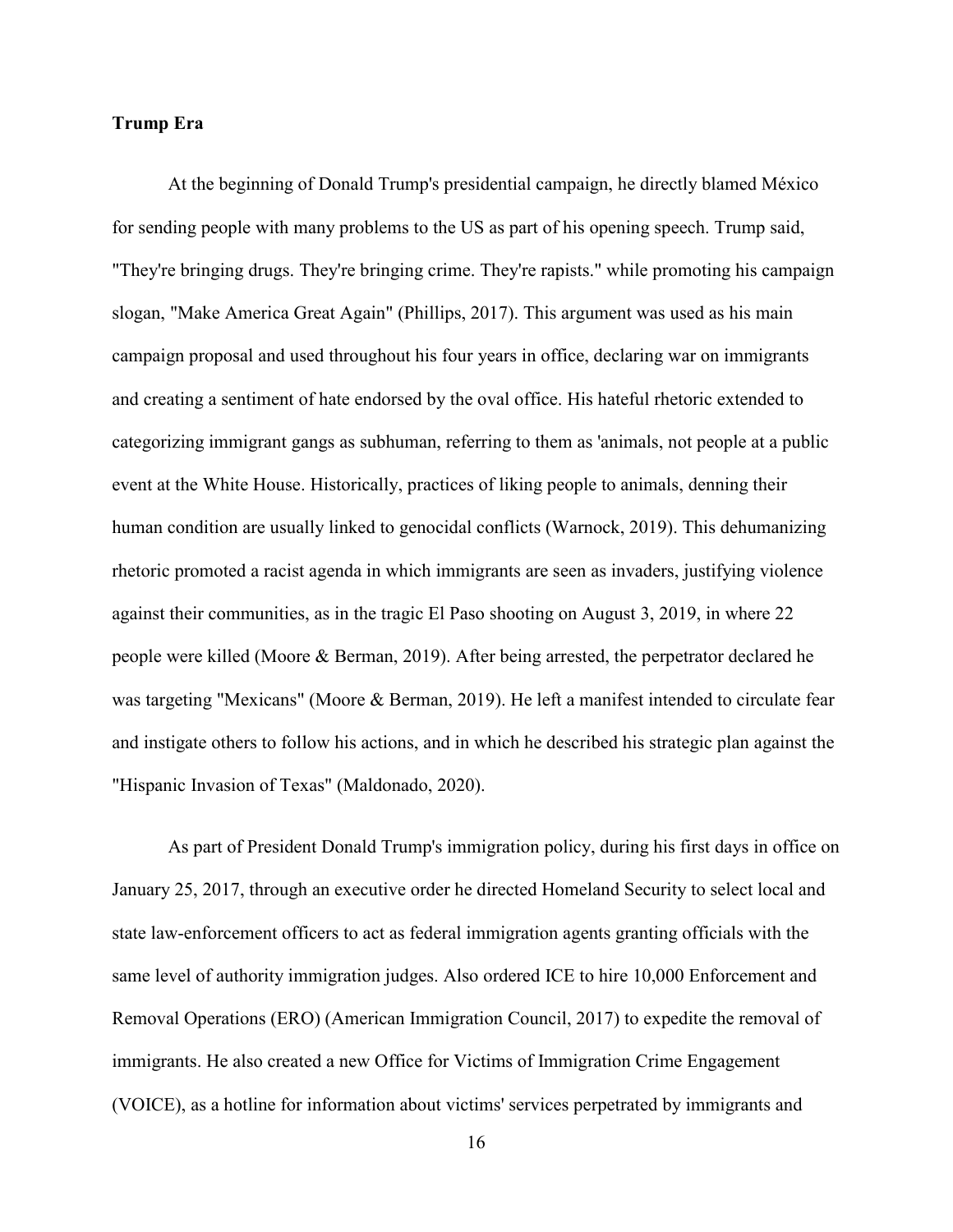information about the status of custodial immigrant offenders. This office intended to portray immigrants as criminals by reporting weekly statistics of immigrants' crimes as part of the political agenda, even when data shows that legal and undocumented immigrants are less likely to commit crimes and are less likely to be incarcerated than U.S.-born citizens (Landgrave & Nowrasteh, 2017). In the following months, the Trump administration enforced a set of stricter policies aimed at deporting and limiting the rights of legal immigrants. As a result, the immigration system changed abruptly by canceling the "catch-and-release" policy, termination of the Temporary Protected Status for Central Americans, family separation policy, operation streamline, and reducing the number of refugees in the US, increasing the population of Latin American immigrants under US custody (Washington, 2020). These changes ended in 2020 by being the lowest year in the number of refugees accepted in the history of the United States, undermining foreign policy goals, and ending a longstanding role as a protector for persecuted individuals (Reuters, 2020). During the Obama administration, a new immigration policy, "catch-and-release," was set to alleviate asylum seekers and other low-risk immigrants while waited for the immigration court hearing. This new set of policies classified asylum seekers as arriving aliens, ineligible for parole.

#### **Information and Communication Technologies (ICT)**

Adopting of Information and Communication Technologies (ICT) at work from cloud computing, process automation, and machine learning has altered the way work is accomplished at organizations (Jain & Ranjan, 2020). There are different definitions for what ICTs are, from an information technology-mediated communication perspective. By the beginning of this century, ICTs also made it possible for organizations to move from a centralized structure to mostly decentralized and dispersed virtual teams (Powell et al., 2006). This dramatic change in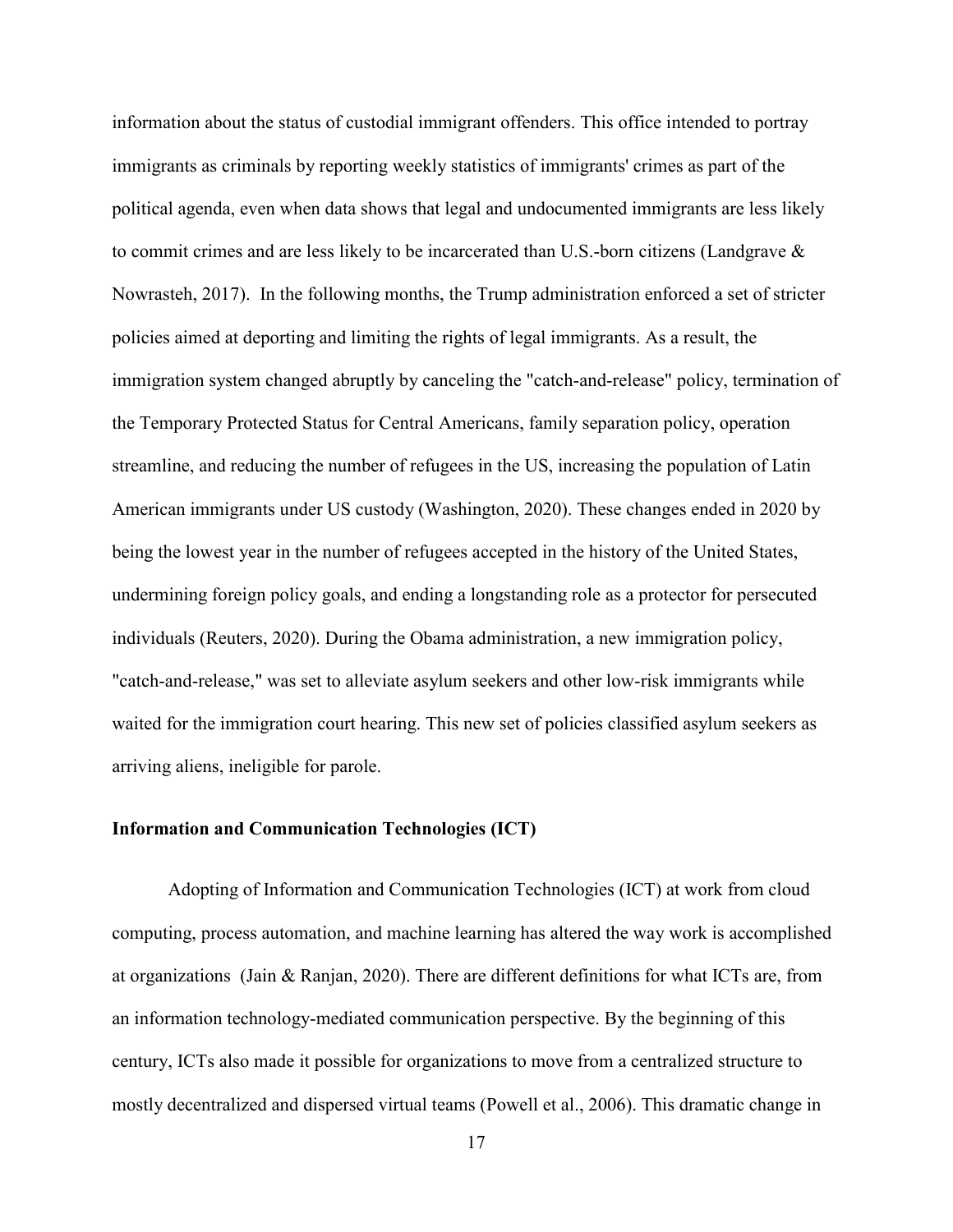how information can be shared allowed new teams to contribute beyond any geographical or physical boundary. (Ahuja & Galvin, 2003). Even when ICTs have proven to be superior in conducting repetitive tasks following a set of rules, technology still struggles with cognitive tasks involving complex communication (Autor et al., 2003). here is also literature that suggests that ICTs at work have adverse effects, making jobs less satisfying (Kraut et al., 1989) associated with more intense tasks, greater surveillance, and devaluation of workers' skills (Zorn et al., 2008).

#### **Security Vulnerabilities**

ICTs can enable communication flowing across nonprofit organizations (NPO), but it can present security threats to staff, volunteers, and immigrants. This digital connectivity to web services and social media can also reveal private information from individuals that can be used as a vetting tool for asylum applicants (Bolhuis & van Wijk, 2019). In 2019 the US immigration system updated its requirements for visa applications to submit their social media accounts from the past five years (Garcia, 2019). Immigrant advocates criticized this as a continuous effort from the Department of Homeland Security to extend their surveillance programs.

Potential privacy threats while using digital communications on social media can be a reality for staff, volunteers, and migrants since they use Facebook to communicate during their journey and stay at migrant shelters (Rae et al., 2018). Facebook is a social media platform well known for its lack of privacy (Cadwalladr & Graham-Harrison, 2018). It has controversially granted access without authorization to data that contained personally identifiable information (PII) of 87 million uninformed Facebook users to a private company (Isaak & Hanna, 2018) and their direct engagement with public security agencies (Garcia, 2019). In 2021, Facebook CEO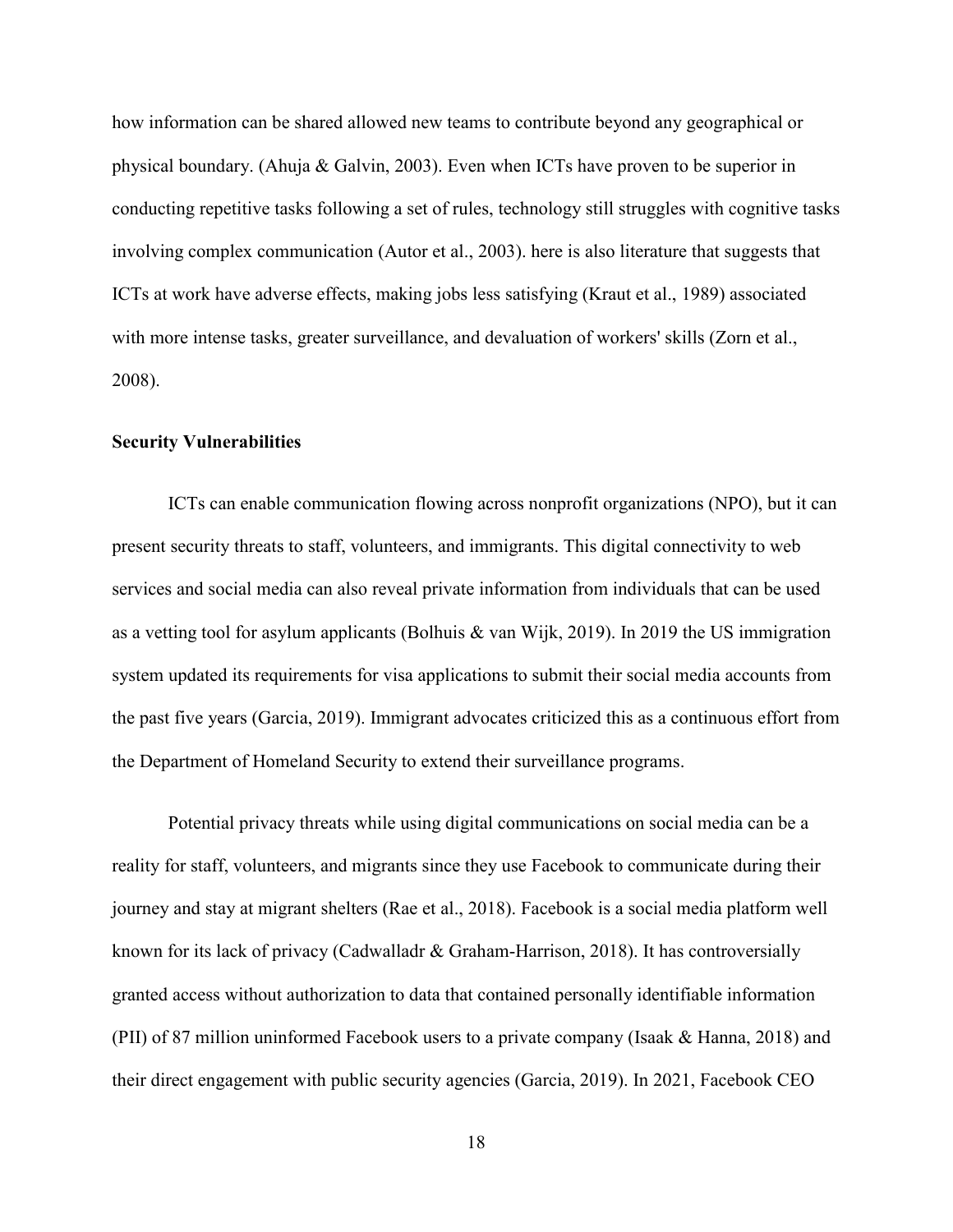had to rebrand the company as part of their public relations strategy as a distraction of current criticism for privacy and security concerns and their limited vision of the long-term impact (Paul, 2021). These are real privacy concerns that are important to acknowledge in analyzing the impact of ICTs at legal representation NPOs for immigrants due to the inherent security challenges of using ICTs.

On October 5, 2021, major web applications such as WhatsApp, Instagram and Facebook went down globally, leaving business and professional without access to communicate with their customers (Cheng, 2021). This black out was attributed to be caused by an internal technical change creating a global virtual halt (Franklin & Chappell, 2021). In addition, this communicational blackout that specially affected developing countries where access to ICTs can be extremely expensive. Mobile phones and social media are new digital communication mediums that maximize utility and minimize costs for communication due to their open access and minimal cost (Emmer et al., 2020). This low entry cost for international communication attracts asylum seekers to this new medium. A critical aspect of ICTs is to allow them to receive news and information from their support network in their country of origin since after their departure, the information about their wellbeing can be scarce (Kutscher & Kreß, 2018). Overall, these web applications allow communication by a minimal cost, but are still susceptible to go down due to technical issue or are not entirely protected to assure privacy in their communications.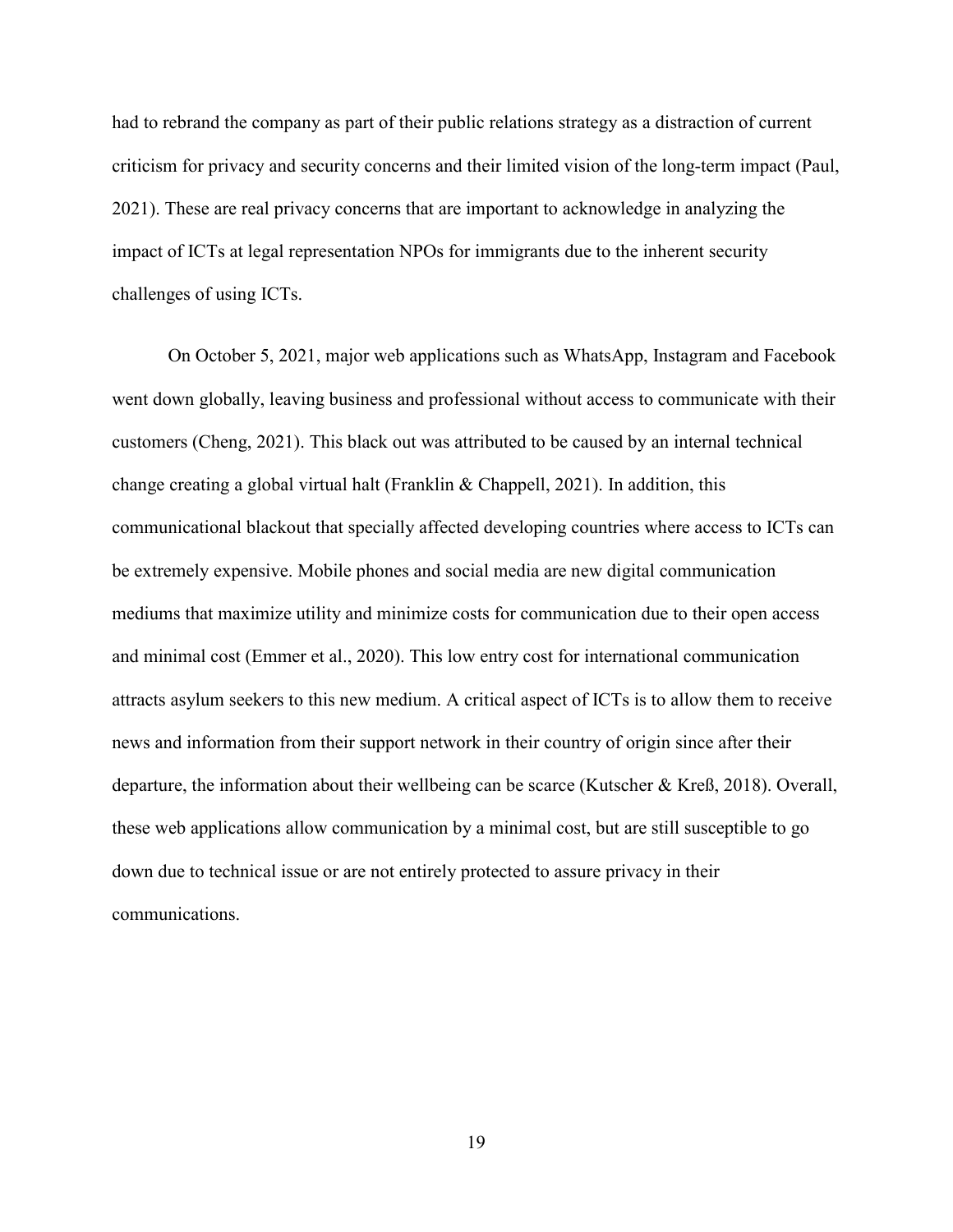#### **Methodology**

#### **Chapter 3**

 In this chapter I describe the methodology I used to conduct my study. On October 25, 2021, an official approval was obtained from the Institutional Review Board, from the University of Texas at El Paso (UTEP) to conduct this study, using following consent protocols (see Appendix A), Interview Guide (See Appendix B) and Codebook (see Appendix C).

This study consists of staff and volunteers from different legal defense non-profit organizations (NPO) across the U.S.-México border, currently working with immigrants at detention centers. All participants were over the age of 18 and be freely willing to participate in the study. A total of seven participants agreed to be interviewed for the study. Inspired by Participant Action Research (PAR) theory I will use action research find new possibilities guided by participants and participate as a facilitator to be critical about possible impact of ICTs for asylum seekers and themself. As part of PAR methodology, I will enable participant based on their experiences, to imagine visionary futures for ICTs having a positive effect on asylum seekers and legal defense NPOs. A series of 1-hour in-depth semi-structured interviews were conducted by phone or video calls. The semi-structured interview format guided the conversation to gather narrative accounts of personal experiences and understand how their use of digital media interconnects with their work at a legal defense NPO and identified new emancipatory opportunities suggested by participants. To keep participants voice visible and recognize their role as research producers (Ungar, 2004), short excerpts from their narratives will be used as direct quotes to understand how ICTs play a role at legal defense NPOs during COVID-19.

These interviews will follow a qualitative approach for data collection and analysis, allowing new variables to emerge. The qualitative research approach is fitting for this project due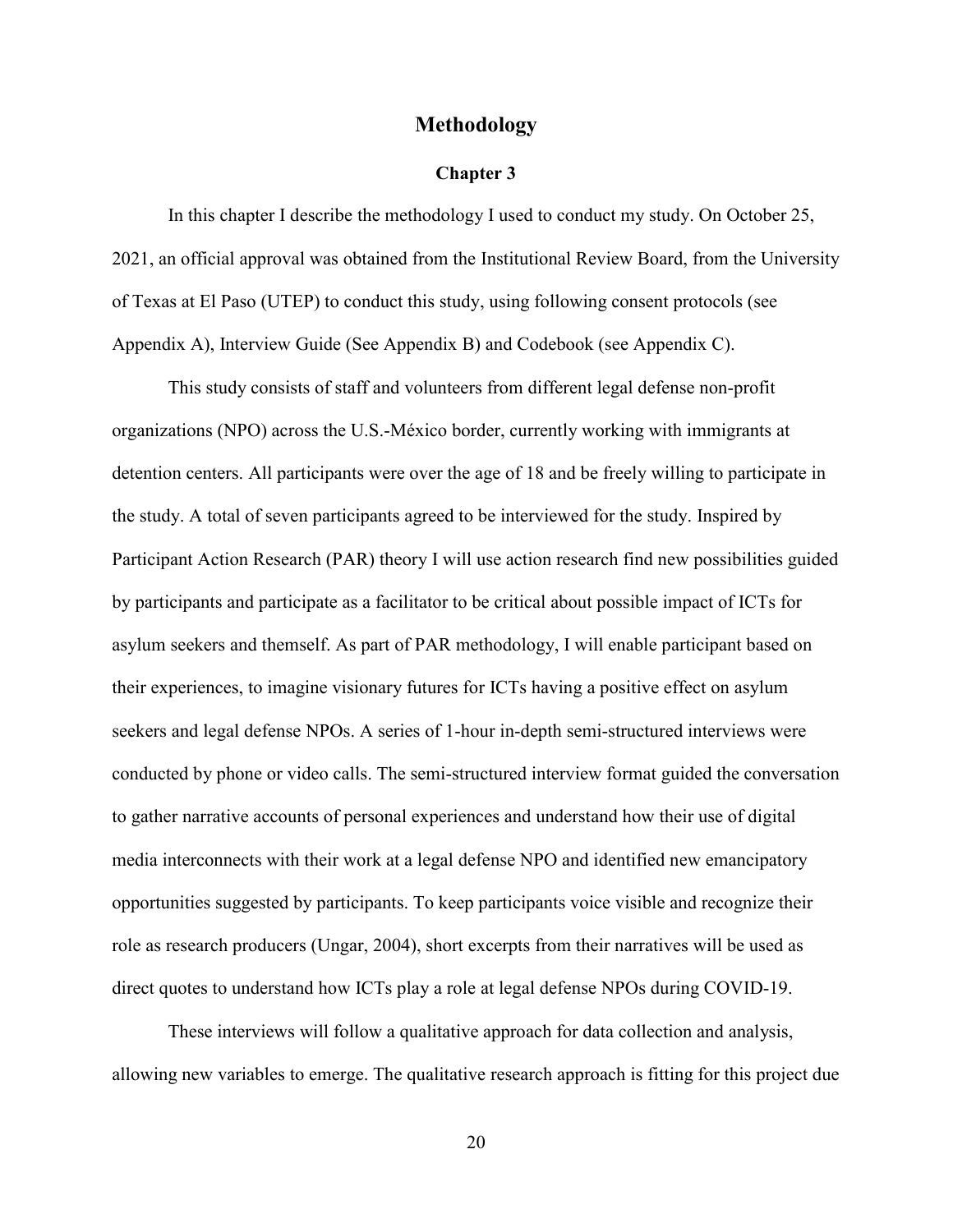to its valuing of life experience, building full descriptions of the context, unmuting minority voices, promoting tolerance by avoiding generalization, and fully self-revising biased standpoints (Ungar, 2004). This project aims to better understand the impact of ICTs in helping legal defense NPOs communicate with internal staff and volunteers and external aid to help immigrants, specifically asylum seekers detained at migrant detention centers.

#### **Selection of Participants**

Participants were recruited based on my personal interactions with employees and staff from legal representation NPOs while my volunteering at a legal representation NPO in 2020. The remaining of the participants were referred to me by using the snowball sampling method. This access to this group of participants was a privileged opportunity that was preceded by hours of teamwork over group chats, creating trust-building conversations for rapport building by talking about their challenges and their personal goals before starting any interviews. These conversations allowed a better understanding of their personal perspectives, challenges, and visionary futures for these technologies. Interviewees were ensured total confidentiality and all the information about their work at legal representation NPOs, any information that could compromise their anonymity will be covered to protect their privacy.

As we move to new digital environments privacy and confidentiality are not guaranteed due to the nature. In this study the following procedures were used to keep their personal information as confidential as possible. Information transcribed from the or interviews did not used any personal identificatory used pseudonyms. All records from the audio, video, and transcriptions from the interviews were locally stored, under a password protected and encrypted external hard drive. Fragments from the interview were transcribed to be use as direct quotes. All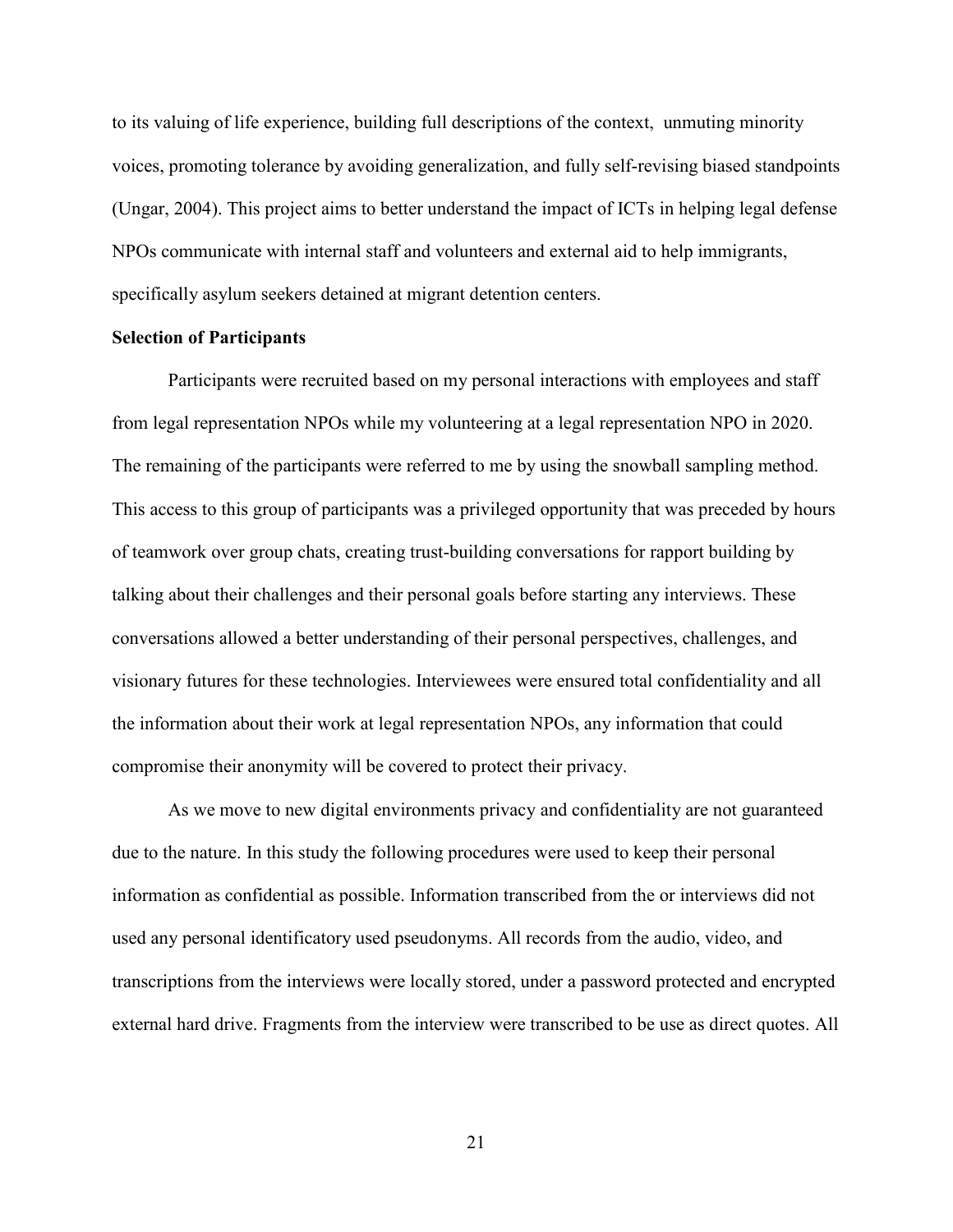the data remains stored until Spring 2022 and destroyed upon completion of the project. Only the research team had access to this data.

#### **Methods of Data Collection**

 My methods for data-collection are based on action research traditions, using interview as a communicative tool to generate action through mutual reflection of current problems and a possible visionary future (Nielsen & Lyhne, 2016). Inspired by critical utopian action research in which criticism of current conditions its complemented by exploring possible solutions for a future we want to live in.

#### **Participatory Action Research Interviews**

A Participatory Action Research approach to qualitative research allows us to rethink our goals and methodology for conducting interviews. We can explore how to generate action through our interview process by looking for the emancipatory potential as the main focus of our practice. (Nielsen & Lyhne, 2016). It is important to develop new skills as interviewers, since 90% of social science investigations use interview data (Briggs, 1986). Action-oriented research as a proposal to integrate the methodology of action research during interviews, one of the most used processes to gather information between researchers and the community.

First, I will describe key elements from their PAR interviews approach: research involvement, free spaces, and critical approach. Then I will explain how through interviews we can create a free space to be critical about our past, present and think about "visionary futures". This is concept derived from Nielsen & Lyhne description of "critical utopian" action research view. For a better understanding of this concept for me and participant, I described it as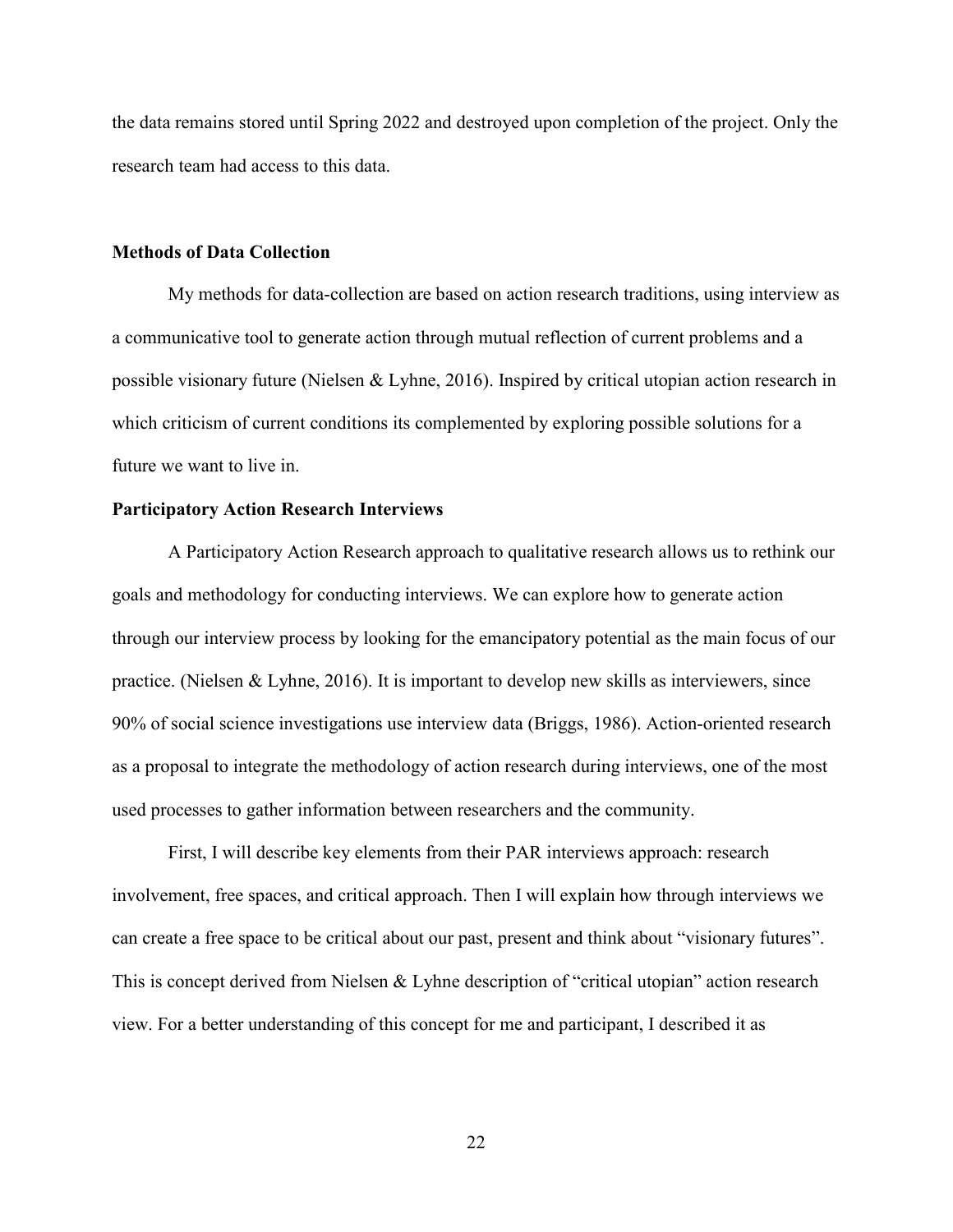"visionary future". Finally, I will explore the reliability, ethical and action implications of this approach.

#### **Researcher Involvement**

Two different approaches can be argued for the participation of the researcher in their relationship with participants and society (Nielsen & Lyhne, 2016). For Skjervheim it is important to have the researcher in the field, to create a common reality with the participant, while for Habermas having researchers on the field represents a risk of adding the interest of the researcher and preventing the real criticism of society Assuming roles from the area of research interest to enables direct contact with the communities for our study (Kluckhohn, 1940). In "The Participant Observation Technique in Small Communities" Kluckhohn emphasized that this effort will force us to analyze our own role in our study, increasing our objectivity and making us more being more aware of our personal biases.

Action research scholars invite us to blur boundaries between "researcher and researched" (Upton, 2017) and engage in projects to create meaningful relationships with participants. This involvement with participants allows the researcher to generate the trust with participants and situations to conduct effectively interviews with them. This approach often leads the researcher to create relationships with key consultants that due to their verbal abilities and willingness to share information can contribute profound insights information about their communities (Nielsen & Lyhne, 2016).

#### **Critical approach**

Critical theory and action research can be the foundation for qualitative interview, by having a reflexive emancipatory component that allow us to criticize the institutions and identify opportunities for change. The methodological elements from action-oriented interviews are a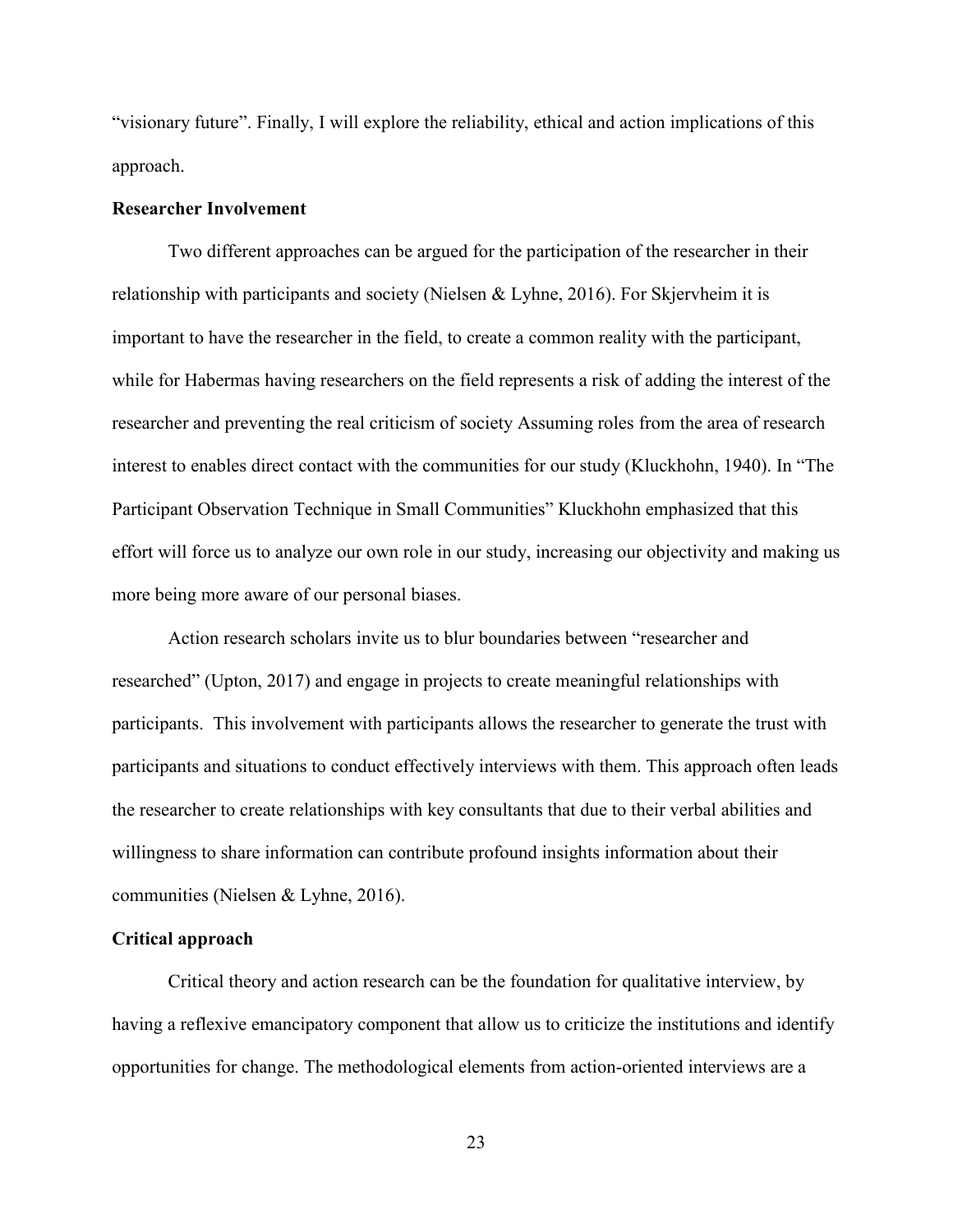combination between critical theory and action research in which the interviewer and participant create common understanding through dialog about the past, present, and future. This selfreflection and uncovering of layers of meaning is attributed to classical hermeneutics and is used to describe how we can reflect in the emancipatory potentials that are not seen at first sight in an interview.

#### **Free Spaces**

To move from only criticism to action research, we can use the same methodology to criticize institutions and find utopian perspectives to facilitate the start of action to change institutions. This is possible by creating "free spaces" in which research and participants work together to create future scenarios that can potentially be put into action to improve their conditions.

Similar open spaces for community are used in action research methodologies such as "co-conspiring" (Upton, 2017). This research method is grounded on invitational rhetoric and decolonization practices. This methodology aims to change problematic structures through creative community engagement, by co-conspiring between researcher and community creative possibilities and approaches to transcend current limitations. By consciously avoiding Eurocentricity rigid approach to research, co-conspiring methodology allow us to move from our position of researcher assuming that we have to be right, to new possibilities guided by the community (Upton, 2017). This approach also focus on the creating of open spaces for community members, in which they are all equal, all together looking for new possibilities for change guided by the community. Free spaces for the interviews open possibilities to openly discuss issues that are not talked about in everyday life, creating the conditions for future ideas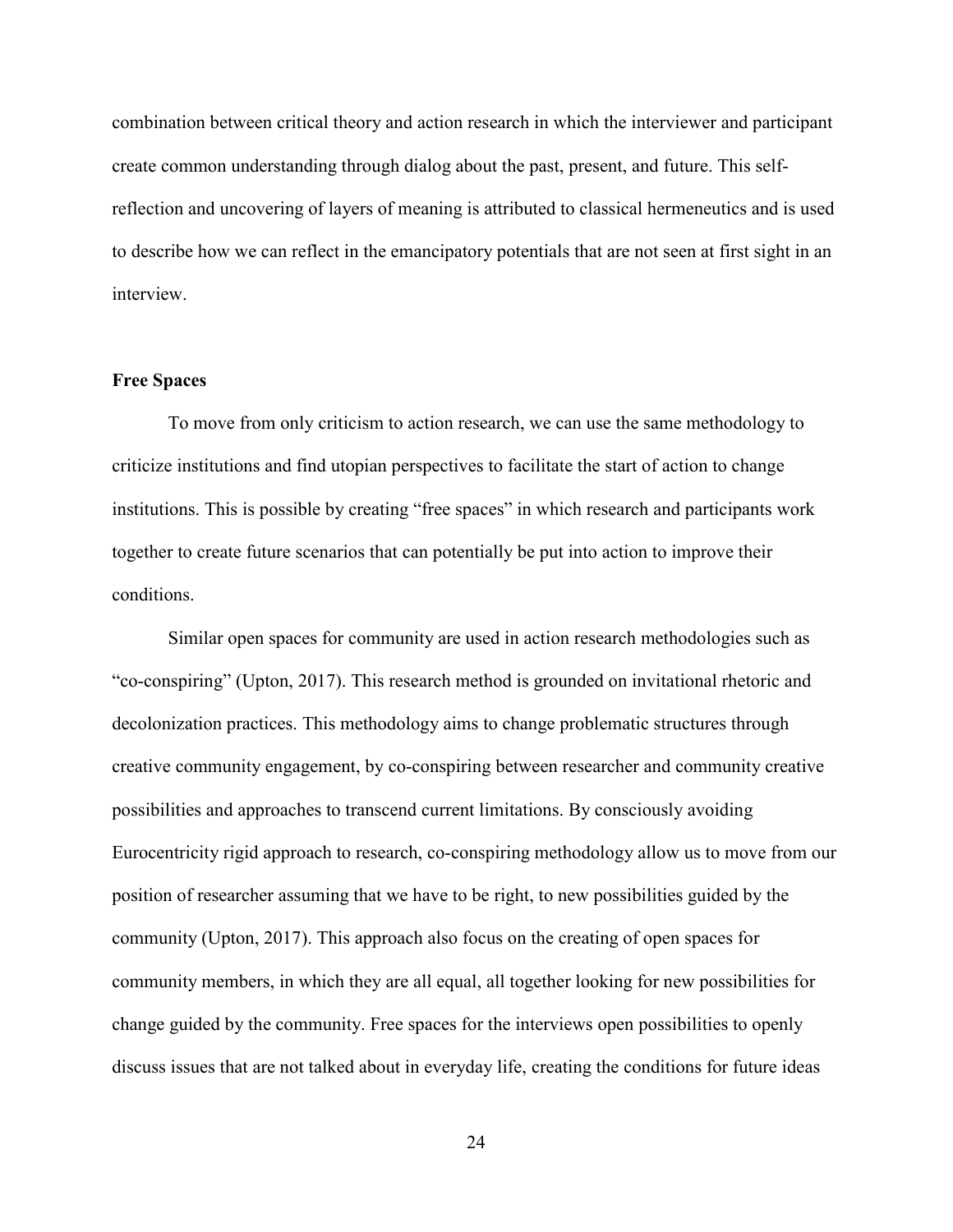and possibilities within the system. This was possible due to "free-spaces" in which participants were not held accountable for their views (Nielsen & Lyhne, 2016).

#### **Interview Process**

For PAR interviews, we should start our interviews with a conversation about the interview theme, then be critical and reflexive on the subject, and finally move to utopian and visionary futures that can bring new beginnings for potential outcomes. Before every call, I reflected about the interview setup, sensitivity about the topics, goals of research and possible outcomes. Even when interviews are systematic, we need to find a free space for participants to disclosure. To do this, first I started my interview with being open with the interviewees about the approach, creating a confidential relationship and giving them the right to be anonymous as the base for a free space. Then I asked them to describe their work and how they did communicate at the legal defense NPO they worked. Secondly, I asked them to be critical about their perceptions of current and past ICTs. By asking them to describe a situation when ICTs did not work as expected and asking them about training or rules about these technologies. During interviews, we can also use dialog to reveal actual structures that are hidden in the organization, such as frozen organizational patterns for action. For this I ask participants about how they saved and shared legal information from their organizations and clients. Finally, I opened conversation with participants who can bring action and change. This process empowered staff and volunteers to think about utopian visionary futures. For this I asked them to imagine new possibilities and ask them, how you imagine a visionary use of your ICTs in the future? What do you think will be the impact of improving ICTs for their clients?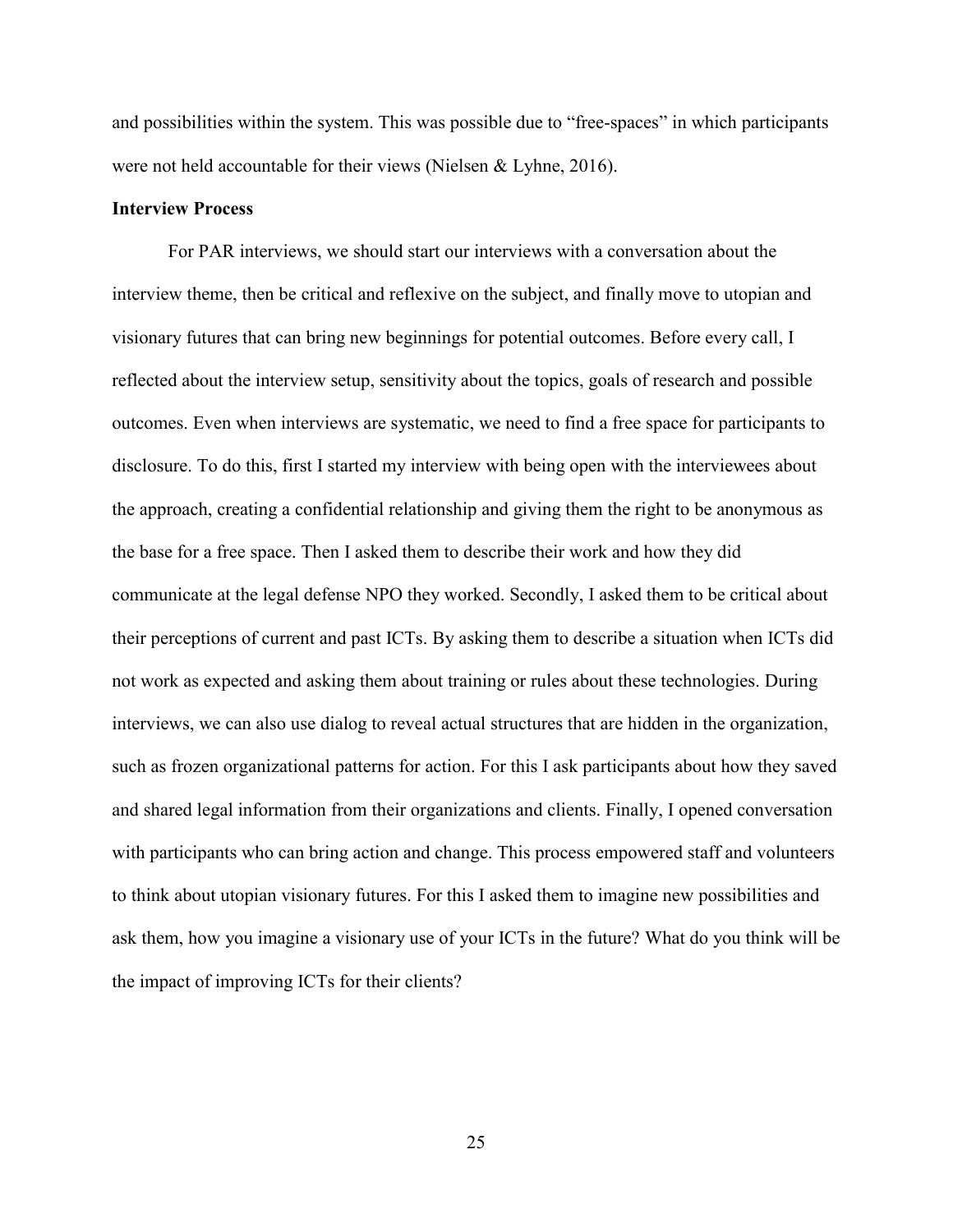#### **Action and Ethical implications**

After finding some insights, we need to focus on the initiatives that bring these ideas into action. We can also create workshops to put participants and ideas for validation. Sometimes a coordination plan can be implemented to know the following steps to take action (Nielsen  $\&$ Lyhne, 2016), ask us to keep using this approach in academia to be refined and accepted as a comprehensive approach.

At the time of learning about the worries, dissatisfactions, and vision of their future, if we do not take action then it involves ethical responsibilities that we need to reflect on (Hilsen, 2006). According to Hilsen (2006), we are obligated to ethically act upon the society we want to construct through the contributions of our research. For Nielsen and Lyhne (2016), researchers must serve as discussion partner, with real knowledge of the subject to bring to the dialog for reflection. Potential for action depends on the insights of the researcher and participants to identify potential actions that can drive change.

#### **Reliability**

To keep the reliability researchers, should standardize their questions, but this could only be possible if the meaning will represent the same for every participant, changing the validity of the question. Reliability and validity are incompatible goals. Also we need to acknowledge that interviews can induce bias due to their age, race, political view, etc. reducing reliability in replicating their finding in their future or validity the accuracy of their technique (Briggs, 1986).

After organizing and preparing the data for analysis, I started to systematically coding interviews by labeling excerpts from our conversations about specific key concepts. Based on previous codebook structures (Tracy & Rivera, 2010) I created three first-level codes and four second-level codes about emerging findings. Through this analysis I used constant comparative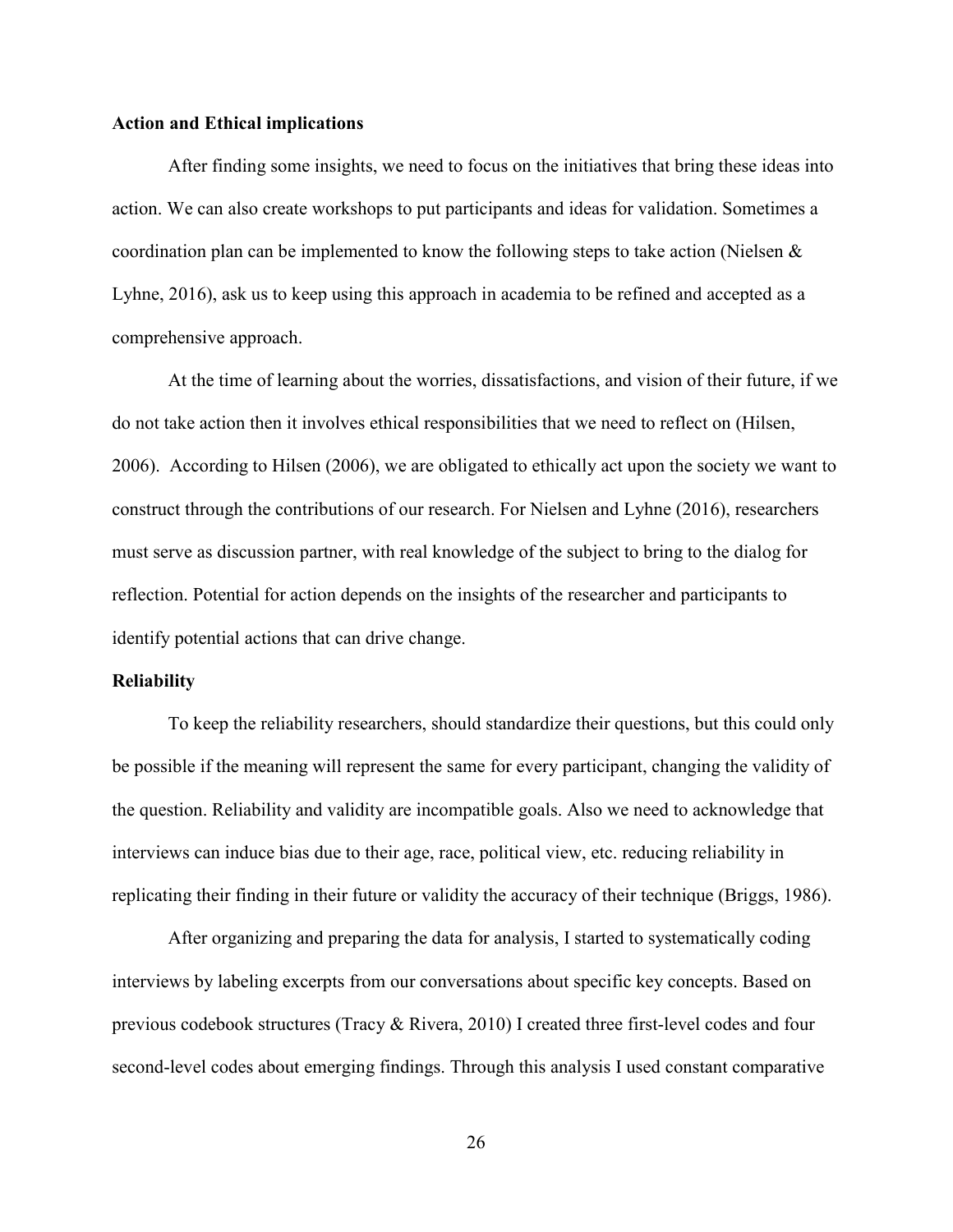method to actively update my code definitions based on new data, creating secondary level to analyze in detail specific. All these finding was stored in a spreadsheet having different columns for each code group. This allowed me to constantly compare my findings with my initial questions and motivations for this study. Finally, I created an outline based to describe potential themes that may contribute to identifying the bottlenecks to systematically establishing communications with remote teams during COVID-19 and post-pandemic time.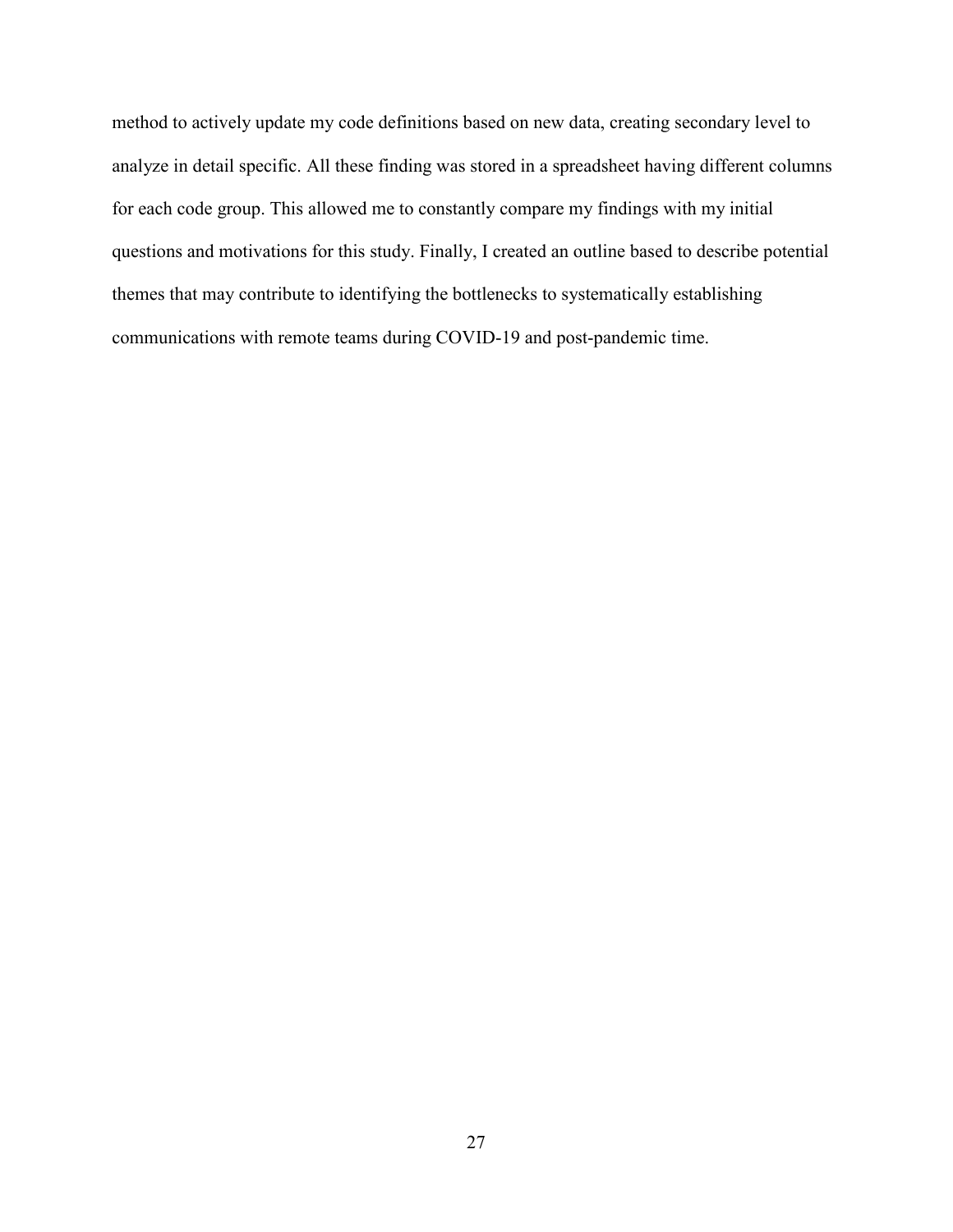#### **Analysis**

#### **Chapter 4**

To better understand the usages and impact of Information and Communication Technologies (ICT) for legal defense nonprofit organizations (NPO) and their clients asylum seekers, I conducted opened-ended Participant Action research (PAR) interviews in which I encouraged participants to talk about their perspectives to describe their interactions with ICTs. This approach allowed me to identify key elements of these communication technologies that present new opportunities from previous approaches that were unforeseen before this new normality. Participants were briefed about the project's scope and opened the conversation by talking about their role at NPOs during COVID-19. Participants offered insights about the use of ICTs to communicate internally and externally with the organization during the pandemic, the impact of ICTs on asylum seekers, common bottlenecks, and possible security issues. Finally, as part of PAR interview methodology, participants were asked to imagine a "visionary future" based on their perspectives of a possible future in which ICTs fully enable them to conduct their work to its fullest. Rather than focusing on technical aspects of each platform or service, interviews focused on participants' experiences.

Participants described their role at legal defense NPOs, ranging from staff coordinators, volunteers, and academics. Coordinators described their work arranging interviews with potential clients for paralegal services and coordinating intake and wellness check interviews with volunteers groups. These interviews help NPOs to gather information about individuals to evaluate if they qualified for asylum or other legal avenues available to get them out of detention centers. Volunteers' role was to conduct intakes and wellness check interviews through phone calls with immigrants currently at a detention center. After conducting interviews, volunteers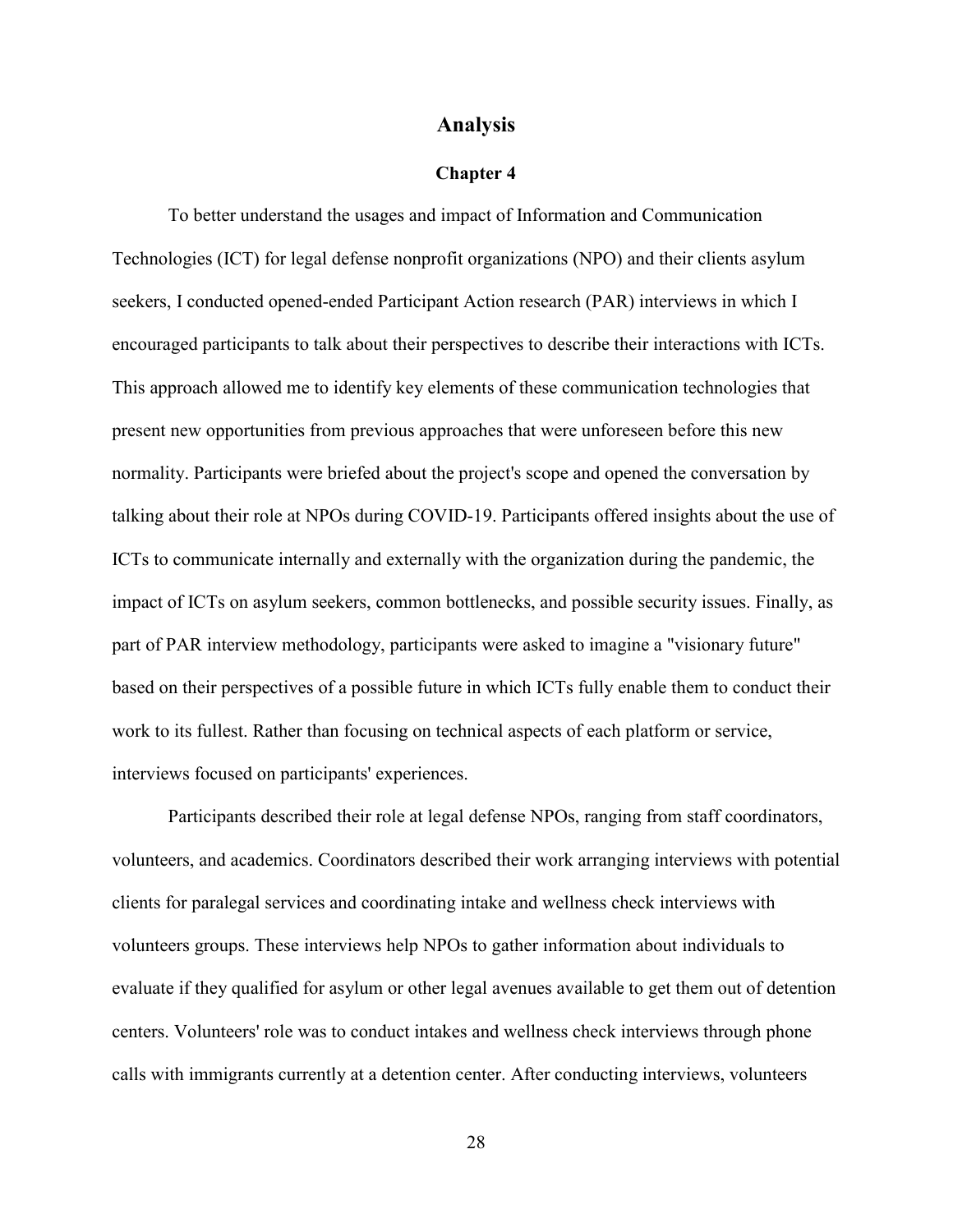transcribe a written summary from their interview and then upload their digital files to a shared database that will host and transfer their information for external legal services to review each case.

#### **Legal defense NPOs working with ICTs**

Participants talked about the impact of ICTs at legal defense NPOs during the COVID-19 pandemic and showed how critical it is to maintain communication with remote teams during lockdowns and for getting access to immigration detention centers by using VoIP systems. Participants acknowledged the importance of ICTs in reaching asylum seekers and connecting them with legal defense at critical times.

I believe, is vital, you know, if we didn't have those avenues and you know, then there would probably be no medium to get with our potential clients because the pandemic was very like logistically hard and impractical to reach our clients. You know, so those technologies did facilitate, and if it wasn't for that, like I said to me it meant vital, it was necessary, you know?

Sharing information about immigration cases across the organizations is possible by taking advantage of cloud storage services like Airtable for staff and volunteers, and Box Legal to share legal documents with lawyers. All the information about immigrants' personal stories, detention trials, personal and medical information is registered on these platforms. In addition, staff and volunteers can see the status of each case and upload summary documents after each intake.

Even the like the speed in which things get documented, I finished the intake and I upload it right away once I'm done. So compared to, "Oh, I'm at the facility, I need to take this intake to the office". So, it really speeds up the process, which is valuable in these kinds of settings, especially in the legal setting, because we're dealing with people that are detained.

This information critical in the outcomes of vulnerable individuals and is directly shared with attorneys that can immediately review it and search legal avenues for each case.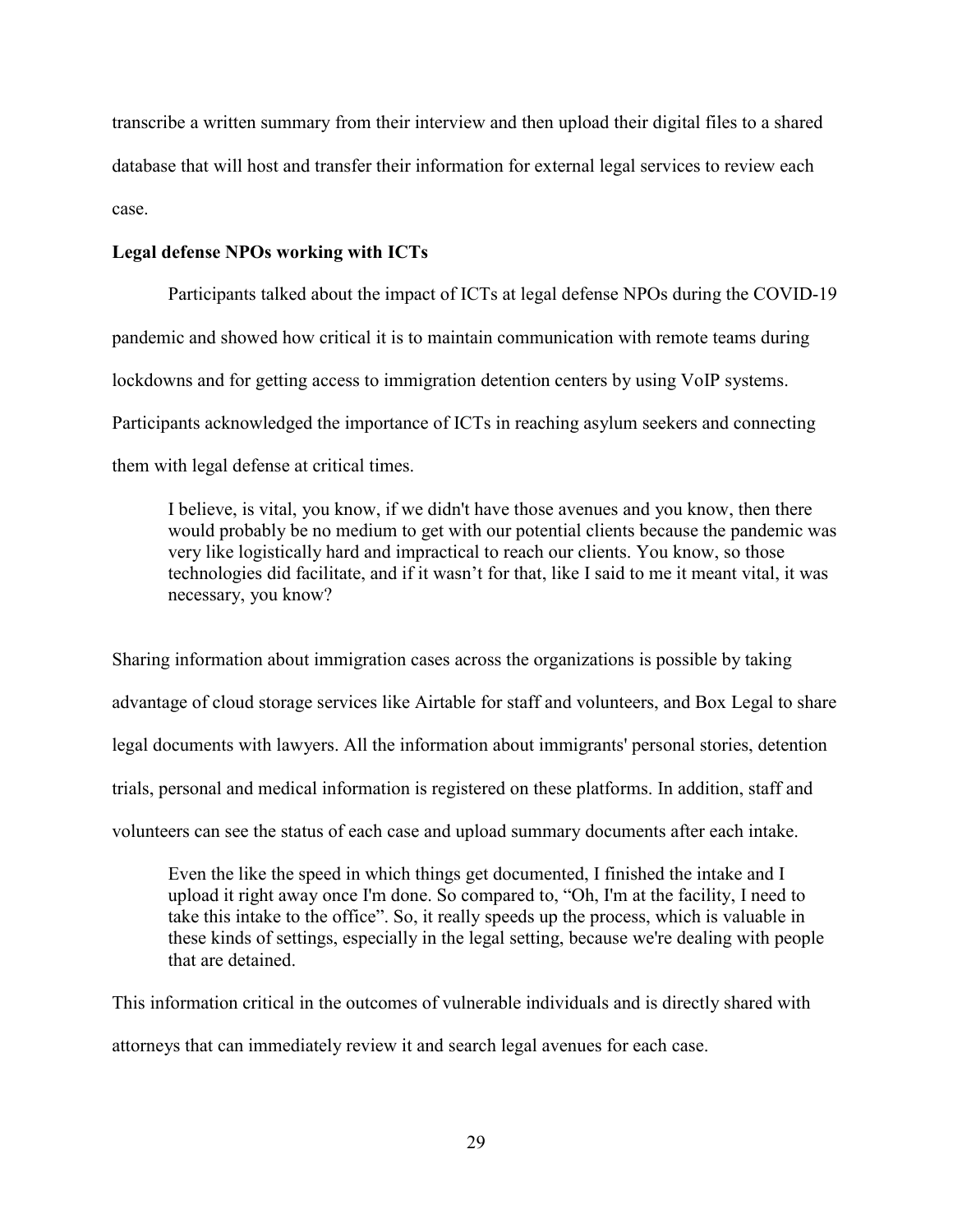After NPOs meetings and group events, continuous communication was done over direct text messages or Short Message Service (SMS) and later over WhatsApp Groups, allowing all members to communicate simultaneously, thus speeding up information flow. This was crucial for teams due to the constant changes in the immigration system creating new challenges to communicate with immigrants. Participants described how useful it was to have quick help during a critical time, such as interviews inside detention centers:

It was a lot easier, and, in the WhatsApp group was really good because let's say I had a question like during the interview I could text her real quick and someone would get back to me like whoever knew the answer.

Even when e-mail, SMS, and digital phone lines were also used to communicate internally and externally, WhatsApp groups were the main channel for keeping communication flowing and coordinating the staff and volunteers' efforts.

Training also migrated to virtual meetings using the Zoom video platform in which volunteers meet with a coordinator to review interview documentation templates or update them on new policies to connect with detainees. Participants view this transition of training over ICTs as something positive as they described, "Technology allows for training to happen quicker to train new people." Virtual training also removed commuting, an activity that can cause higher burn out on volunteers since transportation is not usually covered. The video conference platform Zoom, was also used to host voluntary sessions on Friday, for staff and volunteers to join a mindfulness space with counseling available. Virtual spaces presented an opportunity for secure spaces for staff and volunteers to share their unique challenges of working on immigration cases with sensitive information.

Collaboration was made facilitated for participants by using ICTs, as one of explains "It just make sense to be able to work on it live, and like that I can see in on her screen, rather than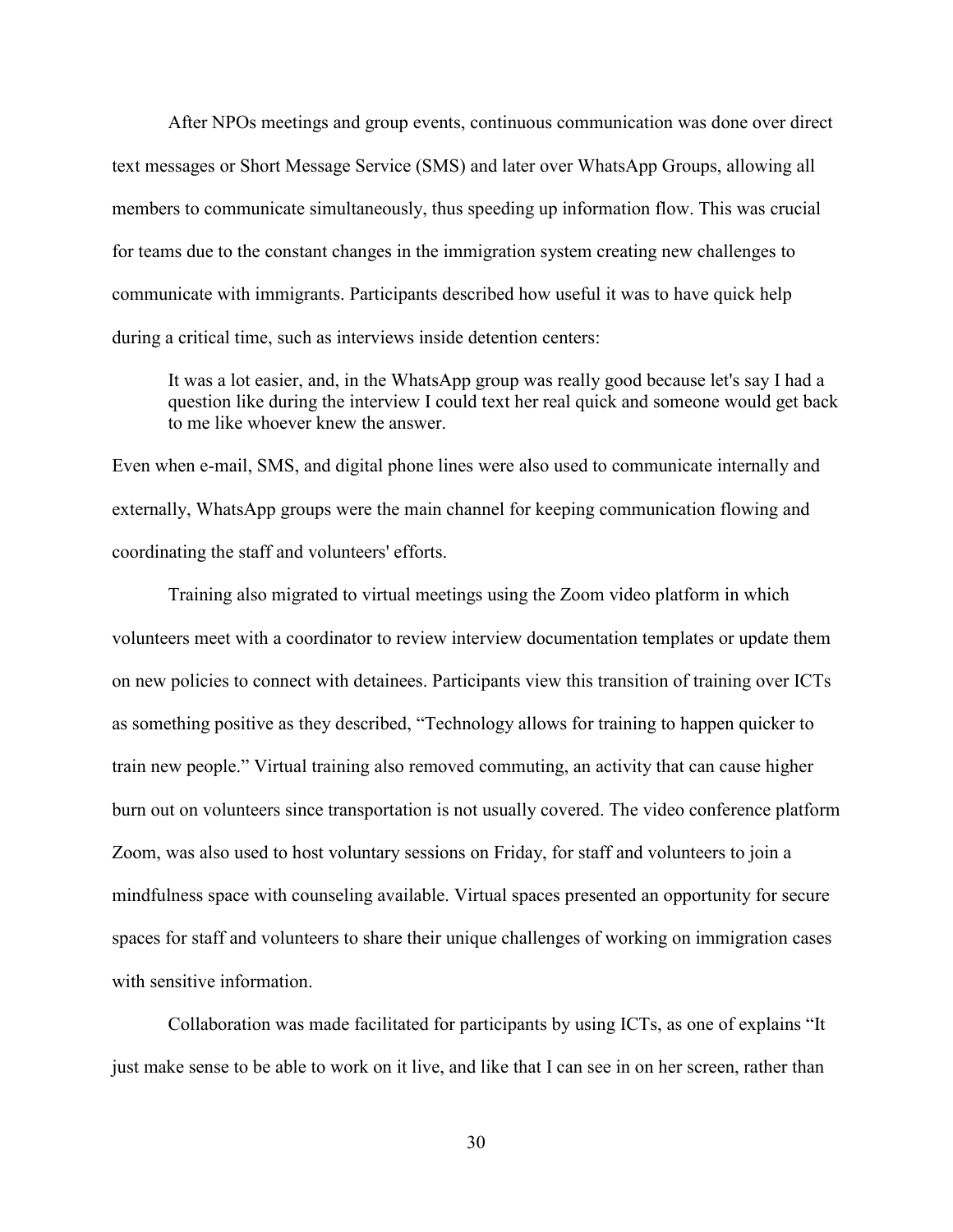like each doing a word document, and then trying to compile". Participants working on survey templates will save all their document versions over a cloud service such as Google Drive to work together or asynchronous on the same document. These practices saved time and errors at the time of updating interview templates versions.

#### **Impact of ICTs on asylum seekers**

Participants reported that ICTs were very important to conduct their tasks at the legal defense NPOs; allowing them to communicate to the immigrant population from any remote location during the pandemic was critical while helping asylum seekers. Before COVID-19, interviews were performed directly inside detention centers, usually outside city limits about one-hour drive both ways. Moreover, access to these facilities is limited, background checks and fingerprinting are required to conduct interviews. In addition, during the pandemic lockdown, detention centers across the border limited access to external visitors to limit outbreaks of COVID-19. As one participant reported how ICTs enable them to check in with detainee's more easily:

Well, I think it was really great in terms of the agility to just switch to online. Meant their work could continue more or less uninterrupted. And I think it also was very meaningful because there were added difficulties in detainee's life during the pandemic. So to be able to check on things like cleanliness, on whether anyone is feeling sick or what the medical conditions are like, I think that's also really valuable.

Storing interview information over the cloud was reported as being extremely useful to track the status of each case, wellness check interviews or intake summaries helping to speed up the process of legal cases. In addition, the adoption of these platforms allowed participants to process more immigrants due to improvement on process time due to ICTs' data accessibility.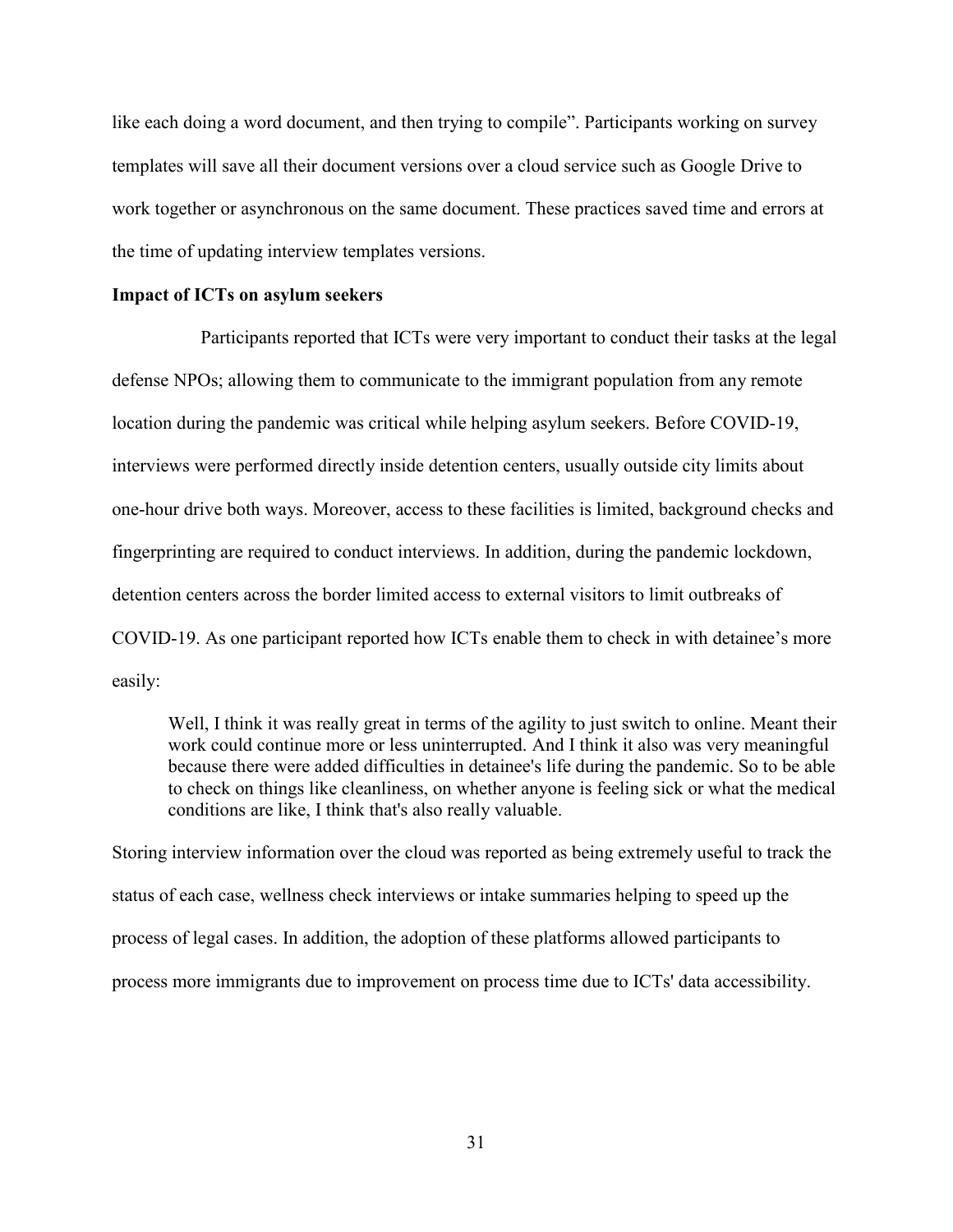Finally, an ICT feature highlighted was its ability to relieve some stress of an already emotionally difficult task as conducting intake interviews to record immigrants' life story, as a participant expressed:

I think will be able to process many more individuals, and I know that's an issue, because we had a backlog, and I'm sure that backlog has only increased, so it just makes it easier and I feel the intake process is time consuming but also like emotionally draining, so on my end, I will like to facilitate the rest of the process. You already did the actual interview, everything else should be easy, and I mean it is but is tedious, time consuming.

Participants talked about the importance of ICTs enabling NPOs to work with people from remote locations. It allowed participants to build up social connections, and as one participant said, "It's really nice to feel connected to people, even though you're in different cities and like a lot of the interns last summer were in different cities in the US as well". This allowed NPOs to keep working even with staff and volunteers that relocated through the pandemic.

Finally, participants reported digital phone lines or Voice over IP (VoIP) system called

"3CX" as an overall improvement for immigrants. The system allowed staff and volunteers to

make direct calls to the detention center without wasting detainees' free minutes.

So, although we had some bugs with 3CX the quality of the audio was already bad, and with this app is even worst. But I rather do that. Is like a good trade I guess, than spending people's money and just going through a process that will elongate the interview much more. I mean, is already pretty long so it made it like a 3-hour process, when the calls keep dropping.

 Every detain immigrant is granted free minutes on a weekly basis and are usually used to contact their families or support networks. This ICT implementation avowing any speeding on detainees' free minutes, was perceived as an improvement across participants even when the calls audio quality was considerably diminished due to technological issues.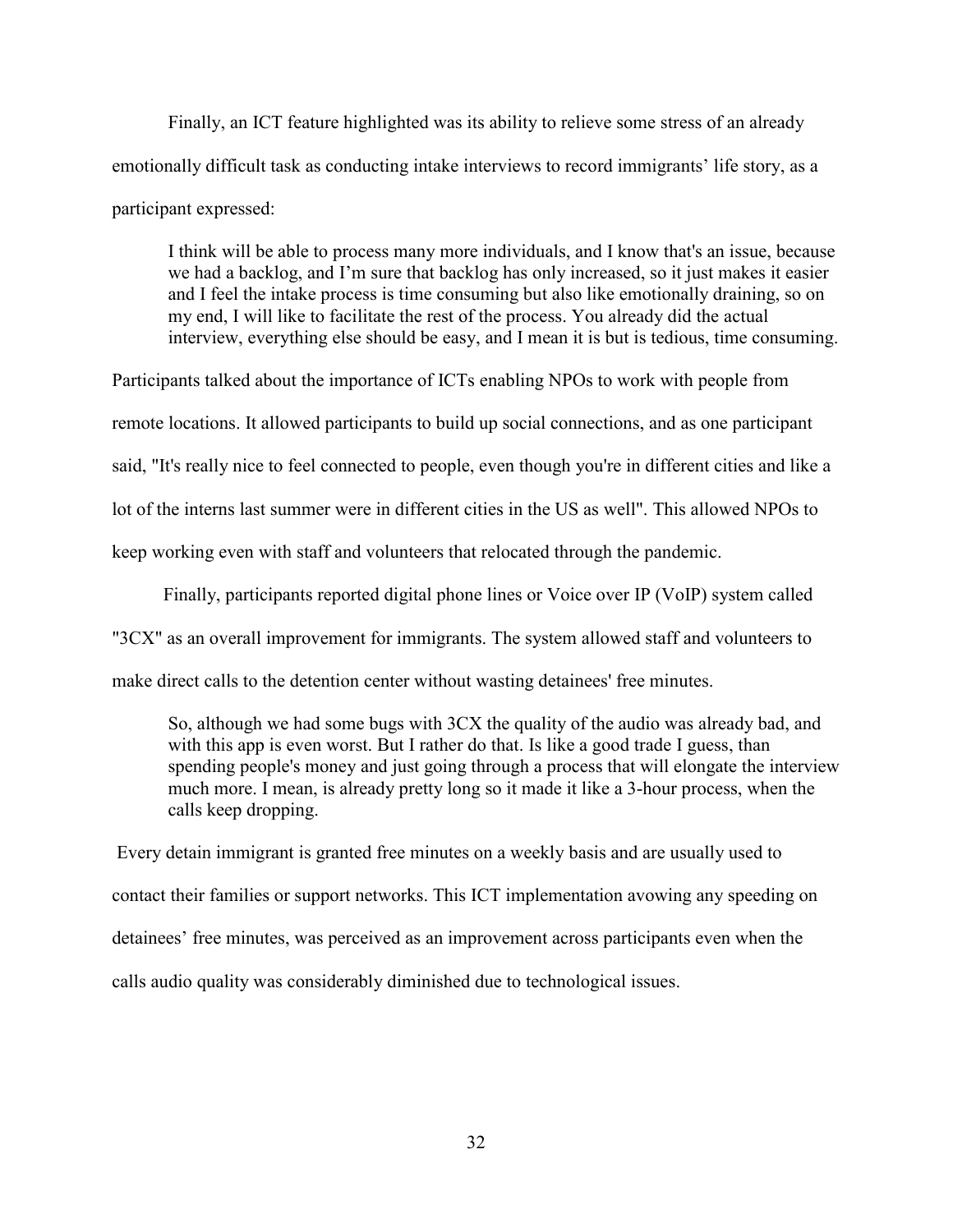#### **Challenges of deploying ICTs at legal defense NPOs**

Given participants' experiences working at different legal defense NPOs across the U.S. and México border, they were able to describe how ICTs were able to communicate internally and externally during COVID-19 and well as identify communication bottlenecks and possible security issues. To derive a more comprehensive understanding of the positive and negative sides of utilizing ICTs participants were asked if "they had any issue, or something did not work as expected when using an ICT". Participants reported technical issues, but their main concern was training as part of implementing ICTs. Even when legal defense NPOs were conducing training over video platforms, new technology brings new challenges for users. Participants reported asking over WhatsApp groups for suggestions over how to login to platforms, or how to do a three-way call to connect a translator with an asylum seeker to conduct an intake. As one of the participants expressed:

There wasn't really much training or information on how to use it or how to receive calls or how to transfer calls. No one really told me what was the best option or what I was supposed to be using or any protocols for it or where or how to transfer calls. I just received a call whenever I transferred to us, so I didn't receive any training on the the service, the calling service

Moreover, issues with voice lines were the common technical issue reported and since this was the main communication channel with immigrants it was imperative to have a reliable service. As one participant described "the way that we were communicating with them was really reliant on them having access to reliable phone lines, which were not always the case and there was lots of instances." Participants described the audio quality on their calls to the detention centers as bad, and the impact this had on their work:

For instance, one man that I spoke with, the phone connection was poor and I couldn't hear him. And so, he would be telling me things that are, I guess you could say, very sensitive and I would have to ask him to repeat. And at some point it just didn't feel fair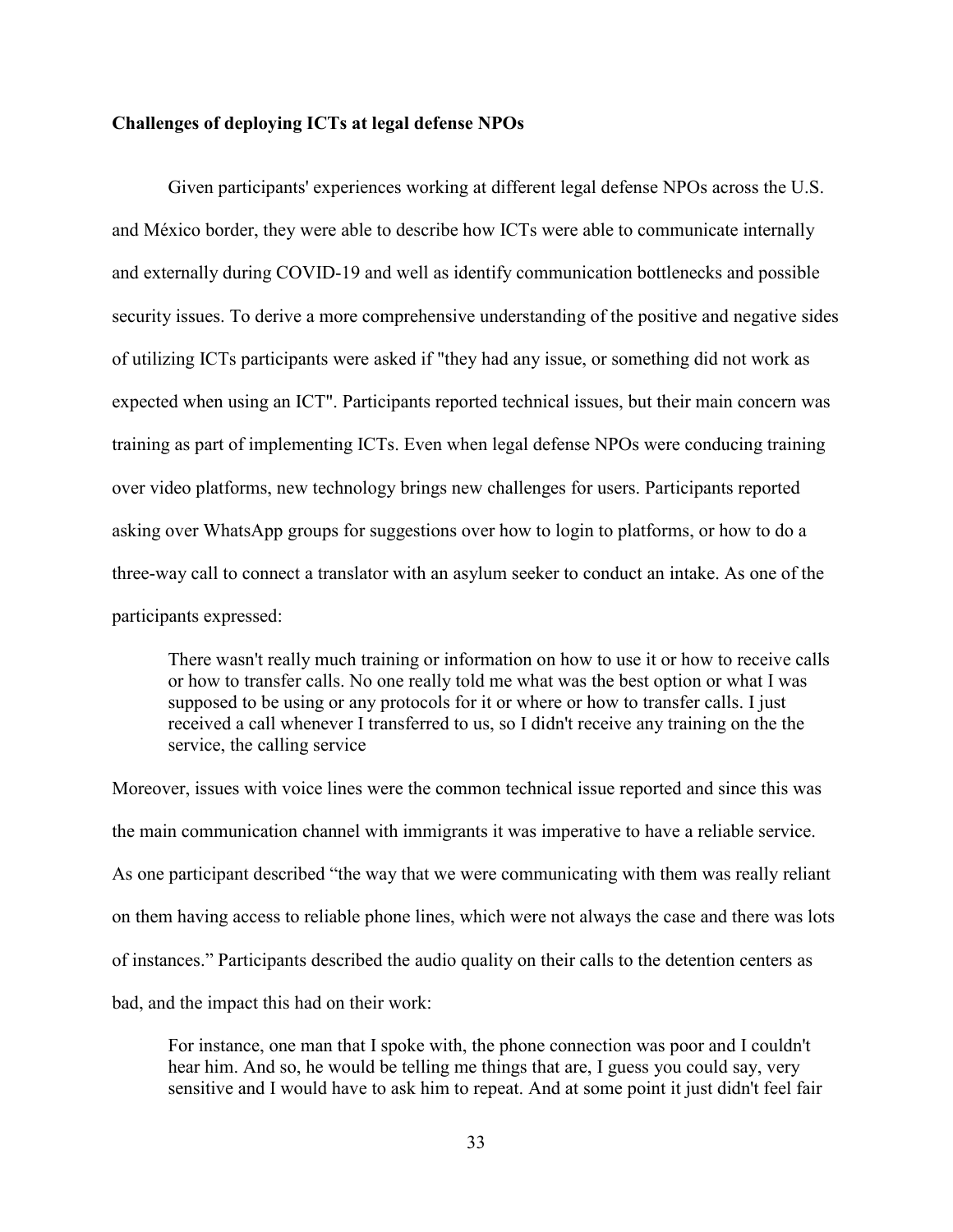to him because I'm asking him to repeat. And because these interview details are very important, so I just can't let things slide. But when I would ask him to repeat at some point, I felt like it's not fair to dismantle, I cancel the interview and I said, you have to call back when there's a better phone connection.

Another issue during interviews was that calls will drop very frequently due to technical issues on both sides of the call, causing some participants to lose contact with detainees due to technical issues over the lines as one of the participants reported.

I was taking a call and the call dropped, I just lost contact. There was a girl calling me and she needed money, but no one could deposit. So, I think they could see that the interview was incomplete, and we could not reach out to the person again, they could call back, but I never spoke to that person again, I'm not sure what happened to them.

Another challenge of call interviews was the audio only limitation. For participants that used to conduct personal interviews, visual communication was key to read facial expression through different questions and adjust accordingly. Also, it allowed the interviewer to understand the security limitations of detainees at the time of disclosure of sensitive information.

One participant expressed the importance of getting people's stories right. During the wellness checks and intake interviews legal defense NPOs ask immigrants about any kind of abuse during their detention time. It can be hard to obtain this information due to the ICTs limitations and vulnerabilities that interviewers and detainees perceive. This can be a sensitive issue while conducting interviews as one participant said:

But for example, in intakes, there were questions about abuse from officers, sexual abuse from officers and that kind of thing. And a detainee is never going to disclose over a phone that is ICE monitoring. And you're here to share that with such a sensitive topic, with someone that is there in person that you are seeing and connecting with.

This inability for full disclosure during their interview may limit the information available for lawyers to take their case, directly affecting their immigration outcome. Interviewers are not aware of the condition's detainees face during their interviews, as one participant explained "As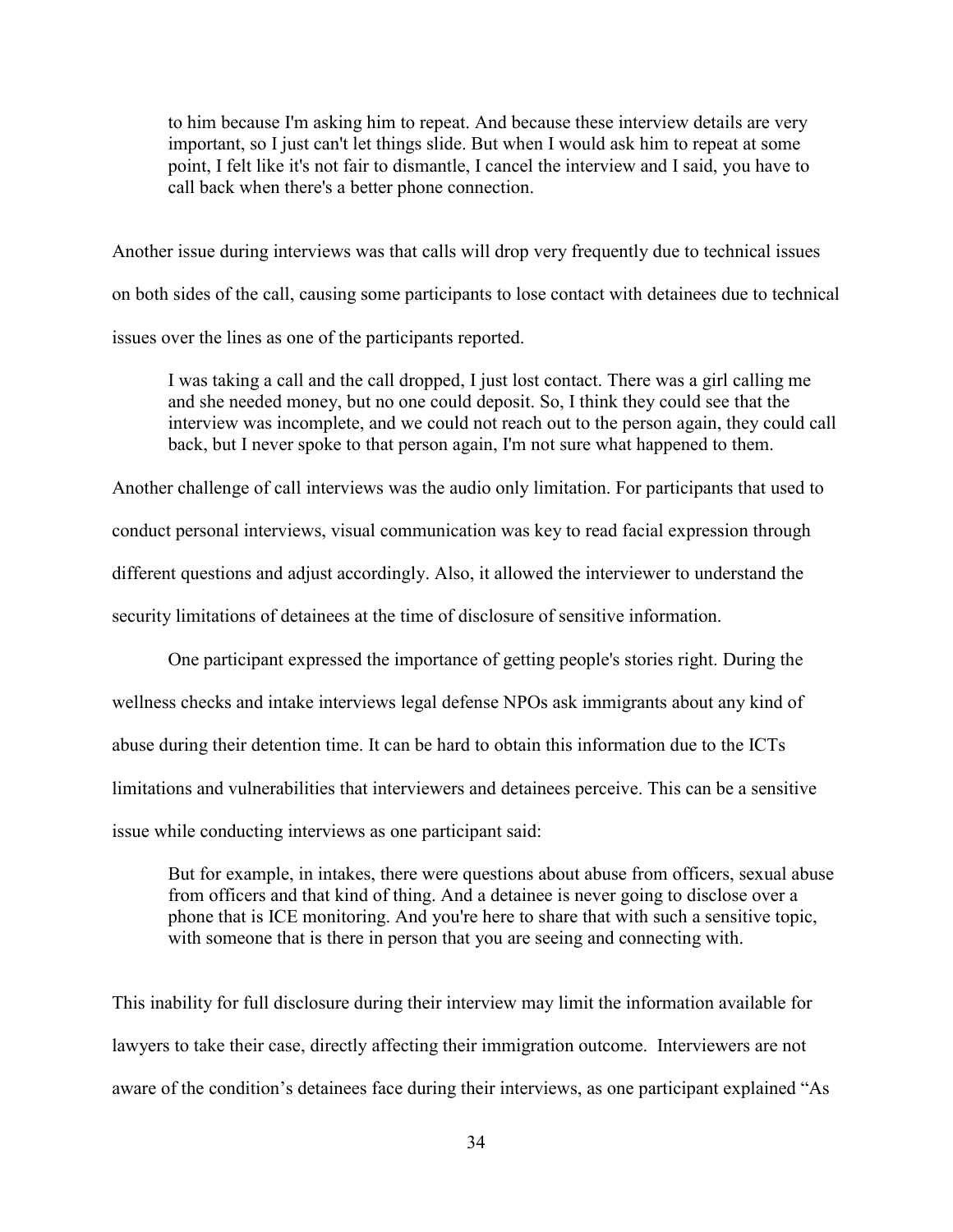we are conducting interviews over the phone, we don't even know if there's someone pressuring them to answer a certain way." This is a new limitation from a restrictions and voice-only access during the pandemic to detention centers. Moreover, during COVID-19 lockdowns, communication with officials at detention centers was also reported also as difficult. Most of the time, this communication was by e-mail to schedule appointments with detainees. One participant described this as a constant struggle since "A lot of my calls got canceled or they never happened." Even when calls were confirmed detainees had to be notified and allow to make the call the NPO line number to start the interview.

#### **Security and Privacy Implications**

Due to our increasingly mediated relationship, it is important to examine positive and negative impacts of ICTs at these legal organizations and their clients. When participants were asked about the impact of improving ICTs a common topic was the improvement of security and privacy for detainees. When participants talked about privacy concerns over WhatsApp, they named other communication apps used by other NPOs, that put privacy and anonymity at the center of their services such as Signal and Telegram. One participant mentioned the exclusively use of Signal for sensitive information, explaining "I would move away from WhatsApp because of the security concerns. It's also crashed a bunch lately. Which doesn't make it super reliable". These confidentially issues emerged from different participants that were concerned about information handing of detained immigrants, and due the implication of keeping confidentiality especially for a vulnerable population. As described by a participant:

Confidentiality, especially when you're working with human subjects, is very delicate. And I was surprised how easy it was, how transferable the information was between us and in these platforms like WhatsApp. I think WhatsApp is very informal and still we were sharing or we could have shared information from the participants.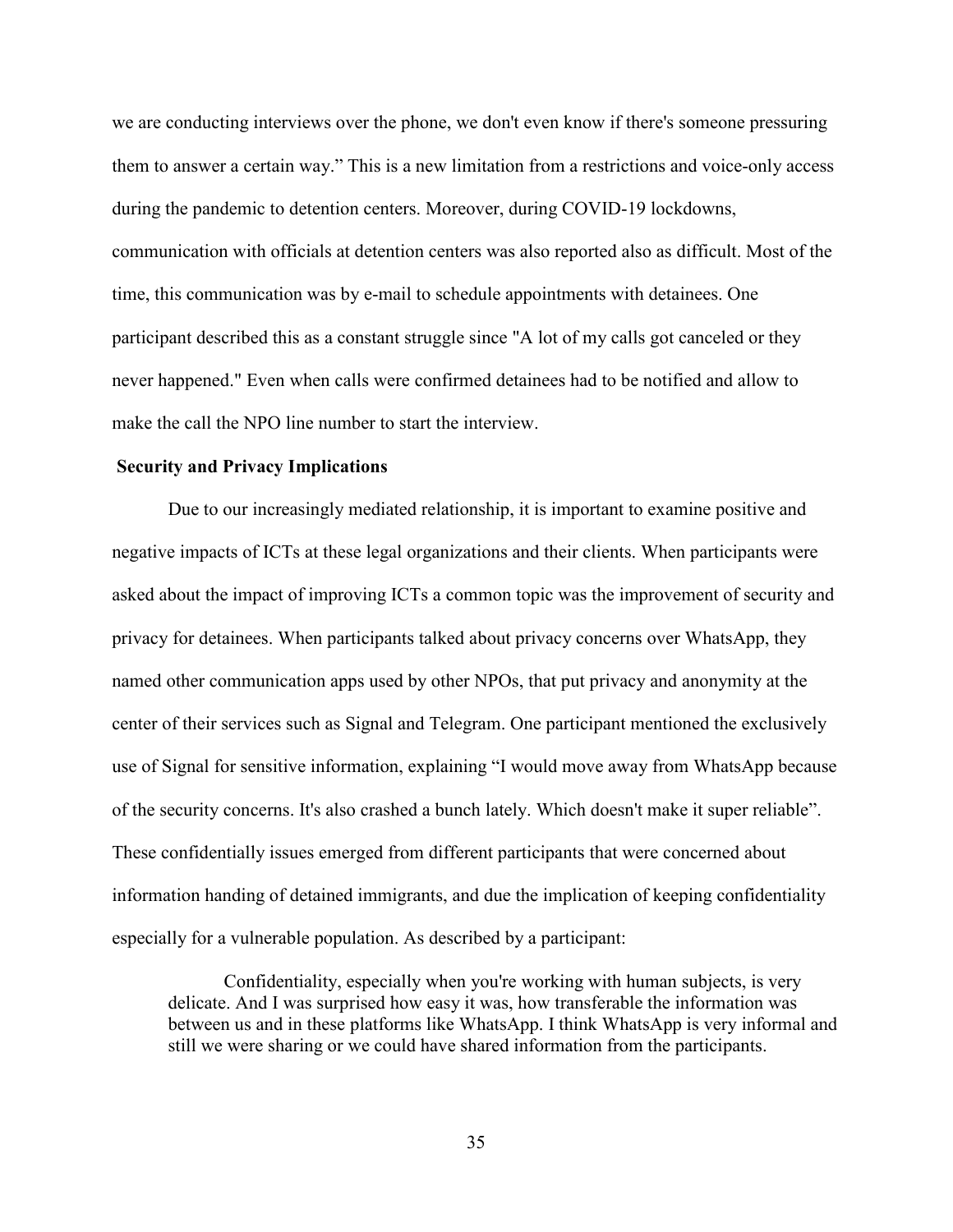Participants discussed about the need of protocols for these ICTs to limit how to share sensitive information and through specific channels. From their experience working on different NPOs and research labs one participant described their security protocols:

Everything was password encrypted and was in different lines of communication. We were not able directly into the database, right? So you will have access, you will use when you mention password encrypted, so you will do the same. I mean, you will save the document. You will be encrypted at a password to it, send it to email and then someone else will remove the password and then uploaded to the database.

Participants talked about the challenges of working with ICTs for legal defense NPOs, from their personal devices. Due to the unforeseen technological change since the pandemic, NPOs organizations rely on the personal devices of volunteers to conduct their tasks. At the beginning of the pandemic, volunteers used their personal numbers to connect calls inside the detention centers. Their personal information was not disclosed but their personal numbers were shared among detainees trying to contact legal defense NPOs offices. One participant expresses feeling uncomfortable with detainees having their personal numbers:

It was receiving a call from someone who has spent time in federal prison for like an actual, you know, a crime where they served 12 years, and so it wasn't just for entering the country and, you know, whatever, whatever, but then it crossed my mind that, you know, this is someone who is pretty high up in organized crime, who has my personal number and I don't know how I feel about that.

Confidentiality and security issues are also critical for staff and volunteer. This privacy issue was later alleviated during the pandemic by implementing digital phone lines that staff and participants could call directly from their personal smart phones and communicate with inmates without revealing any personal information rather than a shared extension number.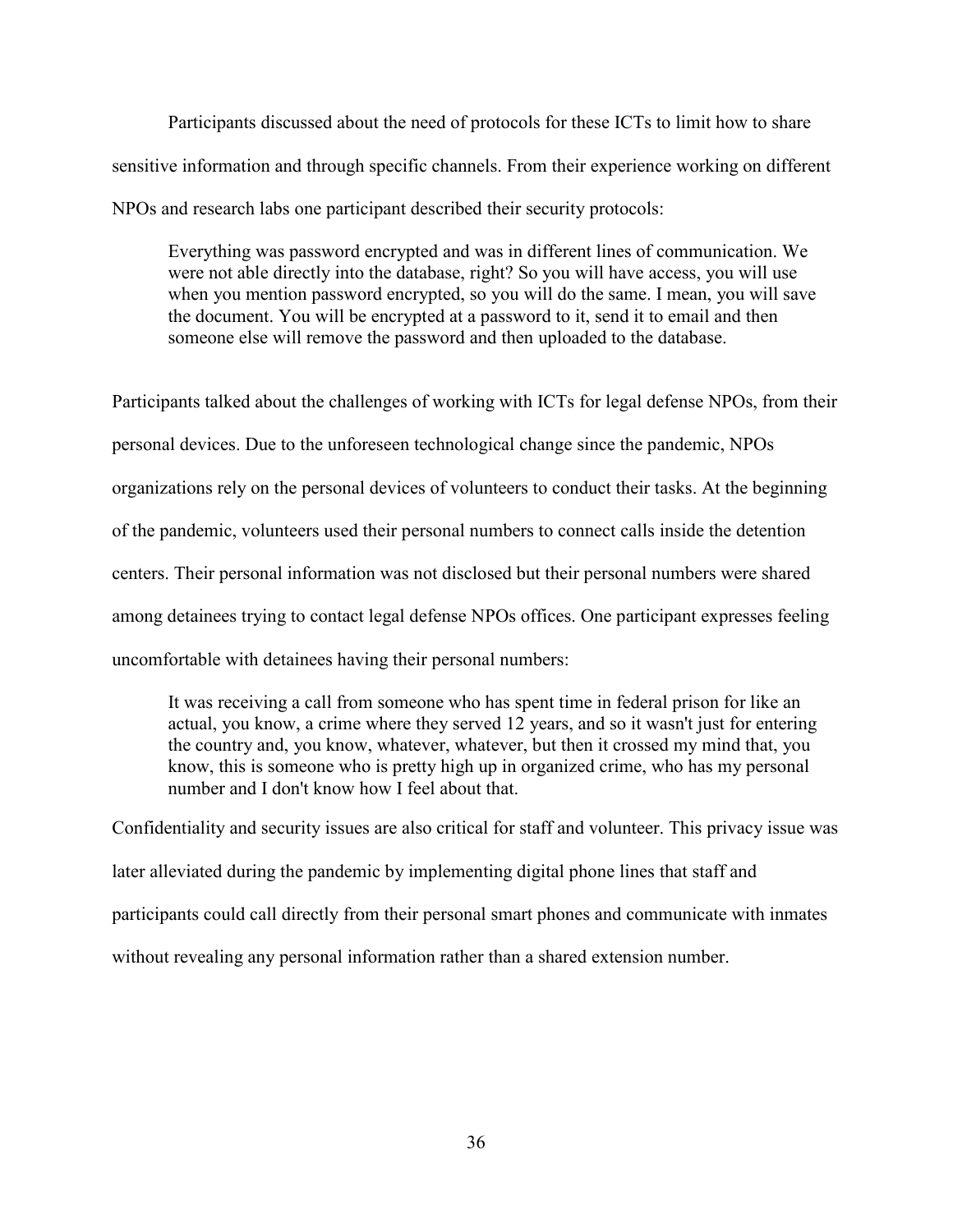#### **PAR Visionary Futures**

In the last section of the interview, I facilitated a free space for participants to allow them to imagine about visionary futures of ICTs at legal defense NPOs and reflect about the possible outcome of these communication technologies for asylum seekers. As part of PAR methodology, I served as a facilitator for them to express their personal beliefs and ideas of what would be the key elements that could improve how legal defense NPOs help asylum seekers during their immigration process. Through the interviews there were three main areas that participants articulated as a visionary future in which they will would want to live. They suggested enhancing calls with video capabilities, remote work, and more accessibility to reach immigrants, and the need for a centralize system for asylum seekers to contact and check their status with legal defense NPOs.

Due to the limitation of the current voice-only system to conduct interviews, a common visionary future was the wider adoption of video calls among participants, a common visionary future. Participants find it easier to build rapport by both seeing their facial expressions and creating a face-to-face connection. One participant described the idea of video capabilities for immigration interviews:

But I think personally what I would envision and what I would ideally would like, capabilities to do video conferencing calls or just say, you know, through like 3CX and detention centers, but I know has to be a two way street. You know what I mean? Right? Of having a human connection face-to-face.

Participants pointed out ICTs ability reduce costs and create accessibility even for remote teams. This was perceived as something positive that would NPOs to take more cases and speed up the processing of interviews. Legal defense NPOs are better prepared to help more immigrants more quickly, as one participant explained: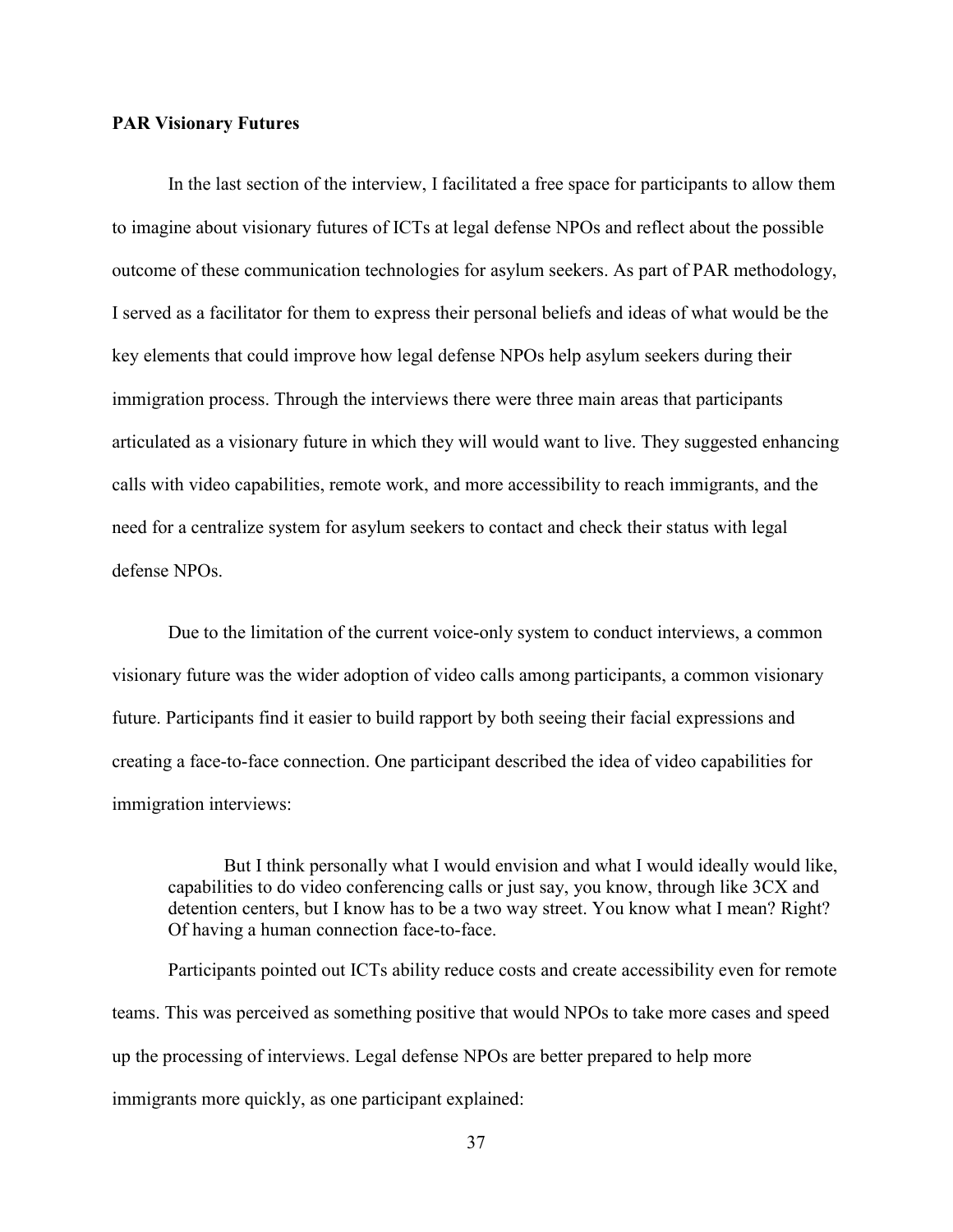I don't think we will transition back in person because I do think we can get more done by working remote. The amount of cases we can take, the amount of people that can work at the same time, you know, commuting and all of that. So this might just be the new way of working.

 These were unforeseen benefits of transitioning to a ICTs that allowed NPOs to be more effective with their resources. Also, this transition to ICTs brought lower costs to communicate with detainees by migrating to a digital voice system. Lowering phone services bills and saving detainees their free minutes, NPOs can redistribute their resources more strategically. As a one participant described "And if we take out all these other expenses that would be eliminated through technology, we could probably get more, more legal representation for more detainees".

Finally, participants explored distant futures, which in the long term will create a secure system for immigrant to connect with legal defense NPOs. Participants mention having a general phone number that will help start their process for legal defense.

A system in which they are able to protect us, and that contact will speed up the process for them in their immigration case. I think that this is best outcome, because that way we'll be able to reach out to the people that need it the most at the moment, they need it the most. And if they are able to just call a number and start their help for their legal defense, I think all will change pretty much the way they are doing the detention.

As part of this visionary future participants described that this system will need to establish a set of rules and training from the legal defense NPOs as well as the government agencies, to be able to secure protection for employees and volunteers, as well as immigrants.

Proper communication and training to the ICE officers. So I think that once a communication platform is established, also setting protocols and rules from ICE that they respect and we follow as well will create potentially even a safer environment for the immigrants to share with us, to communicate with us.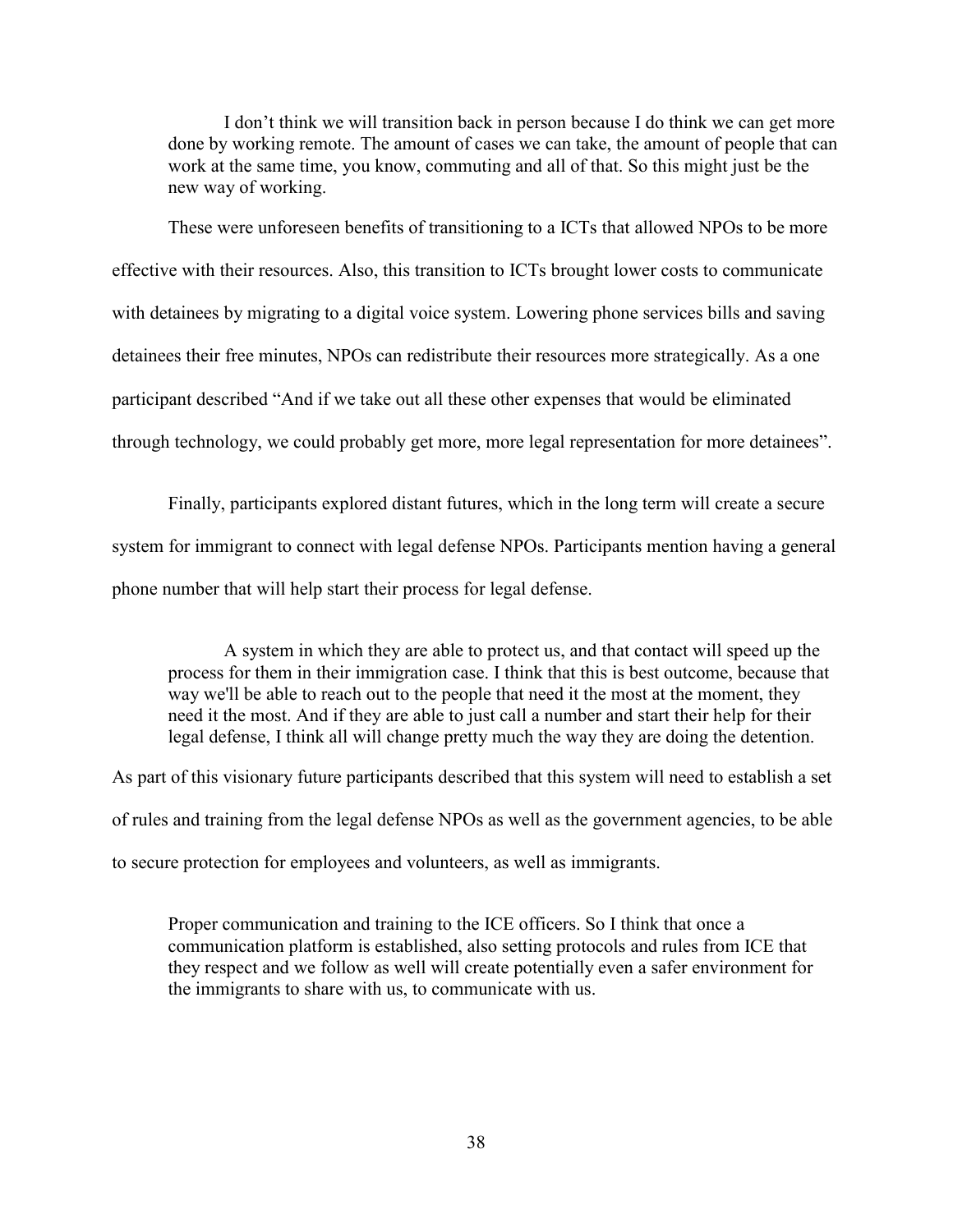To counterattack the uncertainty of immigrants about what is next after completing an interview with a legal defense NPO, participants suggested including a service for detainees to be assigned a case number and to be able to check for the status of their file through this system.

 I mean, if there was a technology where individuals could track their file from within the detention center, that would be cool. Yeah, because I think there's this feeling of, you know, I just told someone my whole life story, and then what I have to tell them at the end of the interview is like, look, if the lawyers are able to take your case, you'll hear back within two weeks, and if you don't hear about it, it means they didn't. It doesn't mean you don't have a good case, but it just means that, you know, they don't have the capacity to be able to assist you.

This uncertainty of not knowing what happened to their case can be potentially alleviated, by informing individuals about their status or even if their case was denied. Another benefit discussed by one participant is to prevent different NPOs interview the same individuals, creating unnecessary discomfort from personal interviews to a vulnerable population. A group of participants were interested in exploring the future possibilities of having a system specifically designed and maintain to improve the process of immigrants at detention centers, opening possibilities for immigrants to contact legal defense NPOs and be able to apply for asylum.

#### **Summary**

After working as a volunteer for a legal defense NPO for one year and conducting PAR interviews with staff and volunteers about their interactions with ICT, key elements were identified guided by community insights. ICT practices at legal defense NPOs identified as positive for asylum seekers in this study included: constant communication throughout group chats to keep information flowing internally and externally; conducting virtual training to reach remote staff and volunteers simultaneously; sharing legal information almost instantly over cloud services to immigration lawyers; and removing phone call costs to immigrant detainees, by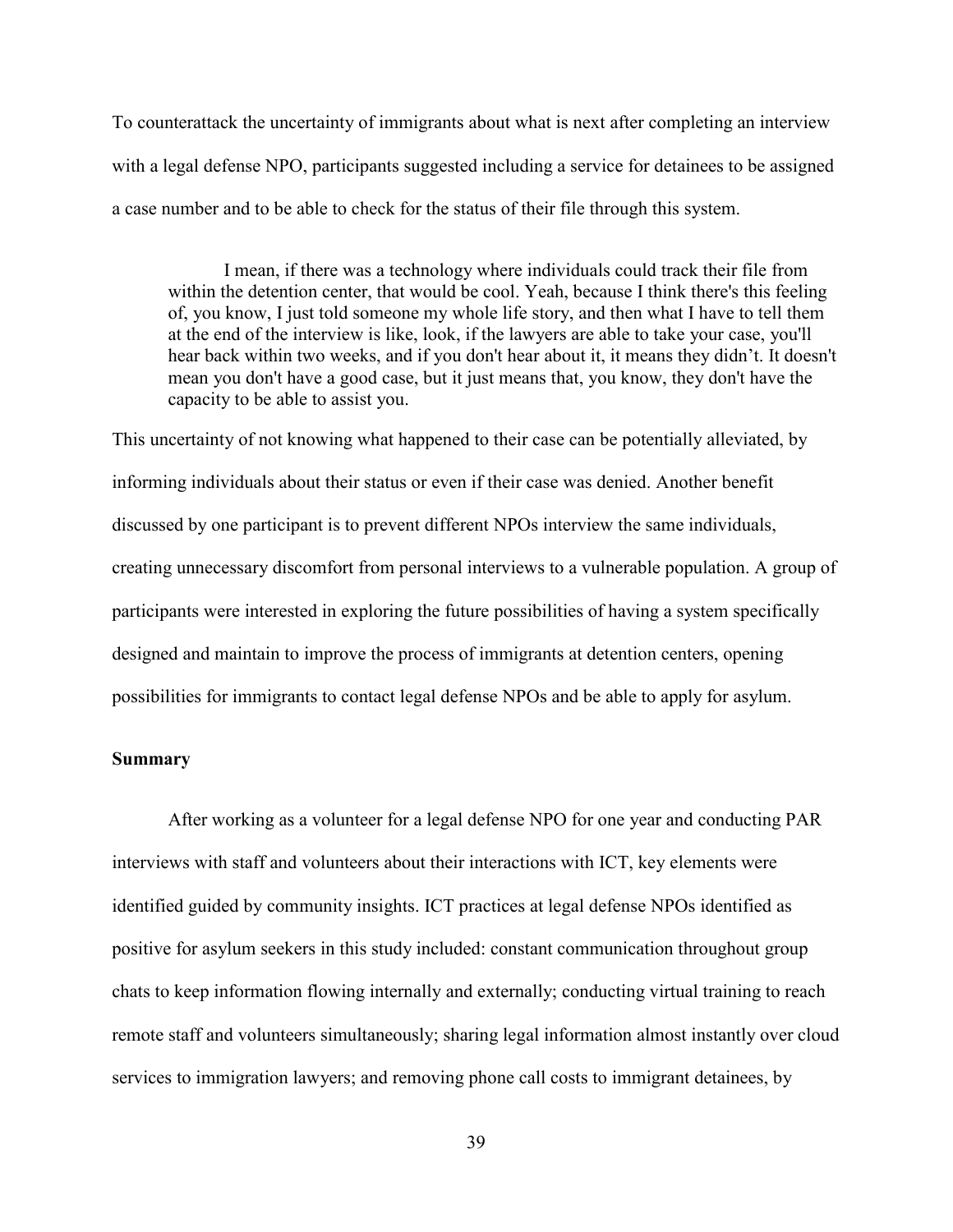implementing a direct line using a new digital phone system. Moreover, interviews explored bottlenecks when adopting ICTs; participants reported the need for improving the audio quality of their phone system due to the sensitive information reported by asylum seekers, in which details are critical for their legal defense. Participants talked about the need for more training about the use of ICTs at a legal defense NPO. A common suggestion was the need to improve the security and privacy of their communication channels and databases. Participants were critical about using WhatsApp as a communication channel for sharing sensitive information about detained immigrants.

Moreover, the need for protocols and rules about handling sensitive information for staff and volunteers was suggested. Finally, interviews created a free space for participants to explore visionary futures about ICTs at legal defense NGOs. Participants talked about the benefits of working remotely and their vision of not returning to the office due to their increased productivity. Also, participants talked about the importance of face-to-face interactions when conducting interviews to build rapport and create trust with vulnerable individuals who may not disclose their stories due to fear of not knowing how is behind a voice-only call. Finally, participants talked about the need for a web platform for NGOs and immigrants to communicate about the status of their legal case, and with this reduce the uncertainty for detained immigrants after their interviews, also to prevent duplicating interviews to the same individual from different NGOs, and even exploring the possibility of applying from asylum directly from the detention center.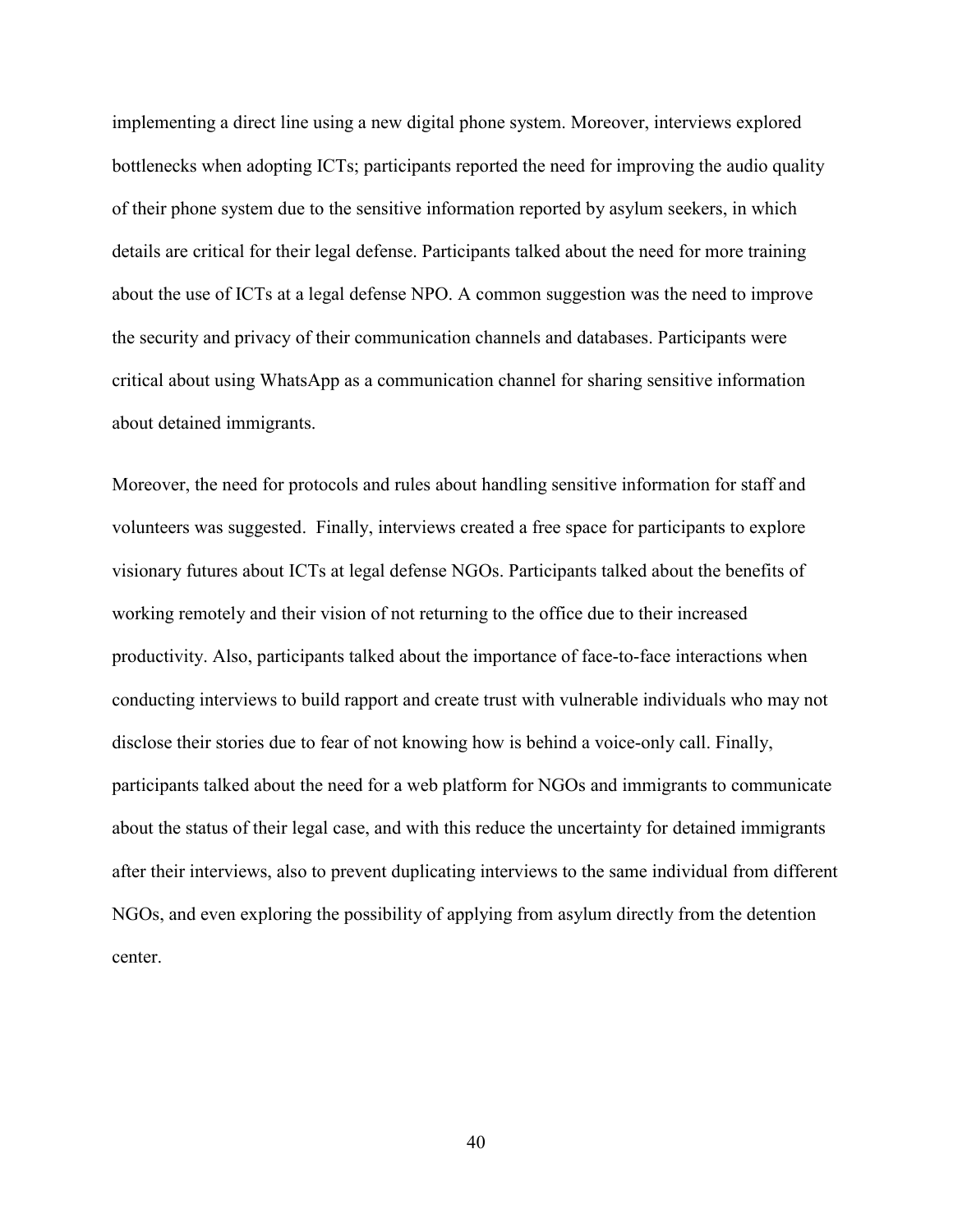#### **Conclusion**

#### **Chapter 5**

This thesis has attempted to understand how legal defense nonprofit organizations (NPO) are using Information and Communication Technologies (ICT) to provide legal defense for asylum seekers and improve the conditions of immigrants at detention centers. The purpose of this thesis was to explore the impact of ICTs on legal defense NPOs, bottlenecks, and security implications when supporting vulnerable communities. Information and Communication Technologies profoundly impacted the way we interact in a post-pandemic world, and it presents new challenges and possibilities for legal defense nonprofit organizations that are helping vulnerable communities. Reading the conversations in this project is essential for a broader understanding of how ICTs are reshaping our communities, organizations, and individuals. My main focus was to identify how ICTs can improve the conditions and outcomes of asylum seekers based on the experiences of staff and volunteers that worked with this community during COVID-19 on a day-to-day basis.

This study presents an alternative approach to identify challenges guided by the community, creating free spaces to reflect on the impact of these technologies, being critical about the challenges, and imagining visionary futures that staff and volunteers will want to live in. By conducting a qualitative study based on Participatory Action Research (PAR) methodology, I conducted interviews with action as a central topic to explore with participants. These interviews were transcribed, analyzed, and coded to identify emerging findings from participants about the importance of ICTs for legal defense NPOs and asylum seekers.

This research describes how critical ICTs at legal defense NPOs are at helping vulnerable communities get legal defense and advance in their asylum cases, as exploring the implications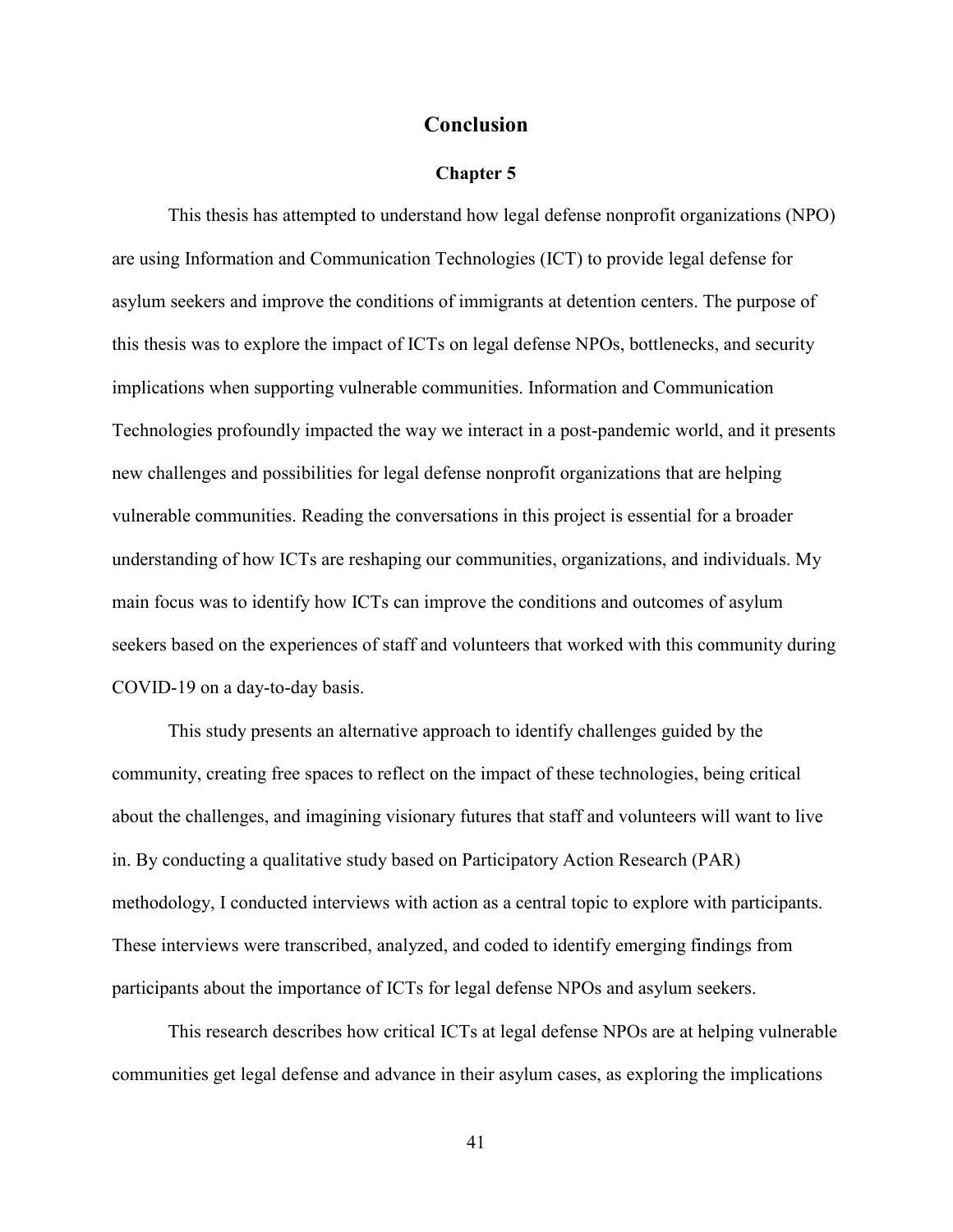of these technologies in slowing or threatening their ability to access legal help. Moreover, interviews explored the impact of the COVID-19 pandemic at legal defense NPOs and encouraged participants to imagine visionary futures based on their pandemic experiences adopting these technologies to reach their clients. Finally, as more asylum seekers are displaced from their home countries, it is imperative to understand better the impact of ICTs in helping these immigrant communities, guided by the experiences of staff and volunteers from legal defense NPOs that are the direct contact for asylum seekers.

The interviews included in this project illustrate how staff and volunteers perceive ICTs as vital to continue their uninterrupted work through the pandemic. For example, as a participant described, ICTs were vital for accessing their clients during lockdowns at detention centers. Moreover, ICTs were described as an improvement for training due to digital video platforms allowing NPOs to train multiple individuals at different locations at the same time. Additionally, ICTs were reported to improve internal and external communication due to the ICTs' capabilities of sharing information faster over group chats, cloud services, digital phone lines, and video conference platforms. Finally, these changes improve the flow of information between staff, volunteers, external support, and asylum seekers, increasing the number of cases legal defense NPOs can take.

As we adopt ICTs at legal defense NPOs to support asylum seekers, it is critical to keep security and confidentiality as the core of our project due to the sensitive information required for the legal defense of this vulnerable community. Staff and volunteers perceived current ICTs communication channels as inadequate for handling sensitive information of asylum seekers. As a participant described, "is a very vulnerable population that we should be aware of protecting their information specifically." Moreover, technical issues with digital phone lines need to be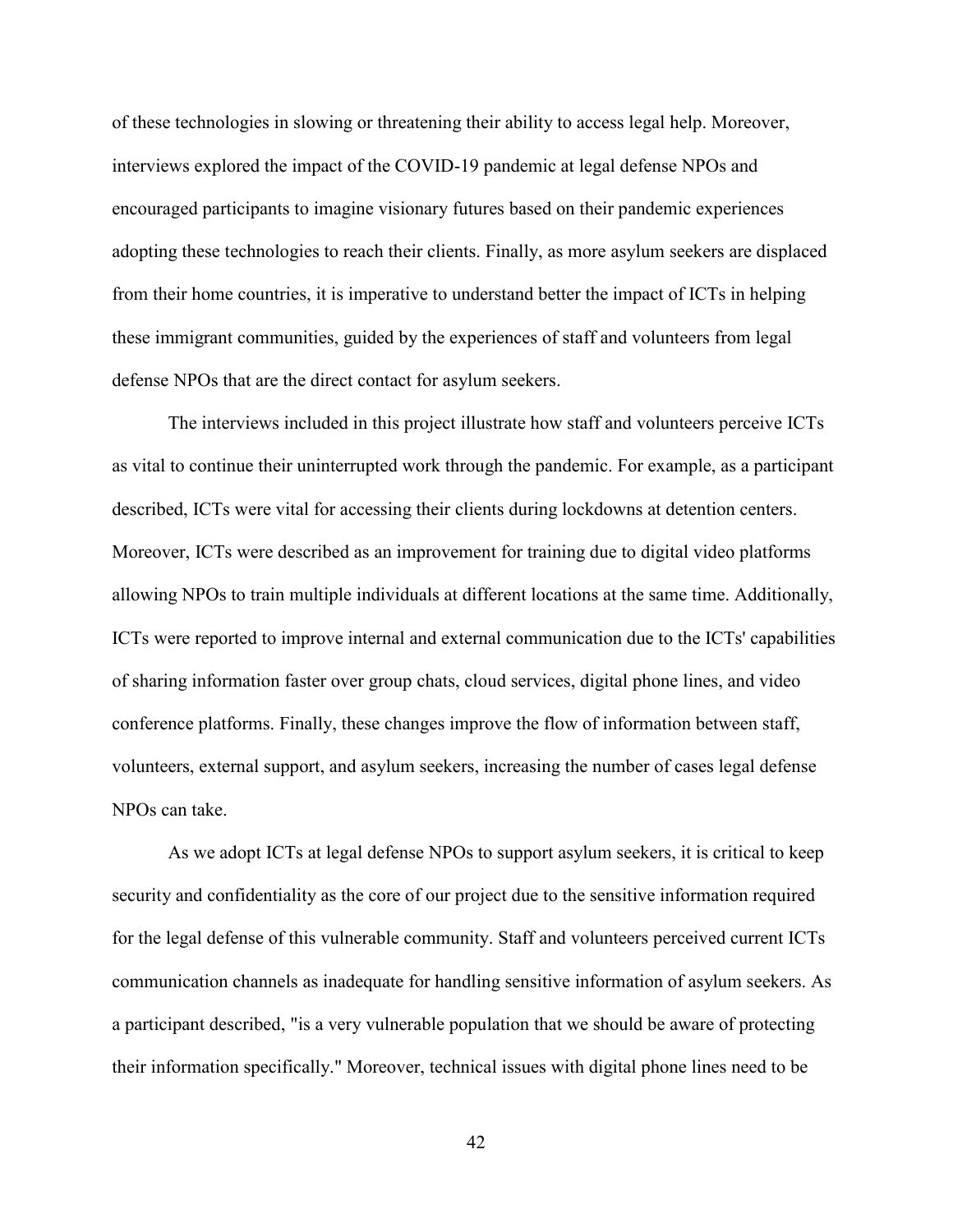solved to reduce the amount of time of conducting interviews and improve audio quality to record sensitive narratives from immigrants, avoiding repeating asking them questions that can cause them unnecessary discomfort. Finally, participants report a need for more training and guidelines about ICTs. Due to staff and volunteers' previous experiences conducting in-person interviews, their transition will create new technological issues and stress among participants. As a participant mentioned, "of course, you're going to be super stressful. It's like outside of your control and against your previous experience that's conducting them". Participants reported this after they adopted ICTs before any previous training.

Finally, as part of PAR methodology, this research created the condition for participants to explore visionary futures about the capabilities of ICTs used to help asylum seekers and communicate with staff and volunteers. This approach allowed participants to envision improved communication with the system to connect with immigrants through video conference to improve their rapport to record immigrants' stories in a more dignified face-to-face communication. Participants also explored the ability to create a shared system for NPOs to allow immigrants at detention centers to check on their status after they contacted an NPO for legal defense. This visionary future was expected to reduce the stress in immigrants not knowing the outcome of their interviews and helping NPOs duplicate interviews from the same individuals. These possible outcomes extended to imagine a system in which asylum seekers were able to apply to NPOs legal defense services directly from the detention centers. PAR Interviews allowed the community to guide the conversation based on their experiences and possible outcomes outside of our current technological limitations.

One point moving forward with this project is to create a set of guidelines for legal defense NPOs to learn about the best practices of using ICTs in legal settings. This set of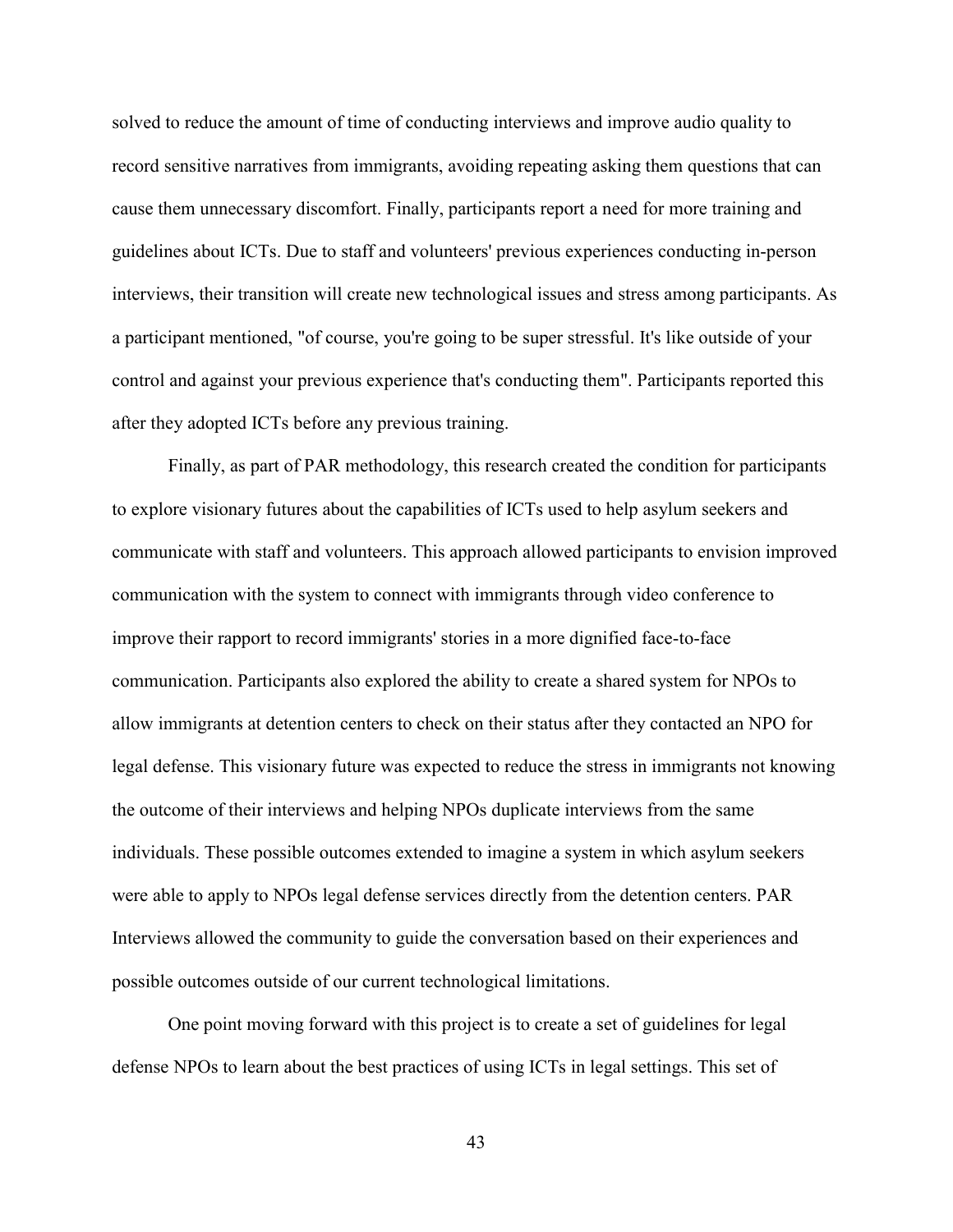guideless will be based on the finding that emerged from our mutual reflections between researcher and participants. After learning about current issues with these technologies, it is part of PAR methodology to take action and share these insights with legal defense NPOs that may benefit from implementing these guidelines. This project describes in detail the reflection process of PAR to identify possible emancipatory actions and will continue after finishing this thesis by advocating for new ICTs guideless and helping legal defense NPOs adopt these best practices.

After COVID-19, our communities experienced profound changes to the way we work and communicate. Even with the unforeseen physical limitations of the pandemic, ICTs present appealing possibilities for NPOs to continue their humanitarian efforts, from working remotely, virtual training, constant communication, and access to immigrants at detention centers by digital phone systems. These study narratives are critical to ensure legal defense NPOs staff and volunteers can improve in their efforts to support asylum seekers and immigrants at detention centers, increasing the number of legal defense cases taken while protecting confidentiality.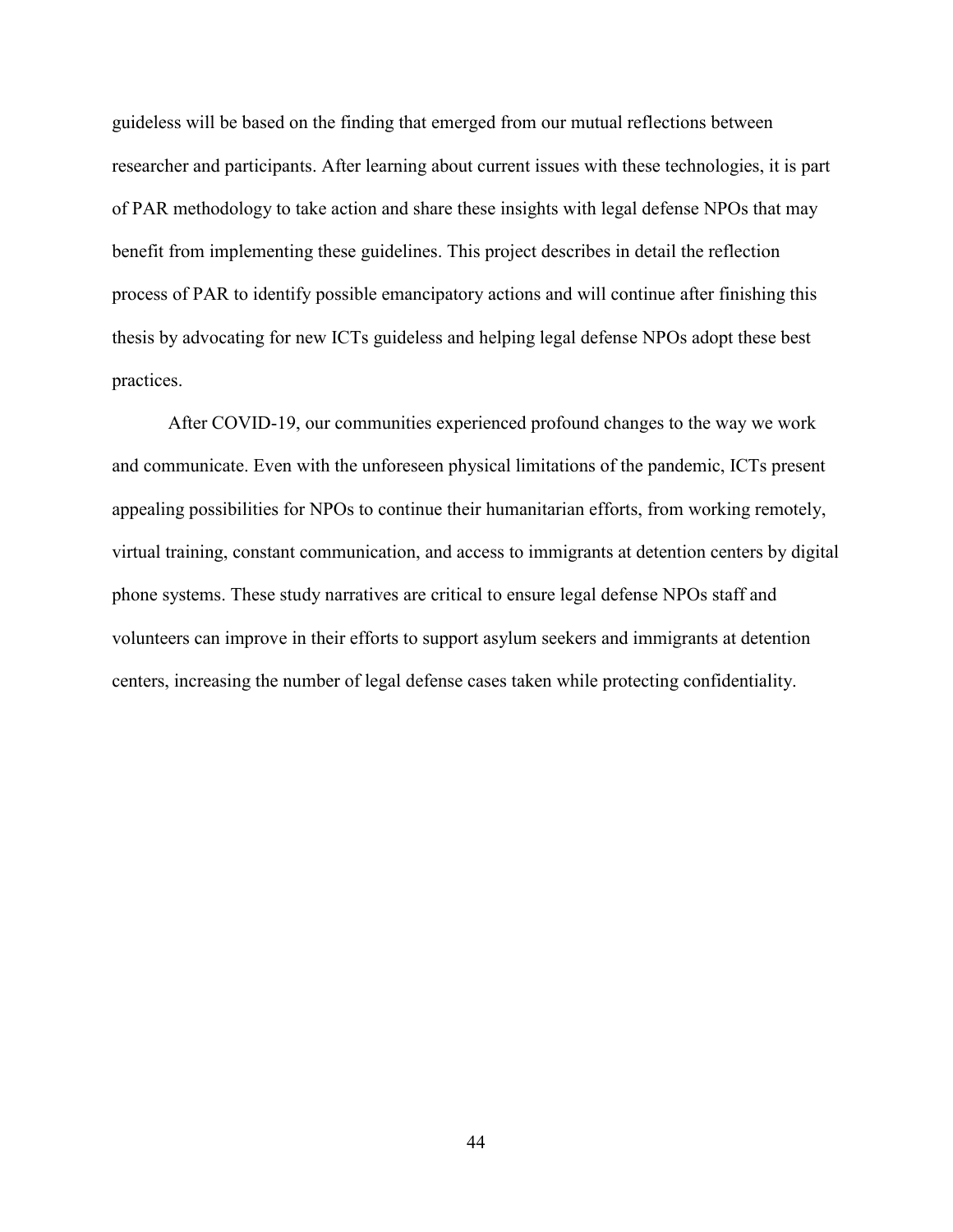#### **Limitations**

This thesis presents multiple limitations. First, due to the limitation of the COVID-19 pandemic, only digital communication was used to contact participants from different NPOs. While this study is valuable, the amount of data gathered from participants does not allow us to make generalized affirmations about how ICTs are used across different legal defense NPOs, due to their different roles and activities particular to their communities. To improve the outcome from this research, direct contact with more legal defense NPOs will be needed to learn about their interactions with ICTs while helping immigrants or other vulnerable communities.

ICT practices at legal defense NPOs identified as positive for asylum seekers in this study included: constant communication at group chats, to keep information flowing; conducting virtual trainings to reach remote staff and volunteers simultaneously; sharing legal information almost instantly over cloud services to immigration lawyers; and removing phone call costs to immigrant detainees, by implementing a direct line over new digital phone system. These practices are only part of the multiple factors that benefit asylum seeker outcomes and are only particular to a few organizations.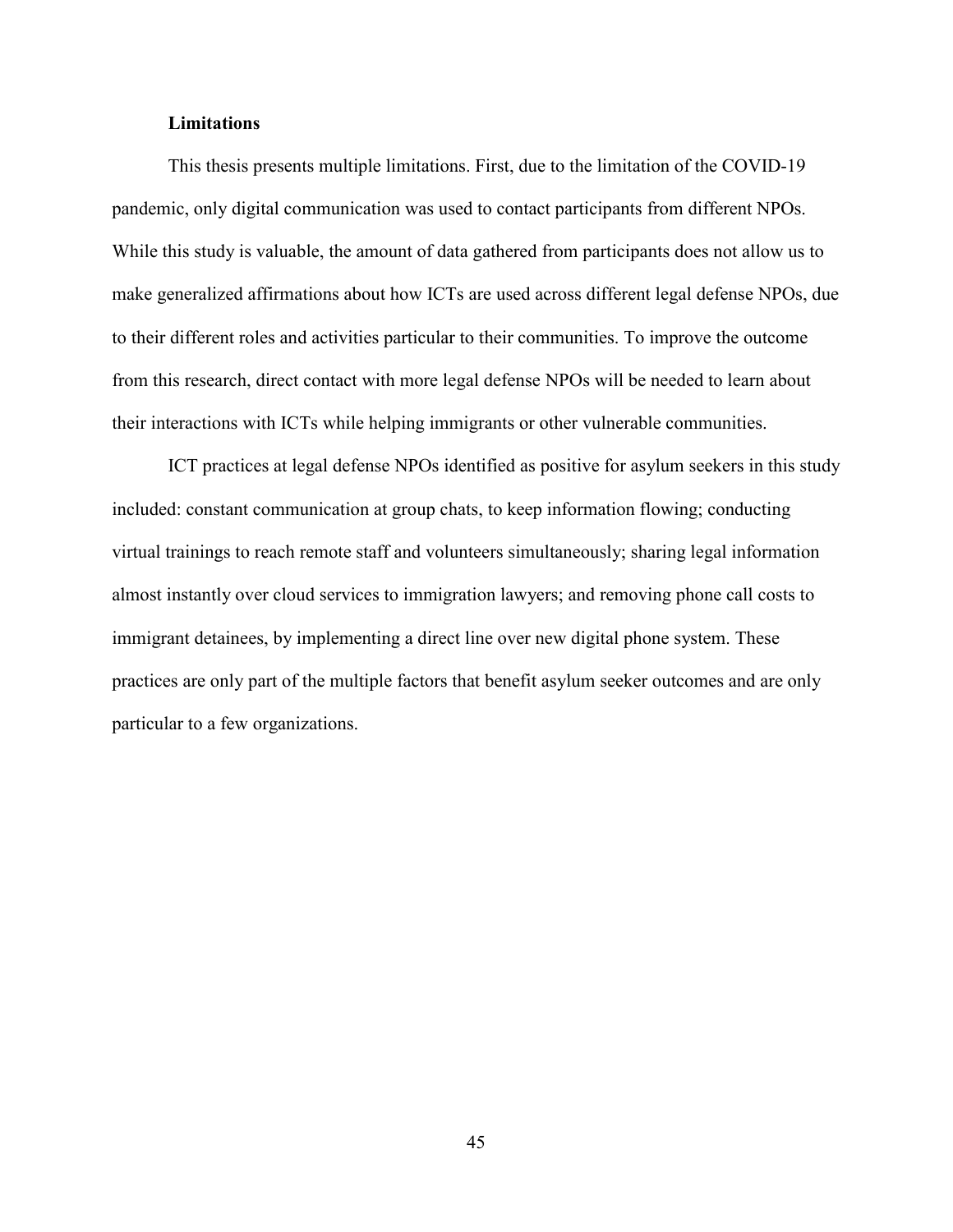#### **Implications**

According to Hilsen (2006), we are obligated to ethically act upon the society we want to construct through the contributions of our research. Participation from legal defense NPOs about their interactions with ICTs during the pandemic is extremely valuable and constitutes an essential contribution to digital communication research and participant action research. This research presented an opportunity for legal advocates to bring up issues about their digital communications for common consideration. Their participation was accepted after assuring their narratives will help better understand and, ultimately, the improvement of legal defense organizations and employees' experiences within them. In summary, this study can give a new perspective on the increasing value of ICTs and the challenges of implementing them at legal defense NPOs helping asylum seekers at detention centers.

When learning about the worries, dissatisfactions, and vision of their future, if we do not take action, it involves ethical responsibilities that we need to reflect on (Hilsen, 2006). According to Hilsen (2006), we are obligated to ethically act upon the society we want to construct through the contributions of our research. For Nielsen and Lyhne (2016), researchers must serve as discussion partners with knowledge of the subject to bring to the dialog for reflection. Action potential depends on the insights of the researcher and participants to identify potential actions that can drive change.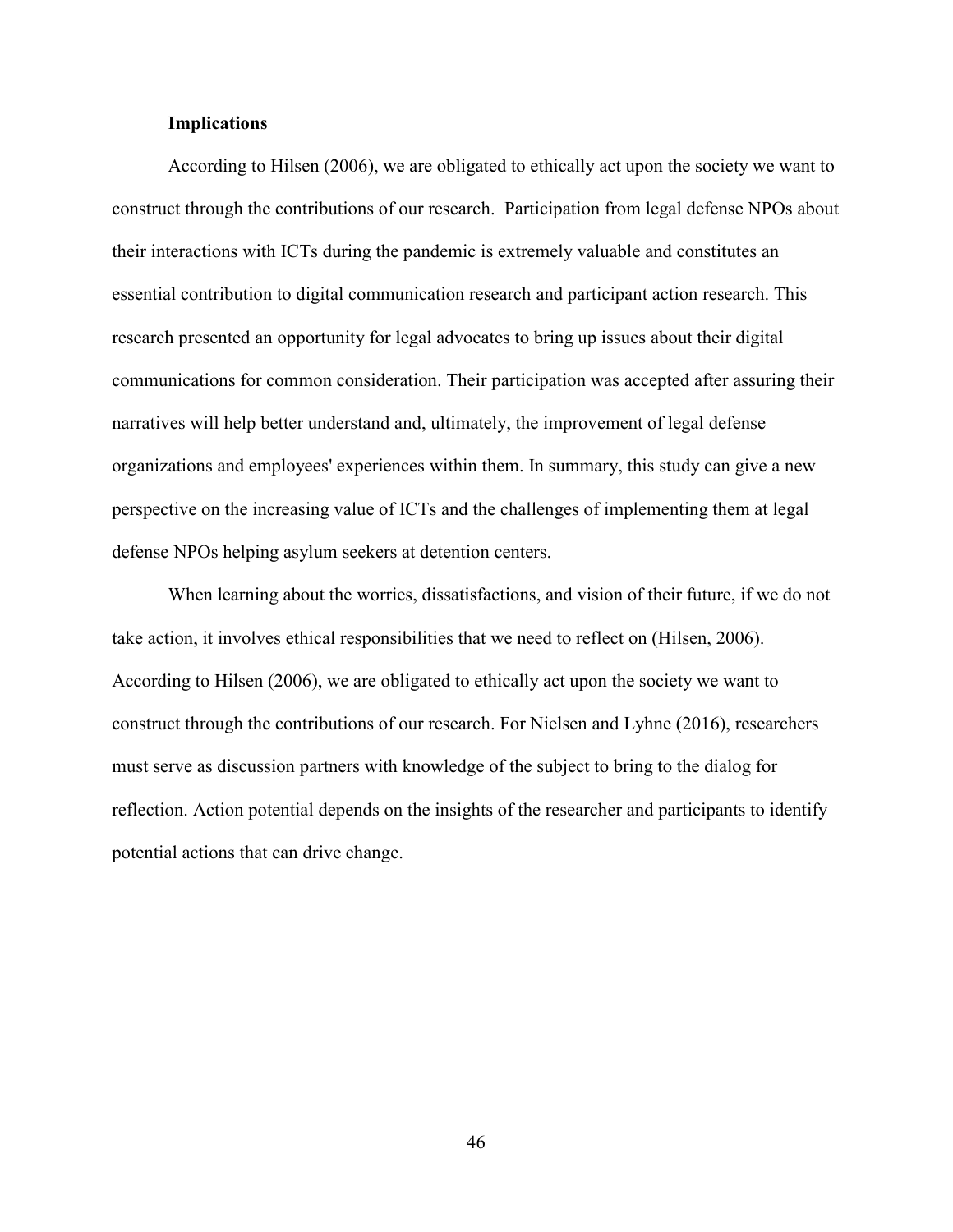#### **References**

Ahuja, M., & Galvin, J. (2003). Socialization in Virtual Groups. *Journal of Management*, *29*, 161–185. https://doi.org/10.1177/014920630302900203

American Immigration Council. (2017). *Summary of Executive Order "Enhancing Public Safety in the Interior of the United States."* American Immigration Council. https://www.americanimmigrationcouncil.org/immigration-interior-enforcementexecutive-order

- Autor, D. H., Levy, F., & Murnane, R. J. (2003). The Skill Content of Recent Technological Change: An Empirical Exploration. *Quarterly Journal of Economics*, *118*(4), 1279–1333. https://doi.org/10.1162/003355303322552801
- Barley, S., Bechky, B. A., & Milliken, F. J. (2017). *The Changing Nature of Work: Careers, Identities, and Work Lives in the 21st Century*. https://doi.org/10.5465/AMD.2017.0034
- Bolhuis, M. P., & van Wijk, J. (2019). Seeking asylum in the digital era: Social-media and mobile-device vetting in asylum procedures in five European countries. *Journal of Refugee Studies*. https://doi.org/10.1093/jrs/feaa029
- Briggs, C. L. (1986). *Learning How to Ask: A Sociolinguistic Appraisal of the Role of the Interview in Social Science Research*. Cambridge University Press.
- Briones, R. L., Kuch, B., Liu, B. F., & Jin, Y. (2011). Keeping up with the digital age: How the American Red Cross uses social media to build relationships. *Public Relations Review*, *37*(1), 37–43. https://doi.org/10.1016/j.pubrev.2010.12.006
- Cadwalladr, C., & Graham-Harrison, E. (2018). Revealed: 50 million Facebook profiles harvested for Cambridge Analytica in major data breach. *The Guardian*, *17*, 22.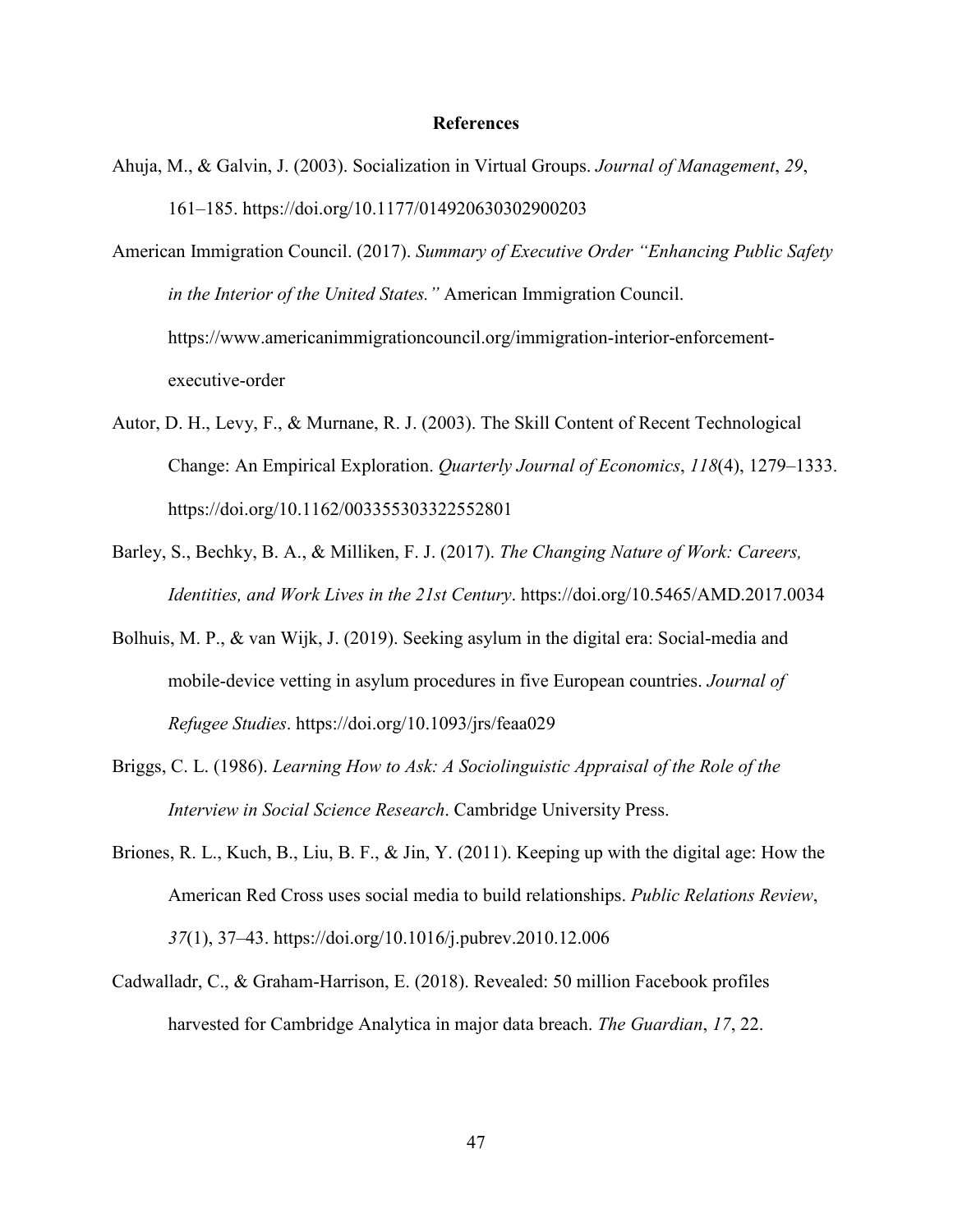Cheng, A. (2021, October 5). Much of the world relies on WhatsApp. Its outage ground their virtual lives to a halt. *Washington Post*.

https://www.washingtonpost.com/world/2021/10/05/whatsapp-global-outage-blackout/

- Crisp, J. (2003). Refugees and the Global Politics of Asylum. *The Political Quarterly*, *74*(s1), 75–87.
- Emmelman, D. S. (1993). Organizational Conditions that Facilitate an Ethical Defense Posture among Attorneys for the Poor: Observations of a Private Nonprofit Corporation. *Criminal Justice Review*, *18*(2), 221–235. https://doi.org/10.1177/073401689301800205
- Emmer, M., Kunst, M., & Richter, C. (2020). Information seeking and communication during forced migration: An empirical analysis of refugees' digital media use and its effects on their perceptions of Germany as their target country. *Global Media and Communication*, *16*(2), 167–186. https://doi.org/10.1177/1742766520921905
- Finn, S., Maher, J. K., & Forster, J. (2006). Indicators of information and communication technology adoption in the nonprofit sector: Changes between 2000 and 2004. *Nonprofit Management and Leadership*, *16*(3), 277–295. https://doi.org/10.1002/nml.107
- Franklin, J., & Chappell, B. (2021, October 5). Why Facebook and Instagram went down for hours on Monday. *NPR*. https://www.npr.org/2021/10/05/1043211171/facebookinstagram-whatsapp-outage-business-impact
- Fu, S. (2017). Use of Information and Communication Technologies (ICTs) in Nonprofit Collaboration: An Exploratory Study. *Conference Papers -- International Communication Association*, 1–35.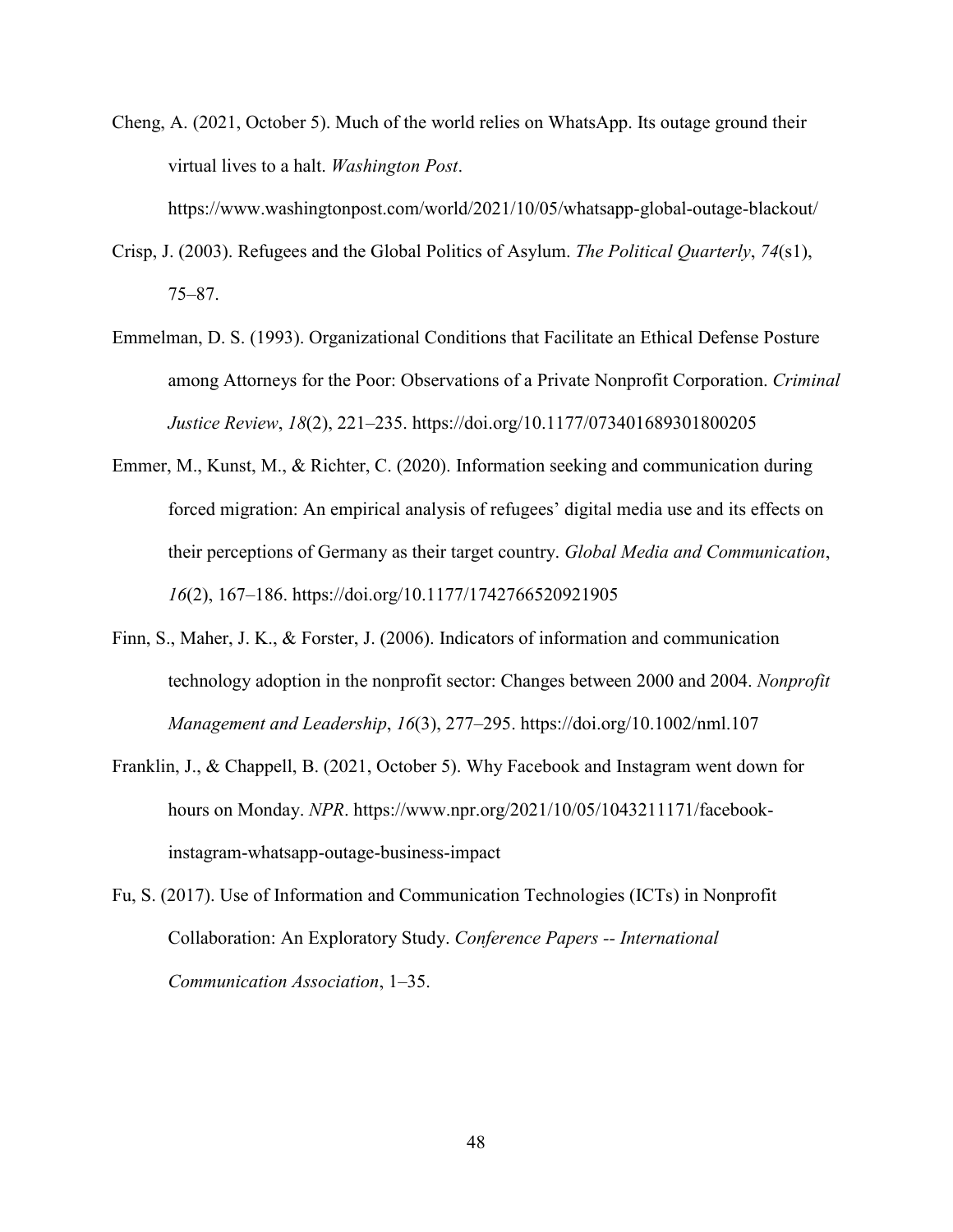Garcia, S. (2019). US Requiring Social Media Information From Visa Applicants. *The New York Times. URL [Https://Www. Nytimes. Com/2019/06/02/Us/Us-Visa-Application-Socialmedia. Html](Published: 2/06/2019)*.

- Gebisa, E. (2007). Constitutional Concerns with the Enforcement and Expansion of Expedited Removal Immigration Law and Policy: Comment. *University of Chicago Legal Forum*, *2007*, 565–590.
- Guggenheim, M. (1986). *Divided Loyalties: Musings on Some Ethical Dilemmas for the Institutional Criminal Defense Attorney*. N.Y.U. Review of Law & Social Change. https://socialchangenyu.com/review/divided-loyalties-musings-on-some-ethicaldilemmas-for-the-institutional-criminal-defense-attorney/
- Harijan, S. (2005). NAFTA: Femicide, Genocide & Ecocide ProQuest. *Turning the Tide*. https://www.proquest.com/docview/230685054
- Harijan, S. (2014). FEMINISM, FREE TRADE & COLONIAL/CAPITALISM ProQuest. *2014*. https://www.proquest.com/openview/abe3d6f3195e0bff479cb89505911ab7/1?pqorigsite=gscholar&cbl=26897

Harvey, D. (2007). *A Brief History of Neoliberalism*. Oxford University Press.

Hilsen, A. I. (2006). And they shall be known by their deeds: Ethics and politics in action research. *Action Research*, *4*(1), 23–36. https://doi.org/10.1177/1476750306060539

Ihm, J., & Kim, E. (2021). When Nonprofit Organizations Meet Information and Communication Technologies: How Organizational Culture Influences the Use of Traditional, Digital, and Sharing Media. *VOLUNTAS: International Journal of Voluntary and Nonprofit Organizations*, *32*(3), 678–694. https://doi.org/10.1007/s11266-021-00335-9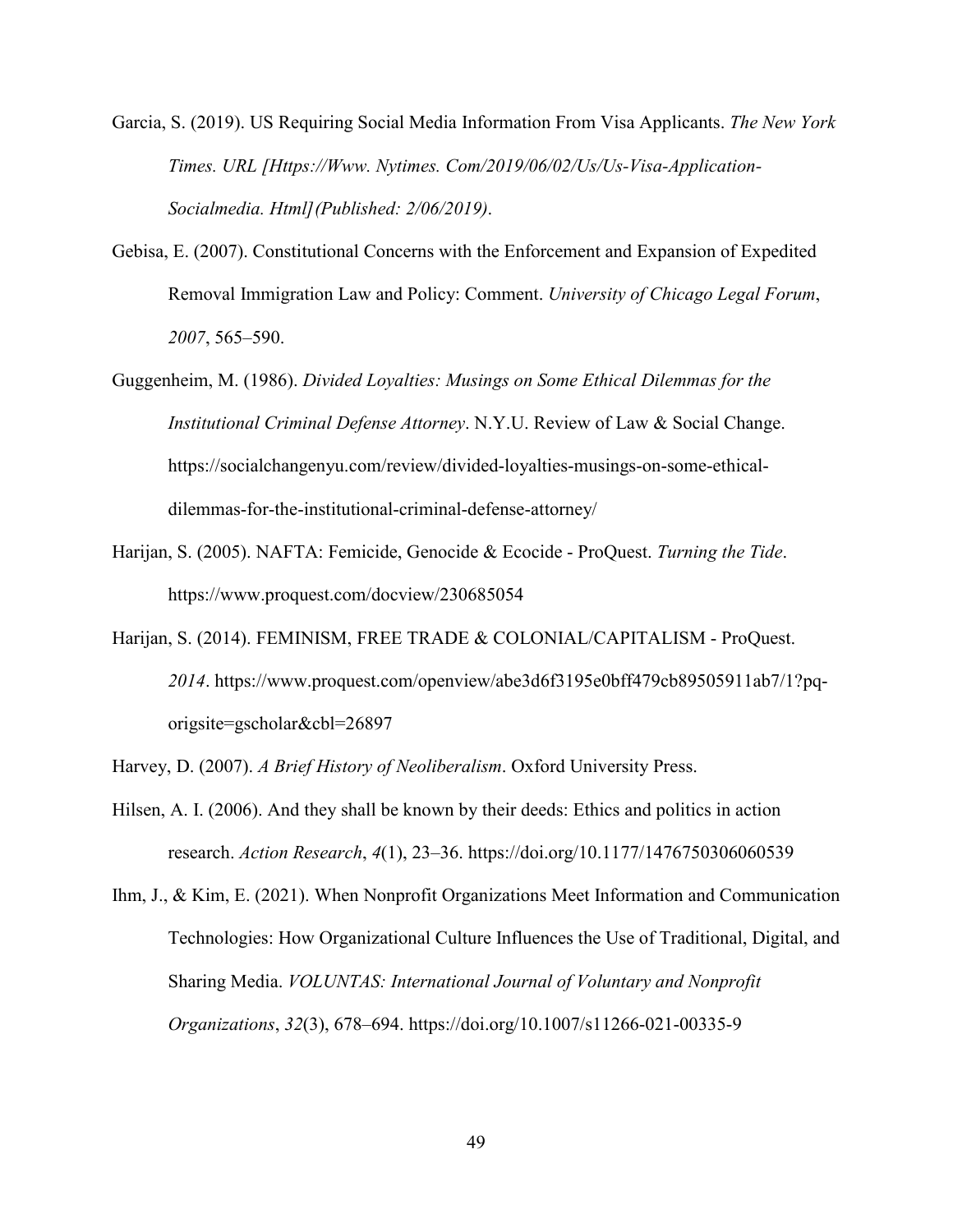- Isaak, J., & Hanna, M. J. (2018). User Data Privacy: Facebook, Cambridge Analytica, and Privacy Protection. *Computer*, *51*(8), 56–59. https://doi.org/10.1109/MC.2018.3191268
- Ishay, M. (2007). *The Human Rights Reader: Major Political Essays, Speeches, and Documents from Ancient Times to the Present*. Routledge.

https://books.google.com.mx/books?id=z8AiJOqO8rEC

- Jain, A., & Ranjan, S. (2020). Implications of emerging technologies on the future of work. *IIMB Management Review*, *32*(4), 448–454. https://doi.org/10.1016/j.iimb.2020.11.004
- Kania, J., & Kramer, M. (2011). Collective Impact. *Stanford Social Innovation Review*, *9*(1), 36– 41. https://doi.org/10.48558/5900-KN19
- Kemmis, S., & McTaggart, R. (2005). *Participatory action research: Communicative action and the public sphere*. Sage Publications.
- Kluckhohn, F. R. (1940). The Participant-Observer Technique in Small Communities. *American Journal of Sociology*, *46*(3), 331–343. https://doi.org/10.1086/218650
- Kraut, R., Dumais, S., & Koch, S. (1989). Computerization, productivity, and quality of worklife. *Commun. ACM*, *32*, 220–238. https://doi.org/10.1145/63342.63347
- Kutscher, N., & Kreß, L.-M. (2018). The Ambivalent Potentials of Social Media Use by Unaccompanied Minor Refugees. *Social Media + Society*, *4*(1), 2056305118764438. https://doi.org/10.1177/2056305118764438

Landgrave, M., & Nowrasteh, A. (2017, March 15). *Criminal Immigrants: Their Numbers, Demographics, and Countries of Origin*. Cato Institute. https://www.cato.org/publications/immigration-reform-bulletin/criminal-immigrantstheir-numbers-demographics-countries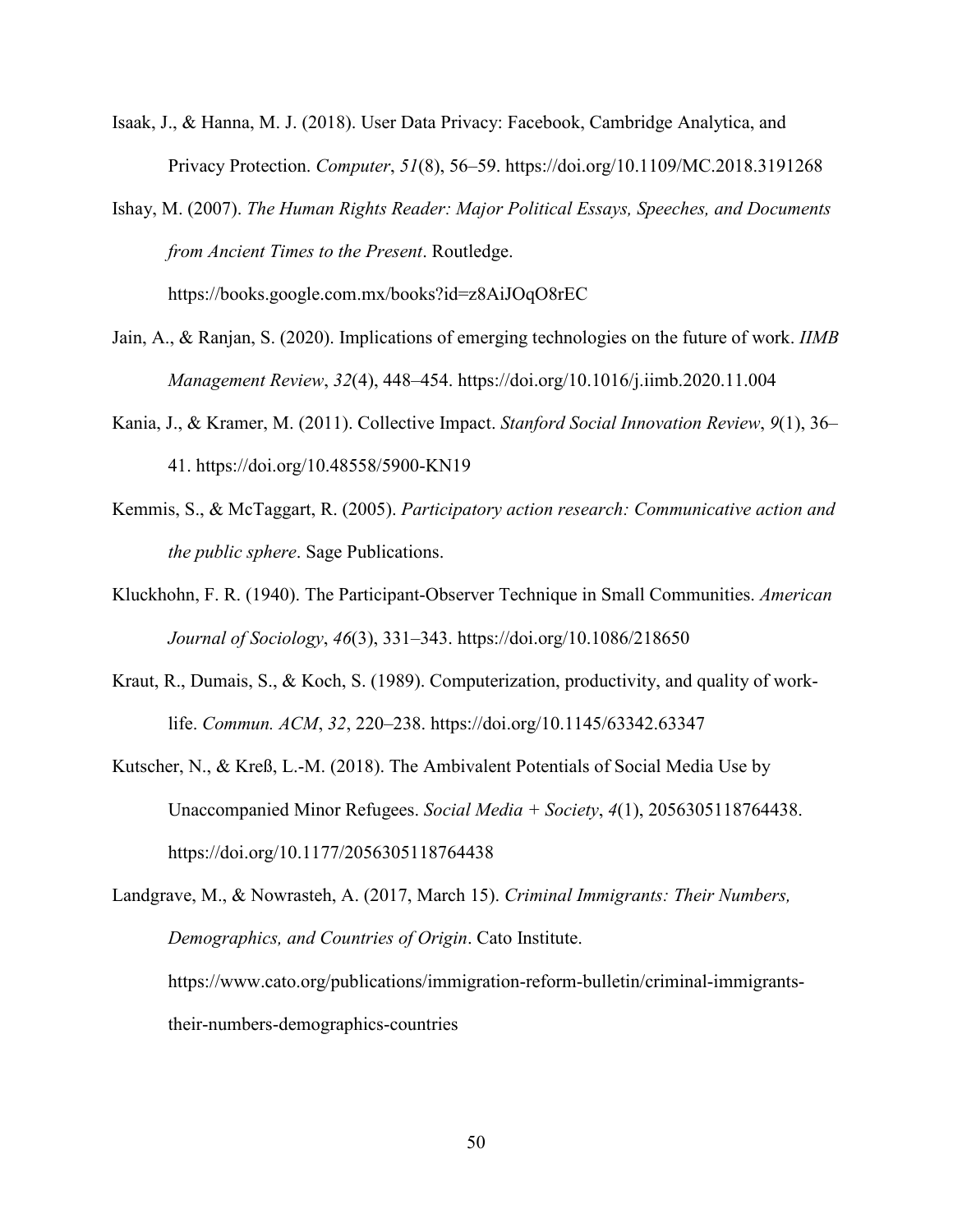- Lustig, N. (1990). Economic crisis, adjustment and living standards in Mexico, 1982–85. *World Development*, *18*(10), 1325–1342. https://doi.org/10.1016/0305-750X(90)90113-C
- Maldonado, J. Á. (2020). Manifestx: Toward a rhetoric loaded with future. *Communication and Critical/Cultural Studies*, *17*(1), 104–110.

https://doi.org/10.1080/14791420.2020.1723799

Meneses, M.-E., Martín-del-Campo, A., & Rueda-Zárate, H. (2018). #TrumpenMéxico. Transnational connective action in Twitter and the dispute on the border wall. *Comunicar*, *26*(55), 39–48. https://doi.org/10.3916/C55-2018-04

Moore, R., & Berman, M. (2019, August 9). El Paso suspect said he was targeting 'Mexicans,' told officers he was the shooter, police say. *Washington Post*. https://www.washingtonpost.com/national/el-paso-suspect-said-he-was-targetingmexicans-told-officers-he-was-the-shooter-police-say/2019/08/09/ab235e18-bac9-11e9 b3b4-2bb69e8c4e39\_story.html

- Moussalli, M. (1979). *Handbook on Procedures and Criteria for Determining Refugee Status under the 1951 Convention and the 1967 Protocol relating to the Status of Refugees*.
- Nielsen, H., & Lyhne, I. (2016). Adding action to the interview: Conceptualizing an interview approach inspired by action research elements. *Action Research*, *14*(1), 54–71. https://doi.org/10.1177/1476750315573591
- Paul, K. (2021, October 28). Facebook announces name change to Meta in rebranding effort. *The Guardian*. https://www.theguardian.com/technology/2021/oct/28/facebook-name-changerebrand-meta
- Phillips, A. (2017). Analysis | 'They're rapists.' President Trump's campaign launch speech two years later, annotated. *Washington Post*. https://www.washingtonpost.com/news/the-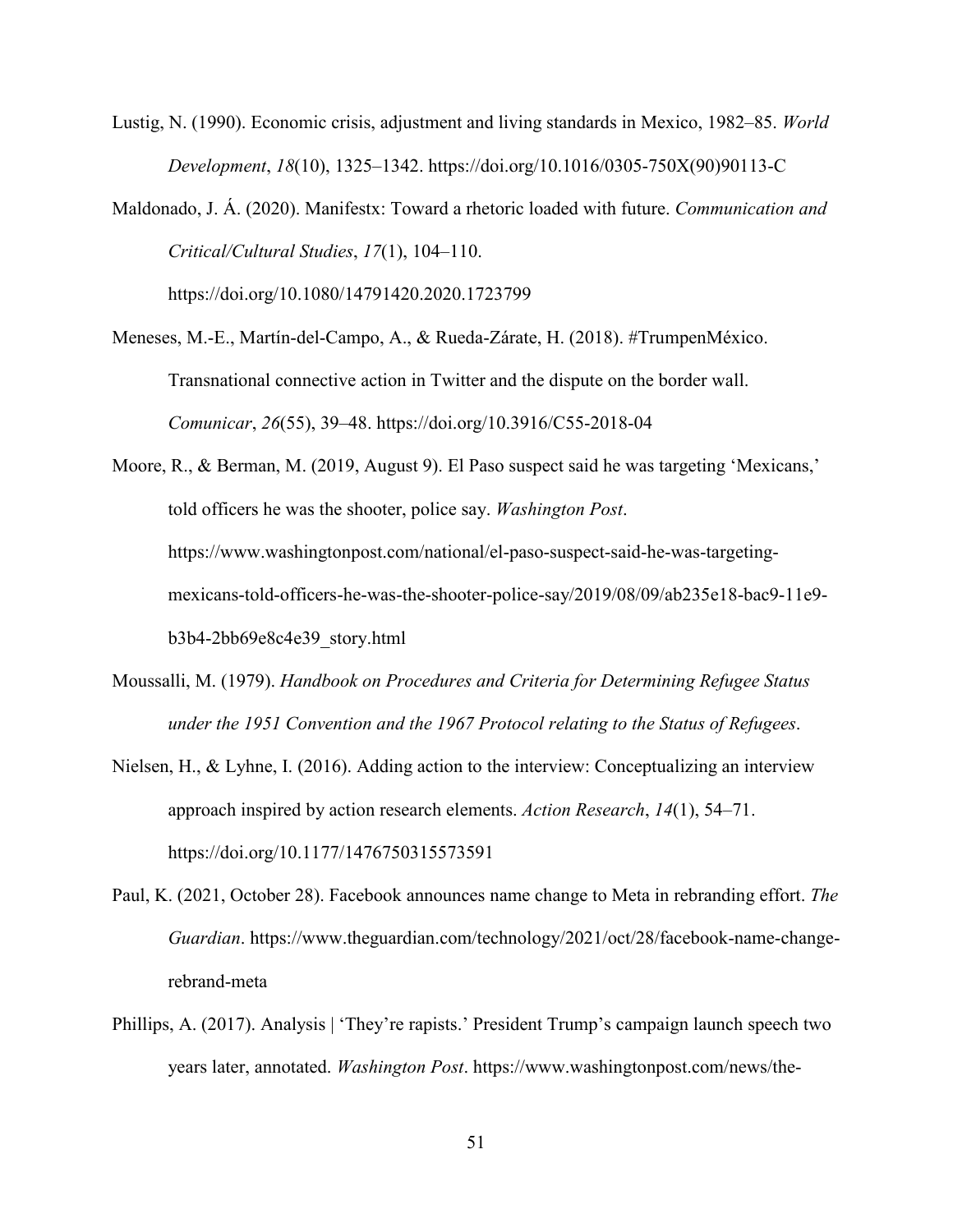fix/wp/2017/06/16/theyre-rapists-presidents-trump-campaign-launch-speech-two-yearslater-annotated/

- Powell, A., Galvin, J., & Piccoli, G. (2006). Antecedents to team member commitment from near and far: A comparison between collocated and virtual teams. *IT & People*, *19*, 299–322. https://doi.org/10.1108/09593840610718018
- Rae, M., Holman, R., & Nethery, A. (2018). Self-represented witnessing: The use of social media by asylum seekers in Australia's offshore immigration detention centres. *Media, Culture & Society*, *40*(4), 479–495. https://doi.org/10.1177/0163443717746229
- Raper, M. (2003). Changing roles of NGOs in refugee assistance. In *Refugees and forced displacement international security, human vulnerability, and the state*. United Nations University Press.
- Reuters. (2020, October 28). *Trump administration sets record low limit for new U.S. refugees*. Reuters. https://www.reuters.com/article/us-usa-immigration-refugees-idUSKBN27D1TS
- Sheh, J. (1993). *User-Oriented Marketing for Nonprofit Organizations.* (In D. Hammack and D. Young (eds.)). Jossey-Bass.
- Slack, J. (2019). Deported to Death. In *Deported to Death*. University of California Press. https://www.degruyter.com/document/doi/10.1525/9780520969711/html
- Streck, D. R., & Jara, O. (2015). Research, participation and social transformation: Grounding systematization of experiences in Latin American perspectives. *The SAGE Handbook of Action Research*, *3*, 472–480.
- Swantz, M.-L. (2015). Participatory action research: Its origins and future in women's ways. *The Sage Handbook of Action Research. London: SAGE*.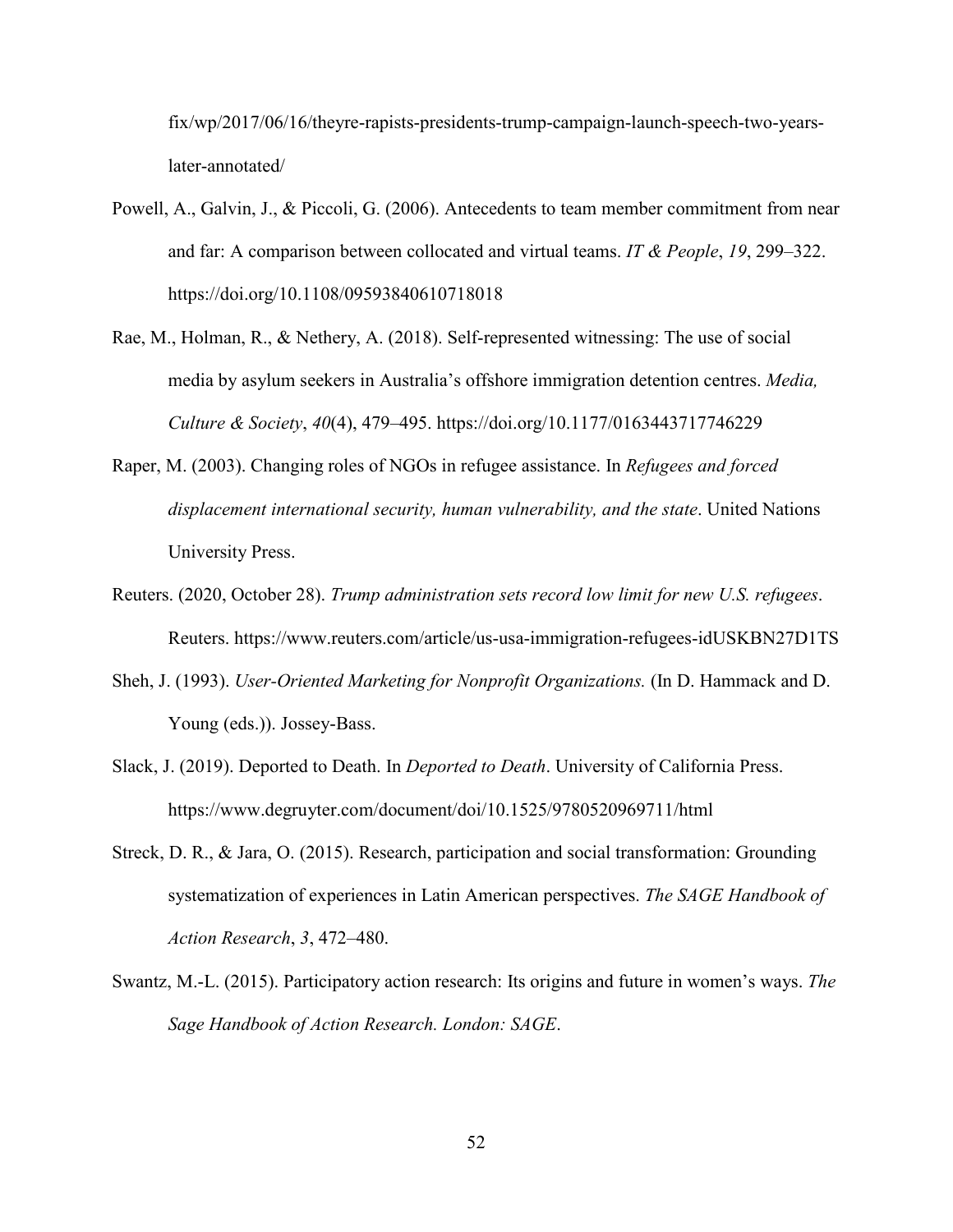- *Table 16. Individuals Granted Asylum Affirmatively Or Defensively: Fiscal Years 1990 To 2016*. (2017, May 16). Department of Homeland Security. https://www.dhs.gov/immigrationstatistics/yearbook/2016/table16
- Tarin, C., Aguilar, E. M., Andrade, L. M., Bañales, X., Baugh-Harris, S., Bowen, D. I., Calafell, B. M., Castaneda, N., Conley, T. L., de la Garza, S. A., & others. (2019). *This bridge we call communication: Anzaldúan approaches to theory, method, and praxis*. Lexington Books.
- Temple, B., & Edwards, R. (2008). Interpreters/Translators and Cross-Language Research: Reflexivity and Border Crossings. *International Journal of Qualitative Methods*, *1*, 1–12. https://doi.org/10.1177/160940690200100201
- Tracy, S. J., & Rivera, K. D. (2010). Endorsing Equity and Applauding Stay-at-Home Moms: How Male Voices on Work-Life Reveal Aversive Sexism and Flickers of Transformation. *Management Communication Quarterly*, *24*(1), 3–43. https://doi.org/10.1177/0893318909352248
- Ungar, M. (2004). A Constructionist Discourse on Resilience: Multiple Contexts, Multiple Realities among At-Risk Children and Youth. *Youth & Society*, *35*(3), 341–365. https://doi.org/10.1177/0044118X03257030
- UNHCR. (2016). *Global trends: Forced displacement in 2015.* https://s3.amazonaws.com/ unhcrsharedmedia/2016/2016-06-20-global-trends/2016-06-14-Global-Trends-2015.pdf. https://www.unrefugees.org/
- Upton, S. D. L. S. (2017). The co-conspiring methodology: An invitational approach to action research. *Action Research*, *18*(3), 387–403. https://doi.org/10.1177/1476750317725389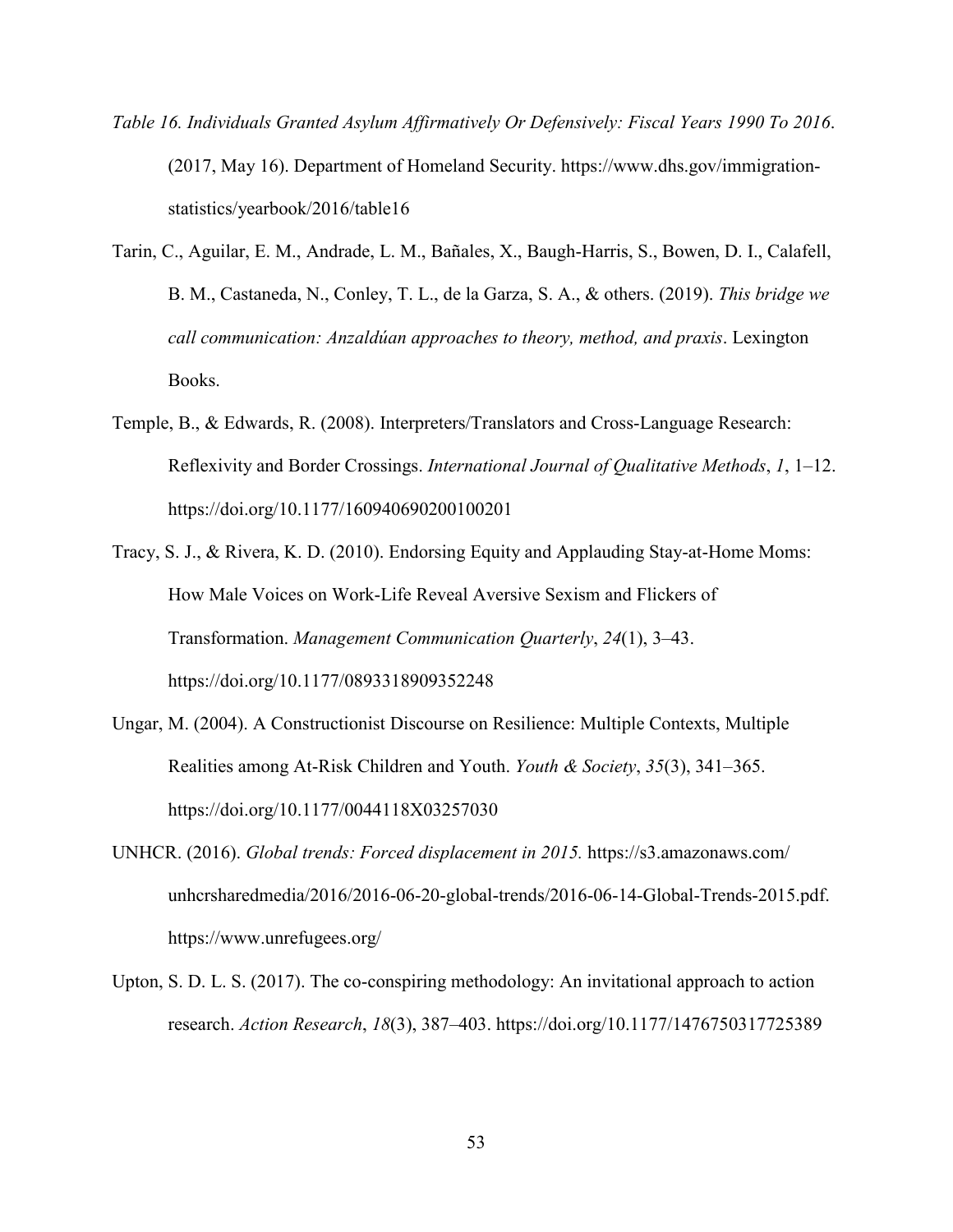- Villareal, M. A., & Fergusson, I. F. (2017). *The North American Free Trade Agreement (NAFTA)*. https://ecommons.cornell.edu/handle/1813/78581
- Warnock, A. (2019). The Dehumanization of Immigrants and Refugees: A Comparison of Dehumanizing Rhetoric by All Candidates in Three U.S. Presidential Elections. *The Journal of Purdue Undergraduate Research*, *9*(1). https://doi.org/10.5703/1288284316932
- Washington, J. (2020). *The Dispossessed: A Story of Asylum at the US-Mexico Border and Beyond*. Verso.
- Winters, M. S. (2004). *Refugees and Forced Displacement: International Security, Human Vulnerability, and the State*. JSTOR.
- Zorn, T., Hector, C., & Gibson, J. (2008). Perceived Effects of Information and Communication Technology Adoption on Quality of Work Life: An Exploratory Study. *Conference Papers -- International Communication Association*, 1–24.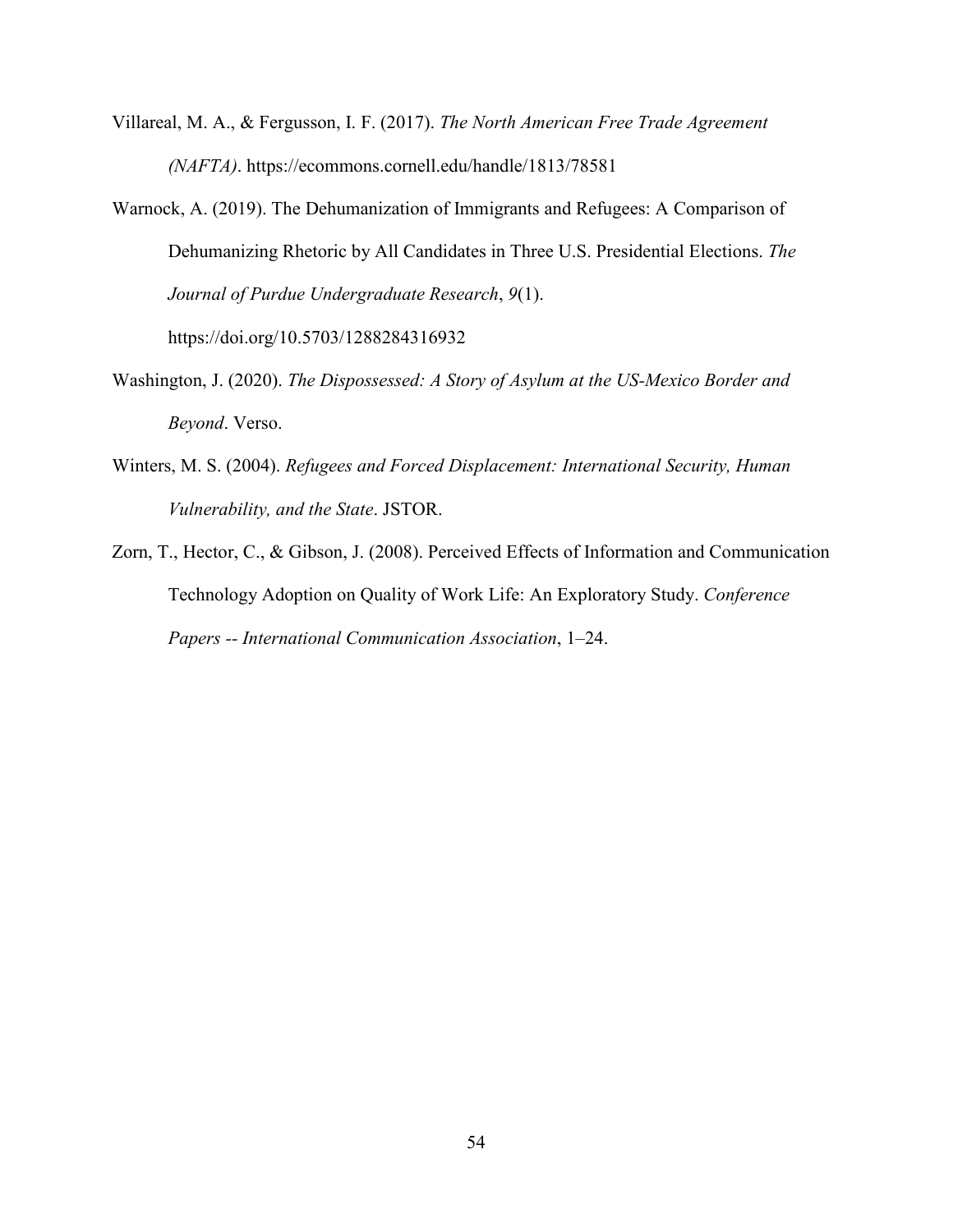#### **Appendix A**

#### **Informed Consent Form for Research Involving Human Subjects**

#### University of Texas at El Paso (UTEP) Institutional Review Board **Informed Consent Form for Research Involving Human Subjects**

**Protocol Title:** Examining the Effects of Information and Communication Technologies in a Legal Representation NPO for Latin American Asylum Seekers **Principal Investigator:** Victor M. Portillo **UTEP Communication Department** 

Introduction

You are being asked to take part voluntarily in the research project described below. You are encouraged to take your time in making your decision. It is important that you read the information that describes the study. Please ask the study researcher or the study staff to explain any words or information that you do not clearly understand*.* 

#### **Why is this study being done?**

The purpose of this study is to examine the implementation of digital communication technologies to employees and volunteers at a legal defense nonprofit organization. This research will focus on examining how employees and volunteers bring up digital communicational challenges that may influence their conditions and future outcome of asylum seekers. This study will focus on how staff bring up challenges for common consideration and how between staff and researcher can buildup knowledge to improve their digital communications. In other words, is there is a relationship between the access to ICTs by legal deference NPOs and their ability to improve the condition and outcomes of asylum seekers.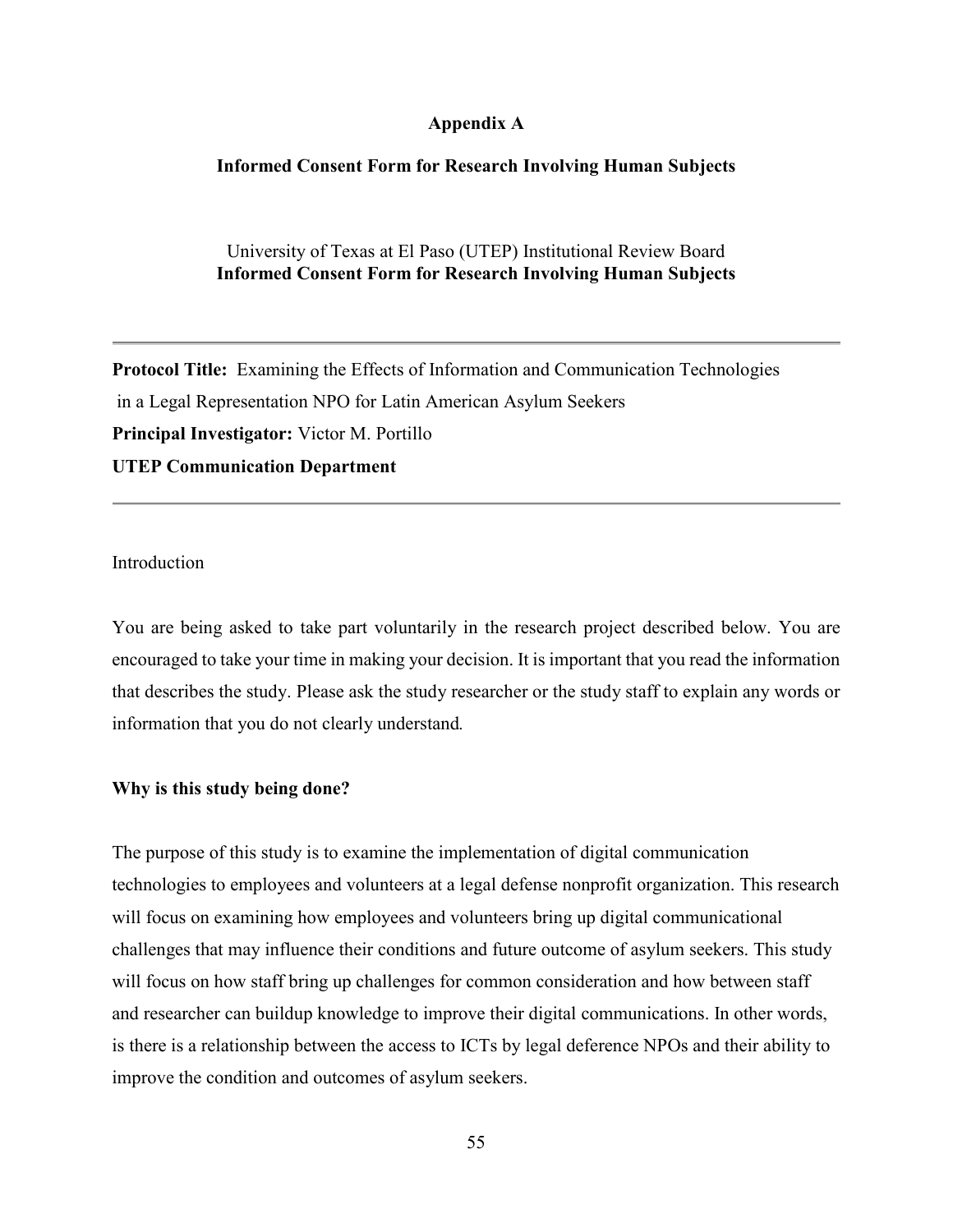Approximately, 10 study subjects, will be enrolling in this study.

You are being asked to be in the study because you are an employee or volunteer at a legal defense nonprofit organization.

If you decide to enroll in this study, your involvement will last between 30 minutes to 1 hour.

#### **What is involved in the study?**

If you agree to take part in this study, the research team will send you a link to connect to a Zoom call to record the interview. You can choose the date and time better fits your schedule. Audio and video will be recorded when the internet speed allows it

You will be part of an open-ended discussion between us two using the video conference platform Zoom. The interview will take between 30 minutes and 1 hour. With your permission, I will record audio and video from the interview solely for the purposes of accurately transcribing the conversation. If you wish to turn off your camera since the beginning of the interview or at any point you can do it. The file recordings, as well as the transcriptions will be stored securely on an encrypted drive.

Please note that your participation in this study involves remote and/or virtual research interactions with our research staff. You will be audio **AND/OR** video recorded by the web conferencing system **AND/OR** a device that is separate from the online conferencing system. Therefore, privacy and confidentiality are not guaranteed due to the nature of the research environment.

#### **What are the risks and discomforts of the study?**

The probability of anticipated risks or discomforts in the research protocol are not greater than those encountered in ordinary life. Participants will talk about their interaction with technology during their time volunteering. Due to the use of online conferencing systems, your privacy and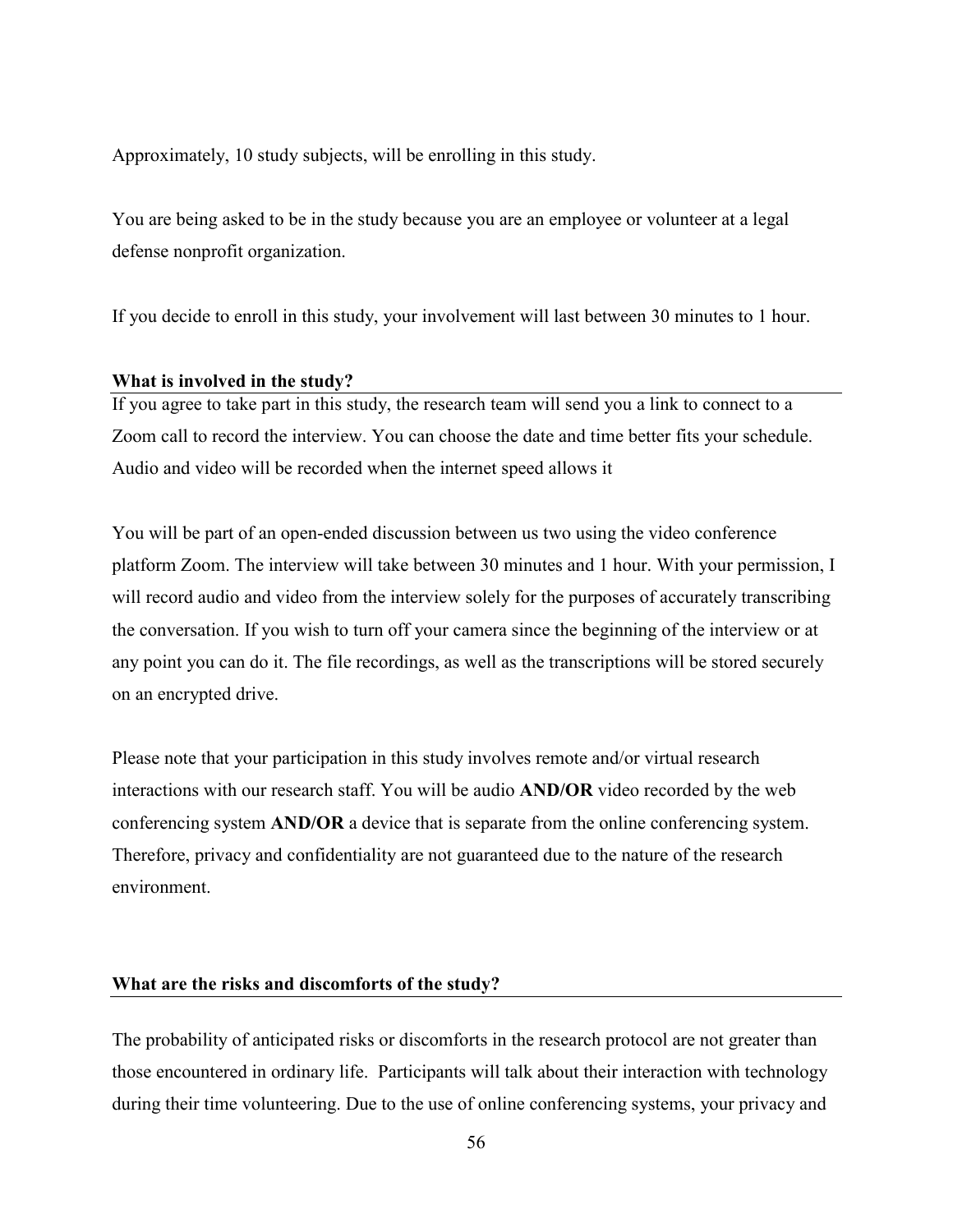confidentiality is not guaranteed. Participants will use pseudonyms to protect your privacy and confidentiality. No participants will be identified in any publication or presentation of research results.

#### **Are there benefits to taking part in this study?**

Your participation is extremely valuable and constitutes a key contribution to digital communication research, and participant action research. This study presents an opportunity to you and your community of legal advocates to bring up issues about your digital communications for common consideration. Your participation will help for a better understanding, and, ultimately, the improvement of legal defense organizations and employee's experiences within them. In summary, this study can give a new perspective on the increasing value and challenges of digital communication at helping asylum seekers at detention centers.

#### **What are my costs?**

There are no direct costs.

#### **Will I be paid to participate in this study?**

You will be compensated for your participation in the form of an Amazon.com gift cards with a \$25 value via email or phone number used to schedule the study interview.

#### **What other options are there?**

You have the option not to take part in this study. There will be no penalties involved if you choose not to take part in this study.

#### **What if I want to withdraw, or am asked to withdraw from this study?**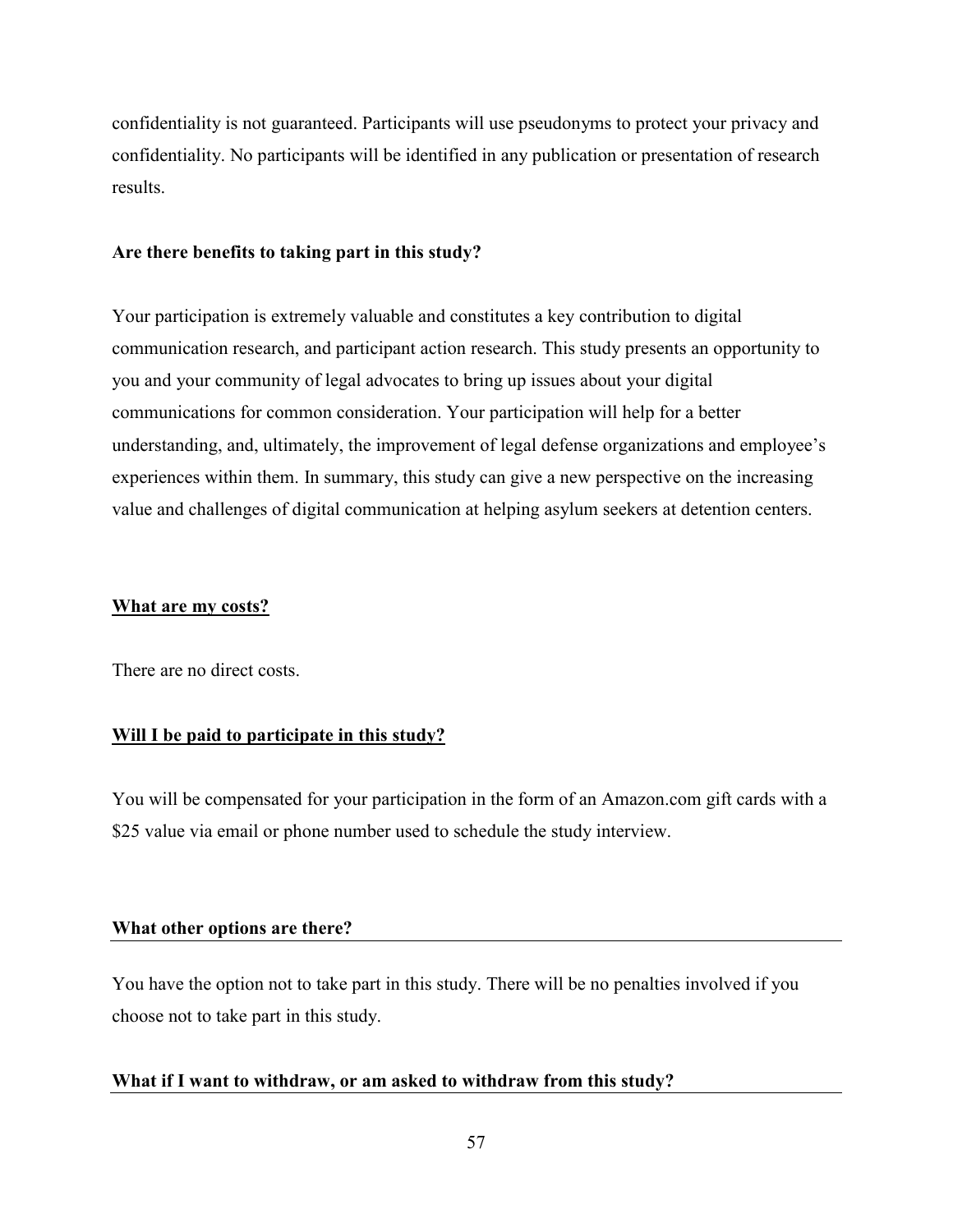Taking part in this study is voluntary. You have the right to choose not to take part in this study. If you do not take part in the study, there will be no penalty or loss of benefit.

If you choose to take part, you have the right to skip any questions or stop at any time. However, we encourage you to talk to a member of the research group so that they know why you are leaving the study. If there are any new findings during the study that may affect whether you want to continue to take part, you will be told about them.

The researcher may decide to stop your participation without your permission, if he or she thinks that being in the study may cause you harm you.

#### **Who do I call if I have questions or problems?**

You may ask any questions you have now. If you have questions later, you please contact Victor Portillo at or by calling +1 (915) 270-6548. You may also contact Dr. Sarah Upton at smupton@utep.edu or at the Communication Department, Quinn Hall, 204 at UTEP.

If you have questions or concerns about your participation as a research subject, please contact the UTEP Institutional Review Board (IRB) at (915-747-6590) or irb.orsp@utep.edu.

#### **What about confidentiality?**

Privacy and confidentiality are not guaranteed due to the nature of the research environment. The following procedures will be followed to keep their personal information as confidential as possible. Information transcribed from the interviews will use pseudonyms. Direct quotes from the interviews will be use, however, your name will not be disclosed in any quote.

All records from the audio, video, and transcriptions from the interviews will be locally stored, password protected and encrypted in an external hard drive. Fragments from the interview will be transcribed to be use as direct quotes. All the data will be stored until Spring 2022 and destroyed upon completion of the project. Only the research team will have access to this data. All the data will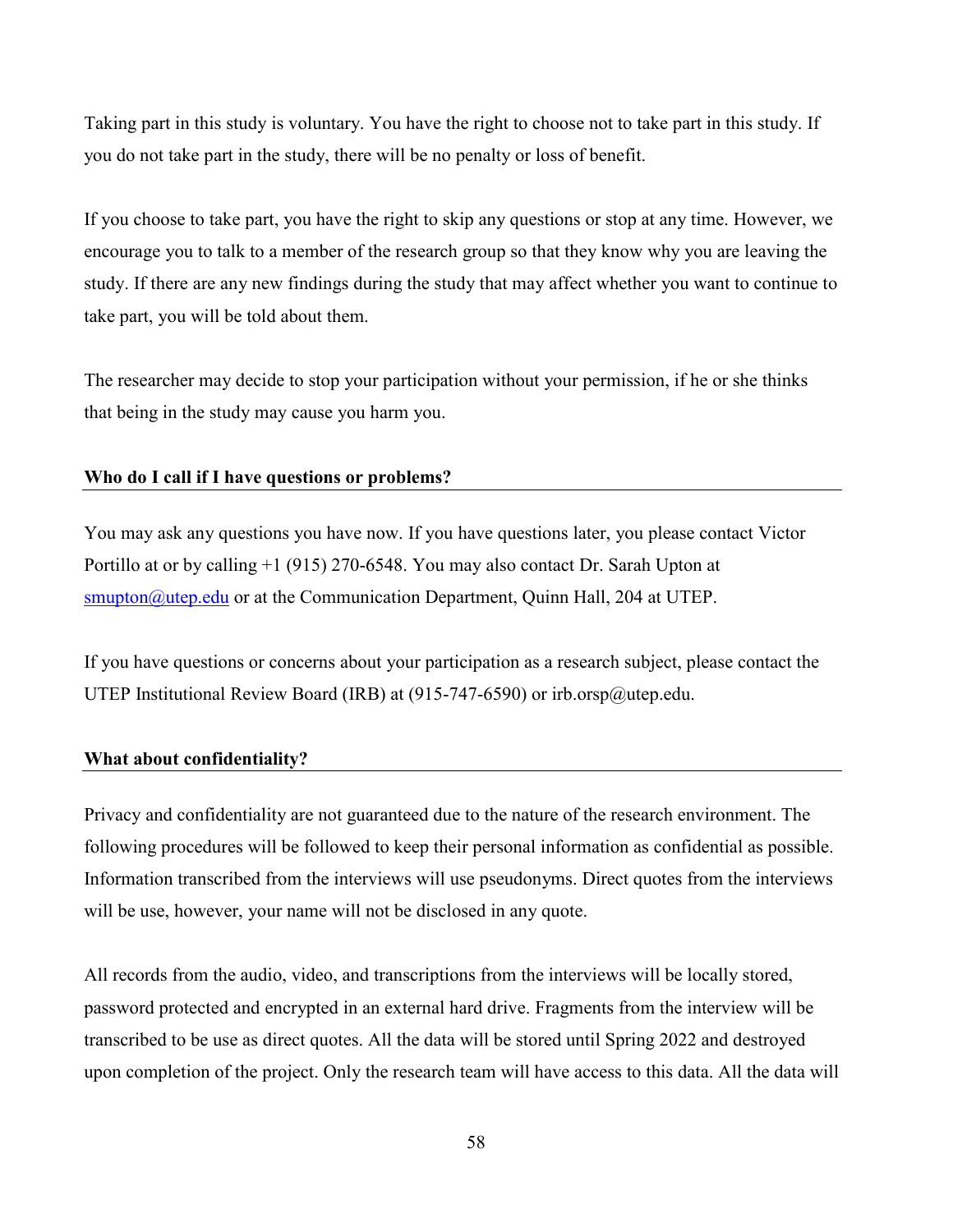be destroyed upon completion of the project.

The results of this research study may be presented at meetings or in publications; however, your name will not be disclosed in those presentations.

Organizations that may inspect and/or copy your research records for quality assurance and data analysis include, but are not necessarily limited to:

- Office of Human Research Protections
- UTEP Institutional Review Board

Because of the need to release information to these parties, absolute confidentiality cannot be guaranteed.

### **Authorization Statement**

I have read each page of this paper about the study. I know that being in this study is voluntary and I choose to be in this study. I will get a copy of this consent form now for me to keep. *Please feel free to print a copy for your records.*

 $\Box$  Yes, I agree to participate in this research project. I have read the following informed consent form and I understand what the research entails and understand that I will be audio and/or video recorded.

 $\Box$  No, I do not agree to participate in this research project.

Date: \_\_\_\_\_\_\_\_\_\_\_\_\_\_\_

Full Name: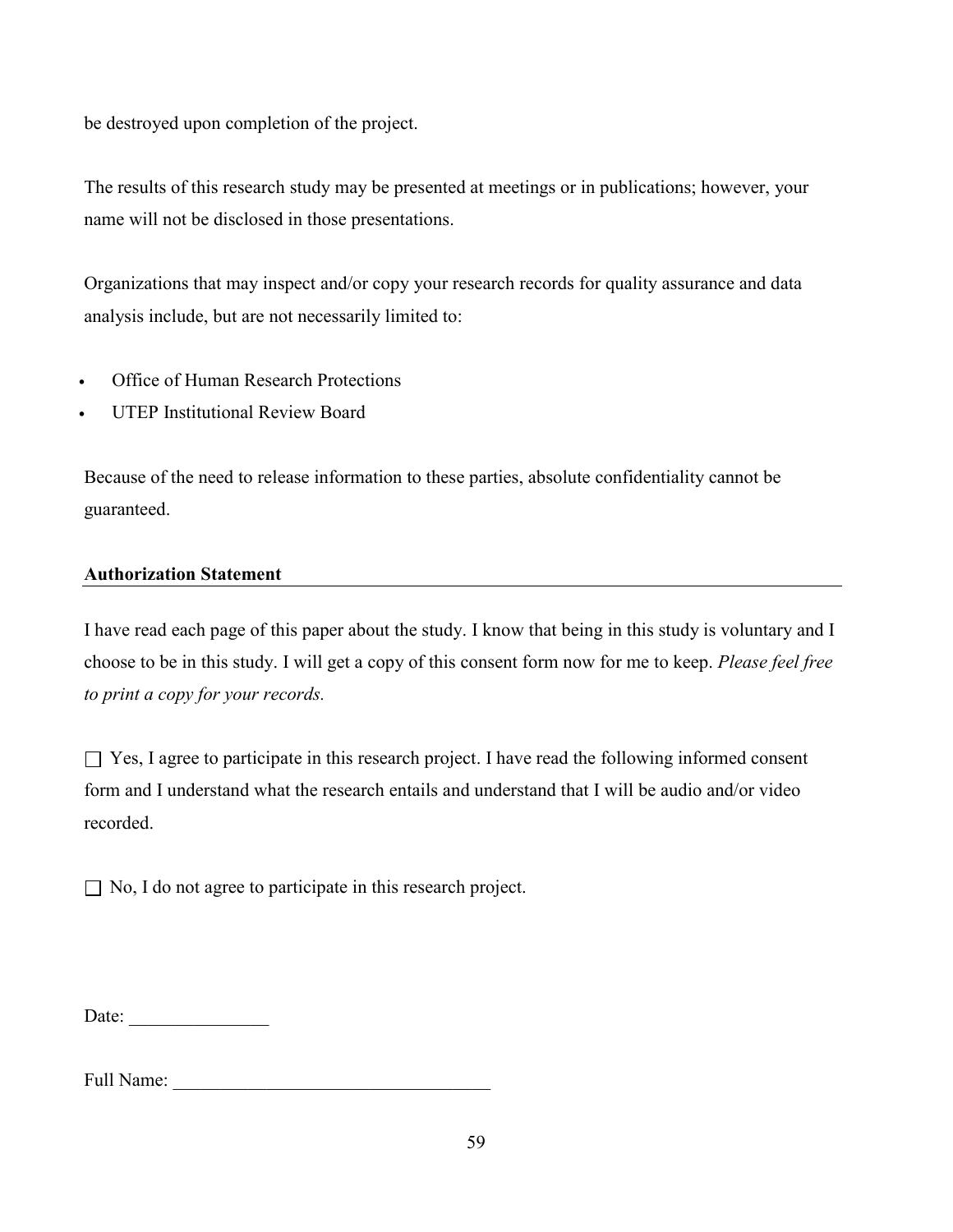# **Appendix B**

# In-Depth Interview Questions

| Reflex about the setup of the interview (time, schedule, location)                                                                                                                              | Study and<br>Participant               |
|-------------------------------------------------------------------------------------------------------------------------------------------------------------------------------------------------|----------------------------------------|
| Explain the approach in your own words                                                                                                                                                          | Introduction                           |
| Start with a conversation of the interview theme                                                                                                                                                |                                        |
| Ask them, what do you understand the study is about?                                                                                                                                            |                                        |
| Explain what are ICTs Information and Communication Technologies<br>Airtable database, 3CX Digital Lines, Whatsapp Groups, e-mail, etc.)                                                        |                                        |
| 1) In your words, can you describe your work at your NPO?                                                                                                                                       |                                        |
| 2) In your words, can you describe how we communicate as a group?                                                                                                                               |                                        |
| 3) Can you describe what Information and Communication Technologies we use<br>at Las Americas.                                                                                                  |                                        |
|                                                                                                                                                                                                 |                                        |
|                                                                                                                                                                                                 |                                        |
|                                                                                                                                                                                                 |                                        |
| <b>Critical about the theme</b>                                                                                                                                                                 | Perceptions of                         |
| - Talking about your perception about this connectivity or access to ICTs<br>(Airtable database, 3CX Digital Lines, Whatsapp Groups, e-mail, etc.), What<br>Does it Mean to You to have access? | <b>Current and Past</b><br><b>ICTs</b> |
| - Tell me about your most used ICTs?                                                                                                                                                            |                                        |
| - Tell me about your first time using these ICTs and if you had any training or<br>rules, who granted you access?                                                                               |                                        |
| - How do you use your ICTs to communicate?                                                                                                                                                      |                                        |
| - Can you remember a situation when a program, app, phone lines, or any did<br>not work as expected?                                                                                            |                                        |
| - Do you save NPO information online? If yes, in what ICTs?                                                                                                                                     |                                        |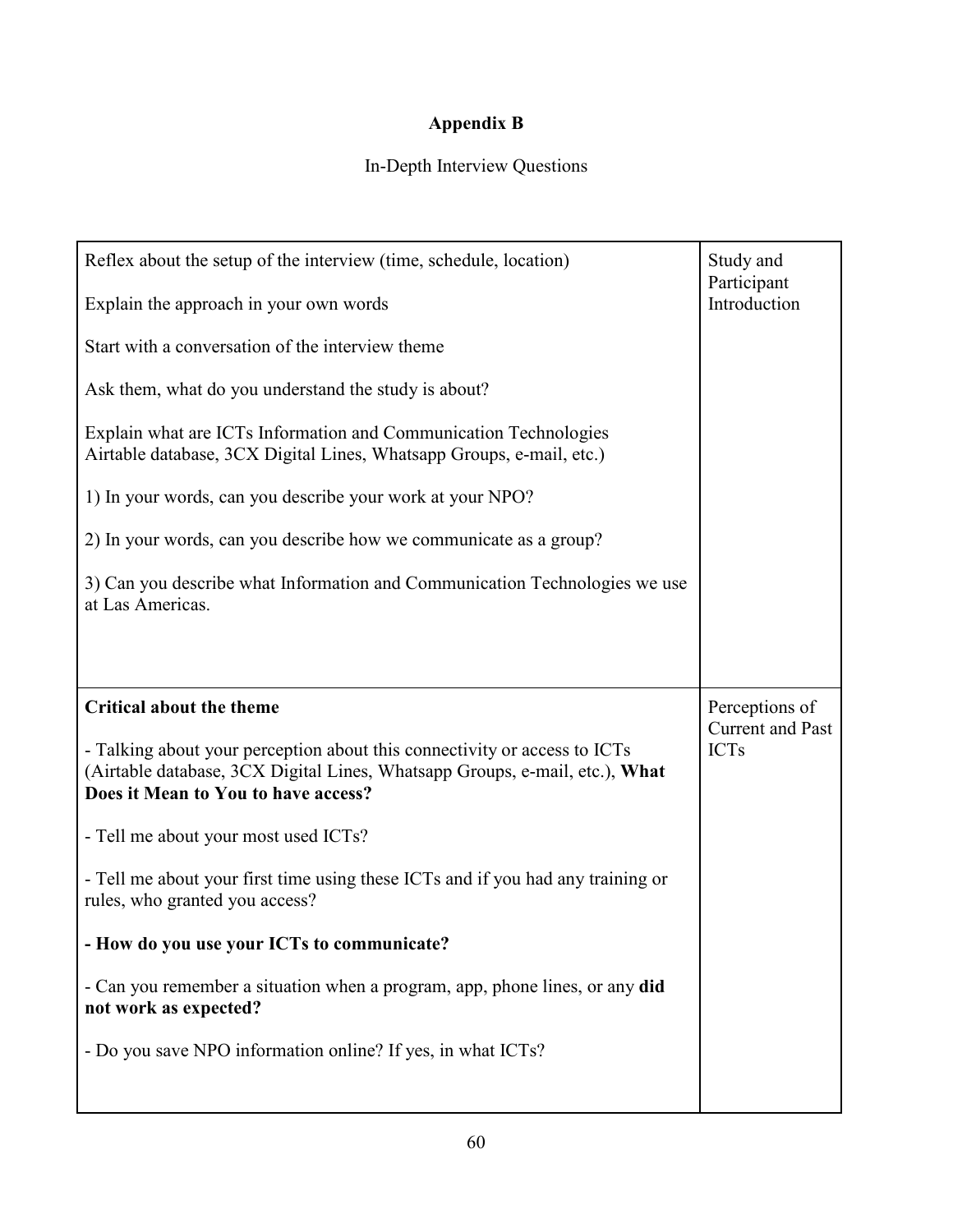| Utopian and visionary futures/ potential outcomes                           | Visionary<br>Future        |
|-----------------------------------------------------------------------------|----------------------------|
| - What would make a difference to the way you work with these technologies? | <b>ICTs</b><br>Perceptions |
| - How do you think these technologies could be improved?                    |                            |
| - How could you imagine a visionary future of your ICTs?                    |                            |
| - What do you think will be the impact of improving your ICTs?              |                            |

Ask them for any referral participant.

Do a follow up to validate, confirm, disconfirm, supplement.

Put attention to initiatives that bring ideas to actions.

Create workshops or create coordination plan.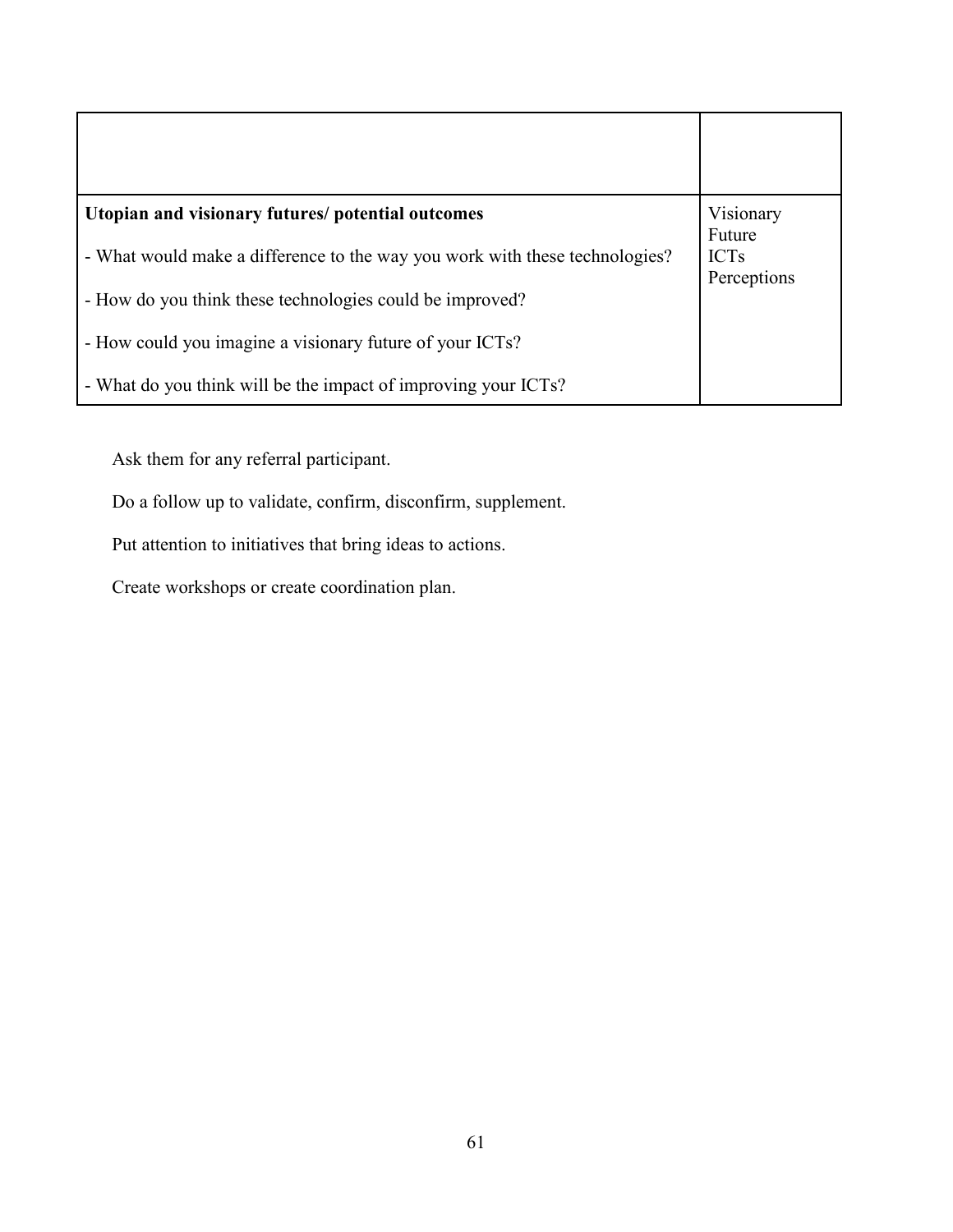# **Appendix C**

## **Codebook**

| Abbreviation     | Code                                                                 | <b>Definition</b>                                                                                                         | <b>Examples</b>                                                                                                                                                                                                                                    |
|------------------|----------------------------------------------------------------------|---------------------------------------------------------------------------------------------------------------------------|----------------------------------------------------------------------------------------------------------------------------------------------------------------------------------------------------------------------------------------------------|
|                  | <b>First-level</b> [descriptive]<br>codes                            |                                                                                                                           |                                                                                                                                                                                                                                                    |
| Rol-Ocp          | Role - participant<br>occupation                                     | Response to the questions<br>about what their work at a<br>legal representation NPO<br>during COVID-19 was                | "I was a volunteer doing<br>surveys to immigrants at<br>detention centers."                                                                                                                                                                        |
| ICT-Comm         | ICT to communicate<br>during COVID-19                                | Answer to questions:<br>How do you communicate<br>with staff and volunteers                                               | "WhatsApp group was really<br>good because let's say I had<br>a question like during the<br>interview I could text her<br>real quick and someone<br>would get back to me like<br>whoever knew the answer"                                          |
| Impact           | ICT Impact on immigrant<br>population                                | Descriptions of how the<br>participants find areas of<br>opportunity for ICTs to<br>help immigrants                       | I believe, is vital,<br>you know, if we didn't have<br>those avenues and you know,<br>then there would probably be<br>no medium to get with our<br>potential clients                                                                               |
|                  | Second-level [analytic]<br>codes                                     |                                                                                                                           |                                                                                                                                                                                                                                                    |
| Sugg-ICT         | Suggestions about<br>Implementation of ICTs<br>at legal defense NPOs | Suggestions about the<br>implementation of new<br>technologies                                                            | 3CRX isn't particularly user-<br>friendly. Um, it also wage<br>would give us it was kind of<br>hard to<br>understand the client's on the<br>phone.                                                                                                 |
| Sugg-Bottlenecks | Issues with ICTs                                                     | When asked about<br>situation when ICTs did<br>not work as expected and<br>impacted their work                            | sometimes I like email<br>communication. I didn't<br>really follow through with<br>appointments. A lot of my<br>calls got cancelled or they<br>never happened.                                                                                     |
| Sugg-Security    | Sec-An                                                               | Suggestions about<br>Security and anonymity<br>while helping vulnerable<br>populations                                    | confidentiality, especially<br>when you're working with<br>human subjects, is very<br>delicate. And I was surprised<br>how easy it was, how<br>transferable the information<br>was                                                                 |
| Sugg-Vis-future  | Visionary futures PAR                                                | Statements of participants<br>when asked to image<br>visionary future in which<br>these technologies helped<br>their work | I mean, it would be super<br>cool instead of called we<br>could zoom them or do<br>something like that. Instead.<br>It's just to build more<br>Rapport and off, you know,<br>be able to look at the facial<br>expressions and give more<br>detail. |